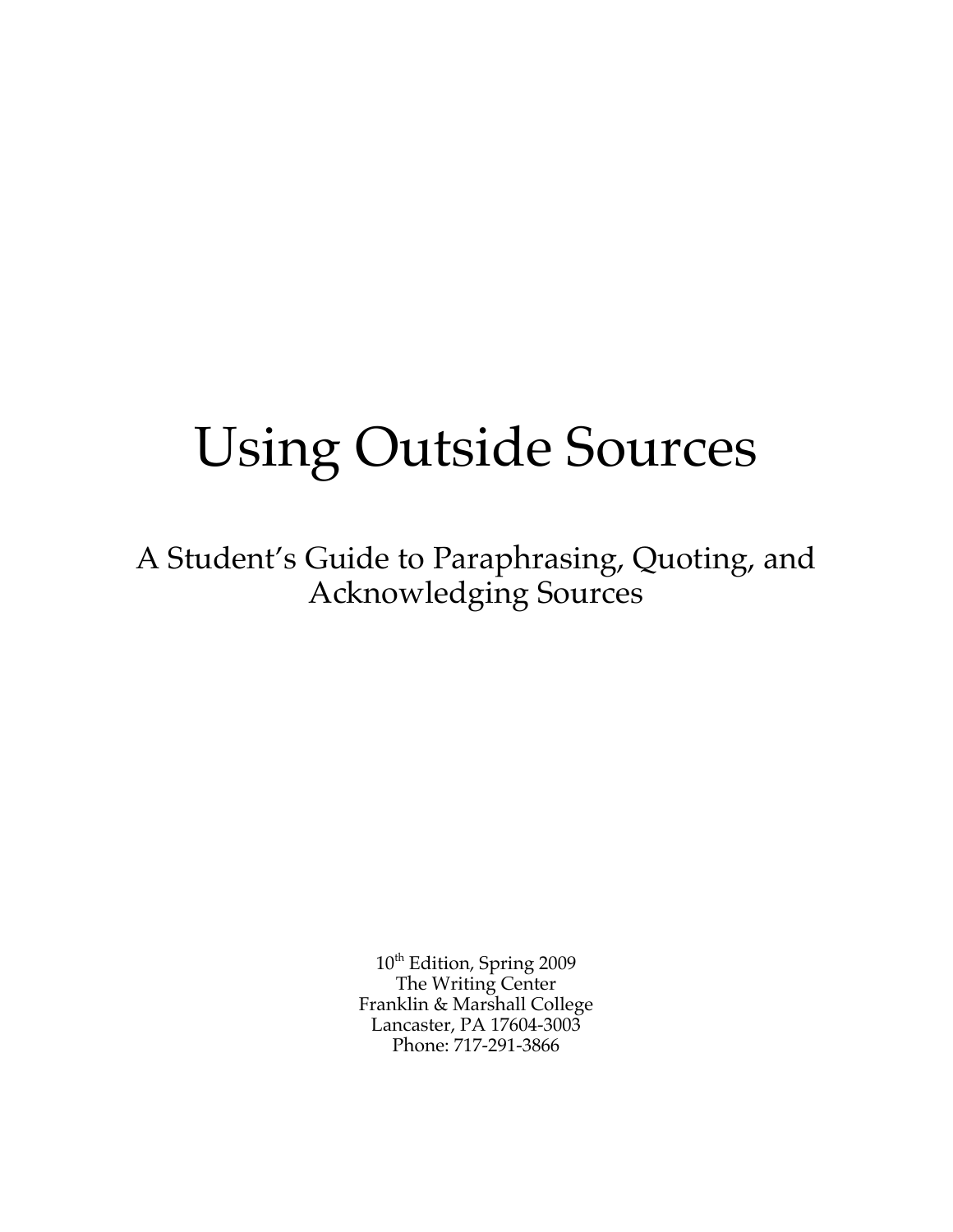## **Academic Honesty**

In academic research, writers find ideas and inspiration in the work of others who have previously studied and written on a subject. When a writer uses the words and ideas of others, honesty obligates the writer to acknowledge the sources of those words and ideas. This booklet is a guide for providing the appropriate acknowledgment of sources in an academic community and in a world in which written ideas are shared.

Listed below is Franklin & Marshall College's policy on plagiarism, a form of academic dishonesty. If you ever have a question about plagiarism, you should consult your professor or advisor.

### **Academic Dishonesty: Plagiarism**

If you submit any work as your own that is not your own in whole or in part, you will have committed plagiarism. Therefore, in preparing papers and other assignments, you must acknowledge any use you have made of outside sources or any help you may have received in writing.

Specifically, if you have used material (ideas and information) from an outside source, you must acknowledge that source. Such material may have contributed only to your general understanding of the subject, or it may have contributed specific facts, explanations, judgments, opinions, or hypotheses. In either case, acknowledgment is necessary. If the material has contributed only to your general understanding, a bibliographical note at the end of your paper is sufficient. If the material has given you specific information or ideas, however, you must provide the exact source in a note. Moreover, you must give such acknowledgment whether you are presenting the specific material entirely or partly in your own words (paraphrasing) or copying it in the author's own words and placing it in quotation marks.

Furthermore, you must acknowledge not only published material but also specific material you have obtained from radio and television programs, public lectures, or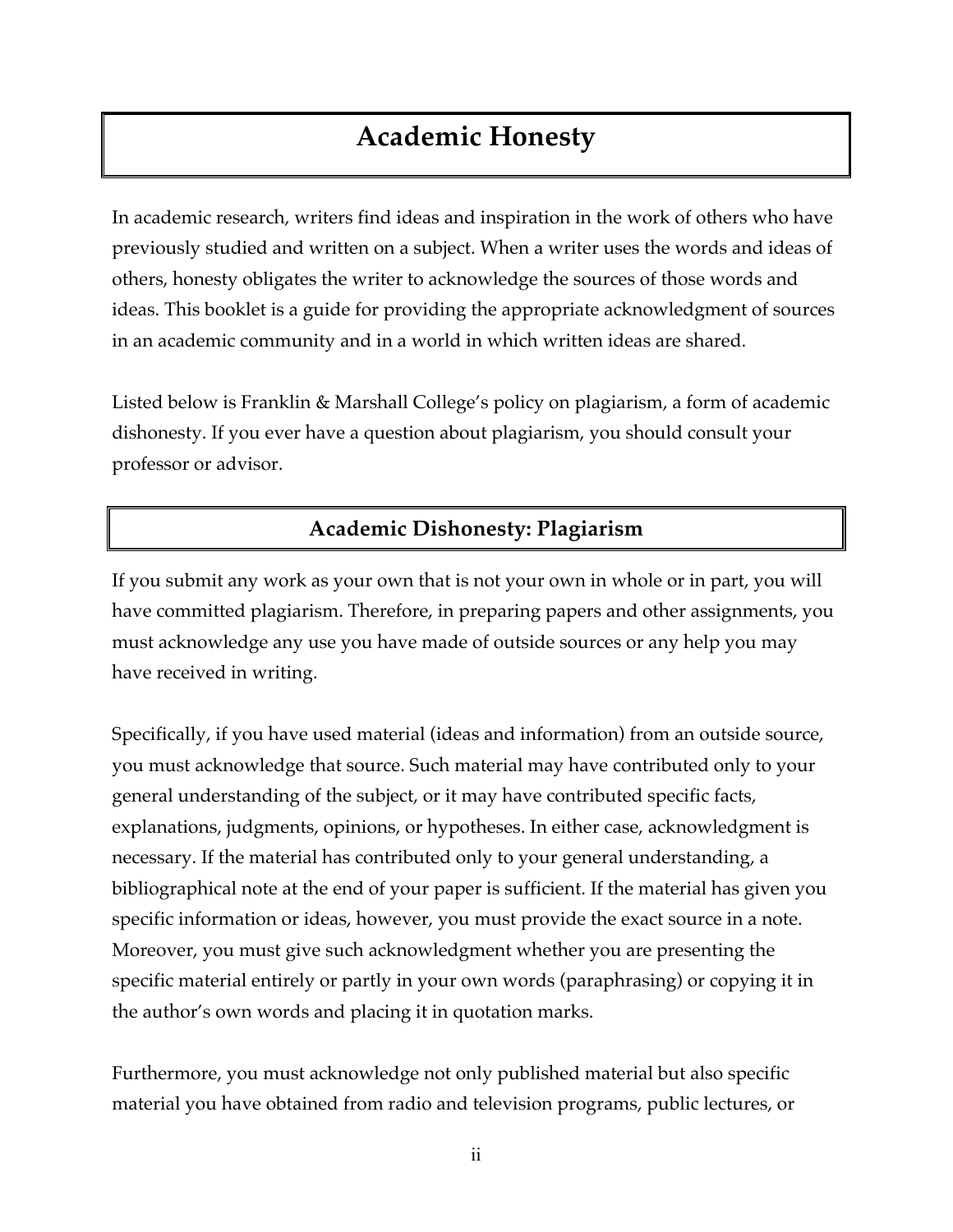unpublished papers written by students or others. Similarly, if you have received any help in composing or revising your assignment from tutors, typists, or others, you must acknowledge their assistance.

If you fail to acknowledge material from outside sources or help in writing, you will have committed plagiarism. Plagiarism is an act of dishonesty that violates the spirit and purpose of an academic community, and it is subject to disciplinary action.

### **Other Forms of Academic Dishonesty**

Other forms of academic dishonesty, such as cheating on examinations or unauthorized duplicate submission of papers and other works, are also subject to disciplinary action. Adopted by the College Senate May 5, 1980

You will find the college policy on academic dishonesty in the *College Catalog*.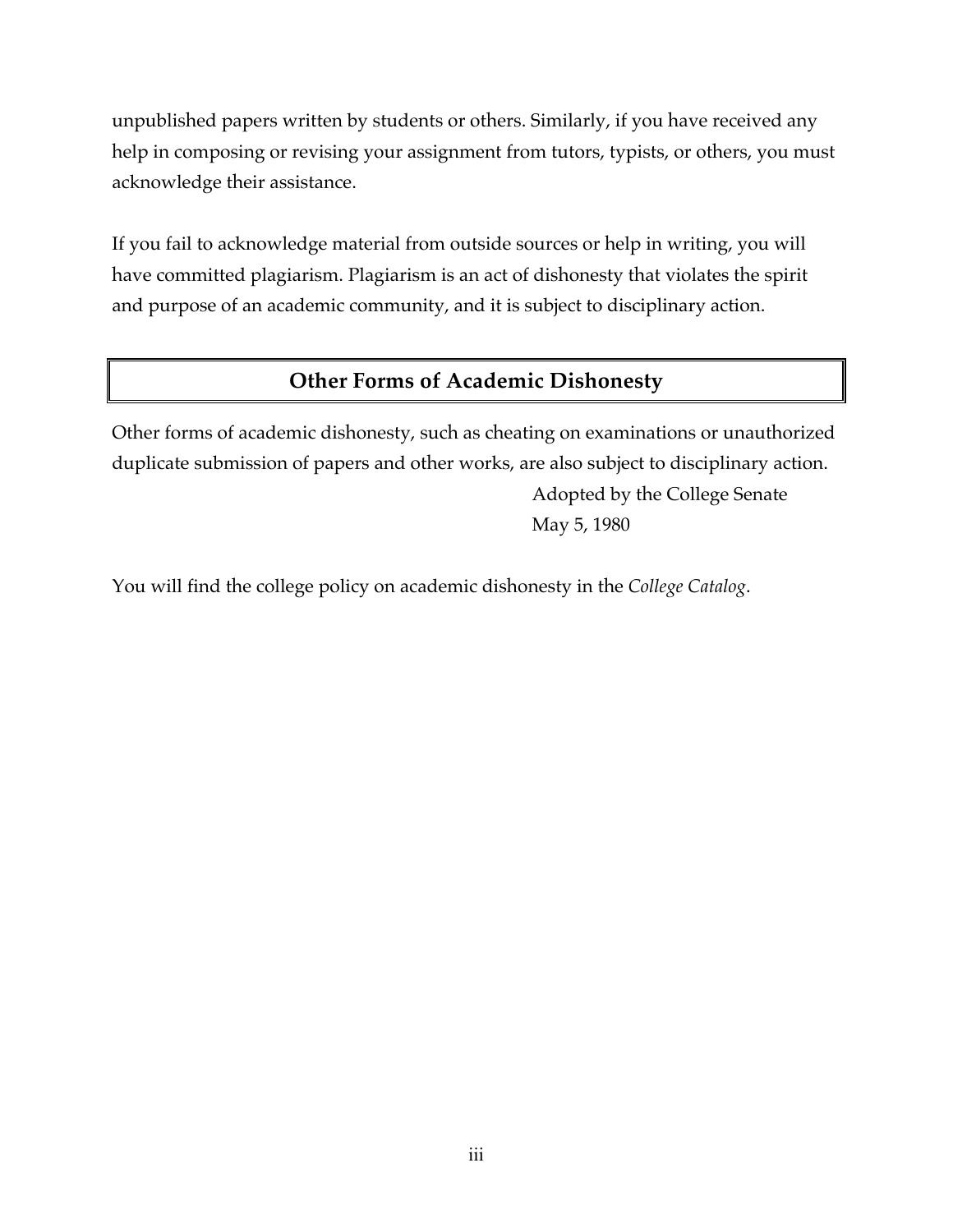## **Table of Contents**

#### Academic Honesty

Academic Dishonesty: Plagiarism Other Forms of Academic Dishonesty

Table of Contents

#### **Evaluating Sources**

Evaluating Online Sources Domain Name Host Name Availability of Information about a Page

#### **Incorporating Sources into Your Work**

Introducing an Outside Source Identifying a Source by Its Author Identifying a Source with an Unknown Author Identifying a Source by Authority Alone Indicating Your Purpose in Using a Source Integrating an Outside Source into Your Prose Interpreting Outside Sources

#### **Paraphrasing and Quoting**

Paraphrasing Plagiarizing: Relying Excessively on the Text of Another Writer Quoting Indicating Changes in Quoted Material Ellipses **Brackets** End Punctuation Quoting Long Pieces of Text

#### **Acknowledging Sources**

#### **Documenting Sources in MLA Format**

Parenthetical In-Text Citation Punctuation in Parenthetical Documentation Punctuation within Parenthetical References Punctuation at the End of a Sentence Punctuating Parenthetical References Offset from the Text Citing Various Source Types A Work by More Than One Author A Work with No Known Author Two or More Works by the Same Author An Indirect Source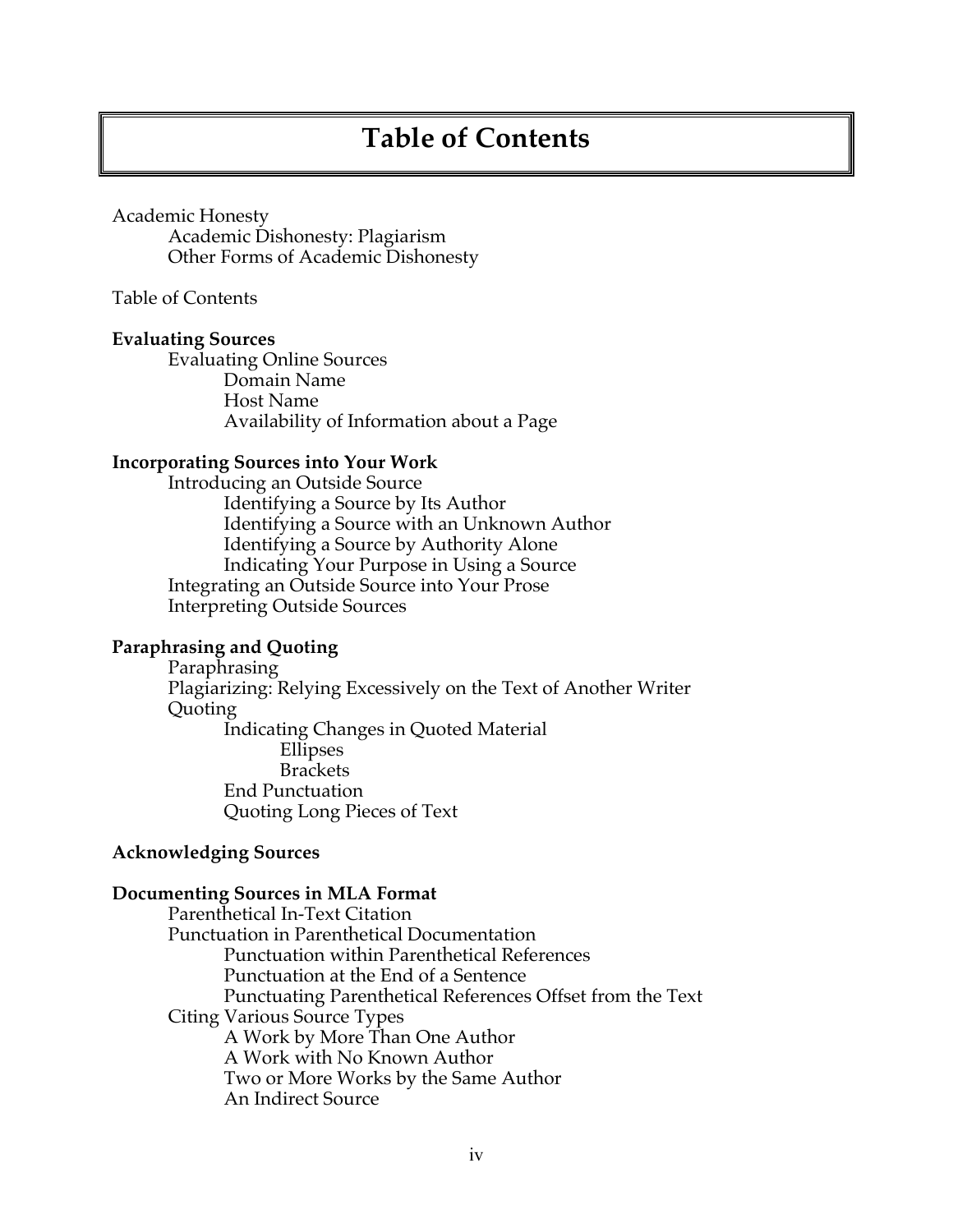A Work with a Volume Number A Work by a Corporate Author or Government Body Literary Works and the Bible Preparing a List of Works Cited A Book with One Author A Book with More Than One Author An Anthology with an Editor Two or More Books by the Same Author Part of a Book An Encyclopedia or Other Reference Book Article An Article in a Magazine or Journal An Article from a Newspaper A Graphic Novel A Periodically Published Database on CD-ROM A Non-Periodical Publication on CD-ROM A Publication on Diskette Internet Citations A Web Site An Online Book Online Database Scholarly Journal Article An Article in an Online Periodical An Article within an Online Scholarly Project An Online Government Publication A Blog A Podcast An Entry in a Wiki An E-mail An Online Map Sample Works Cited Page

#### **Documenting Sources in APA Format**

Parenthetical In-Text Citation Citing Various Sources Types Citing a Source with More Than One Author Citing a Source with No Known Author Citing Secondary Sources Citing Personal Communications Preparing a Reference List A Book by a Single Author Multiple Books by a Single Author A Book by Multiple Authors A Book with an Editor (or Editors) Articles Online Material A Web Site A Blog A Podcast An Entry in a Wiki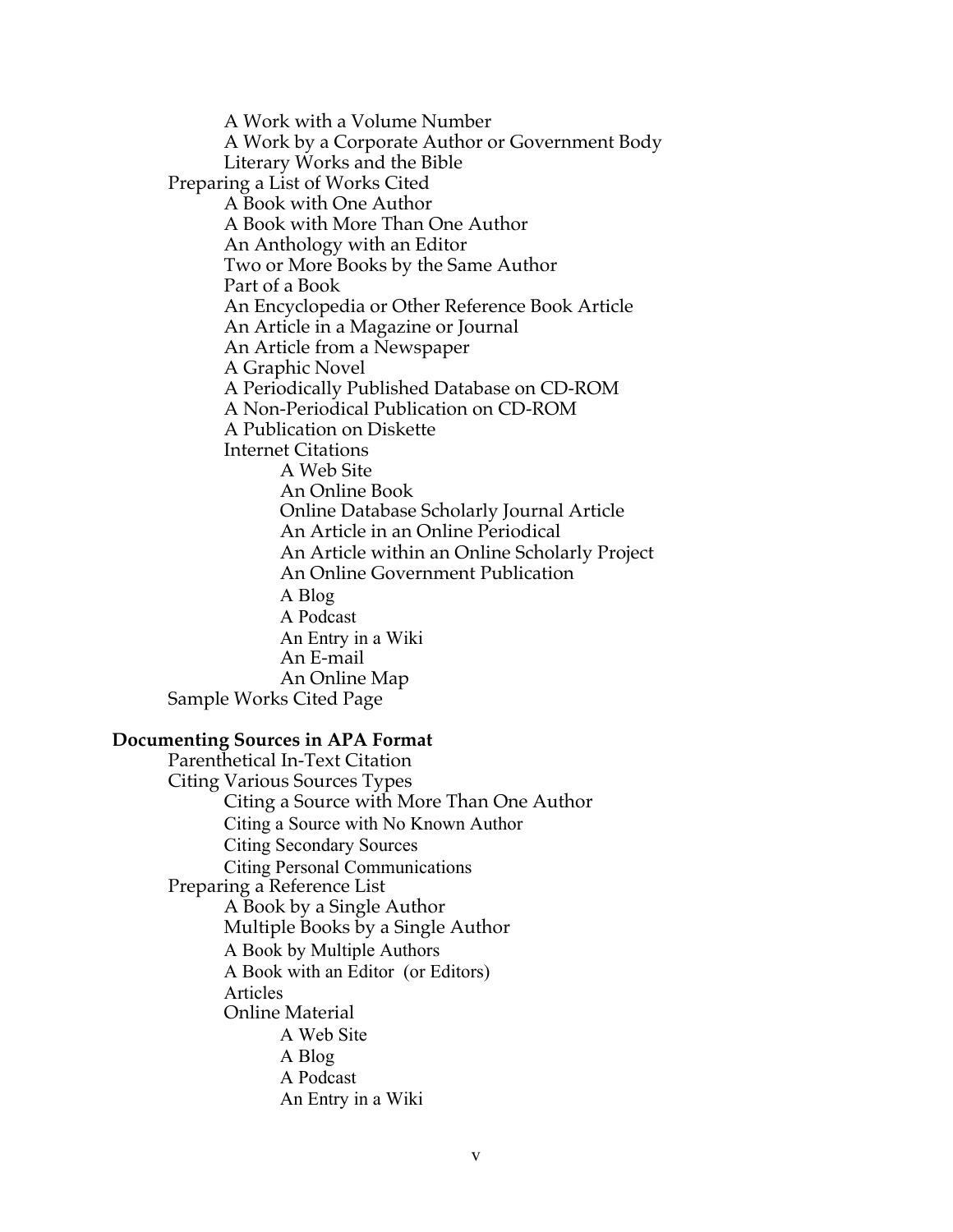A Journal Article With DOI Without DOI

#### **Documenting Sources in Chicago Format**

Note Numbers within the Text The Notes Themselves Author Title Numerals The First Citation of a Source Subsequent Citations of a Source Entries in a Bibliography Citing Various Source Types Indirect Quotations Source Whose Author or Title is Named in the Text Citing Books Anonymous Author Two or Three Authors More Than Three Authors An Author and Editor An Editor Only An Author of a Chapter or Article in an Anthology An Author and Translator A Translator Only A Translator and Editor An Author, a Translator, and an Editor Author as an Organization Edition Number Volume Number A Citation Spanning More Than One Page Part of a Book Citing Articles from Periodicals A Scholarly Journal A Magazine A Newspaper An Editorial A Letter to the Editor A Review Citing Reference Works Encyclopedia and Dictionary Entries Lesser-Known Reference Works Citing Other Source Formats A Film or Television Episode A Dissertation An Interview A Lecture or Speech A Letter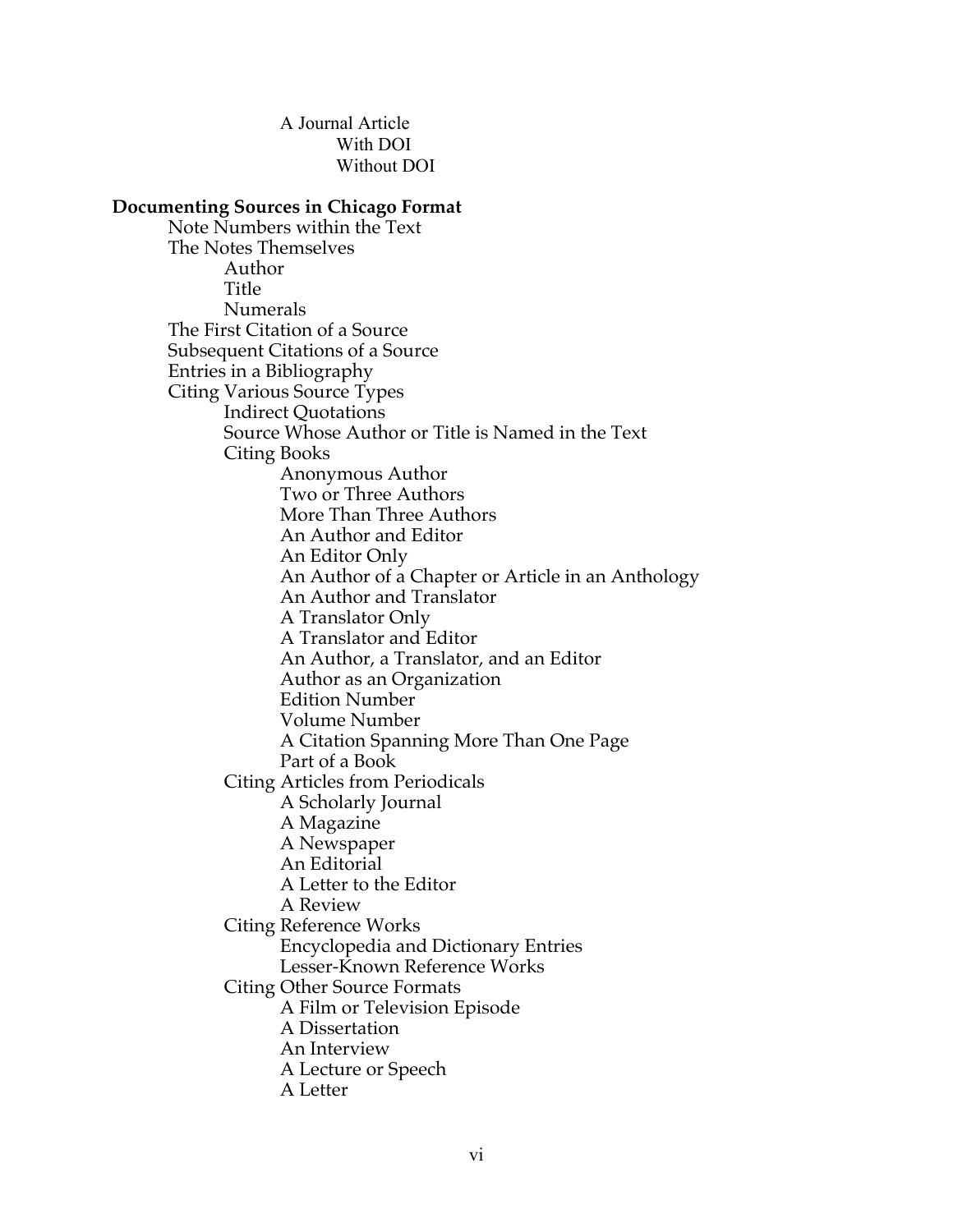A Musical Composition or Performance A Musical Recording A Pamphlet A Periodical Publication on CD-ROM A Non-Periodical Publication on CD-ROM Citing Online Sources A Web Page A Web Page without an Author An Article in an Online Periodical An Article from an Electronic Journal An E-Mail

#### **Other Documentation Styles**

Acknowledgments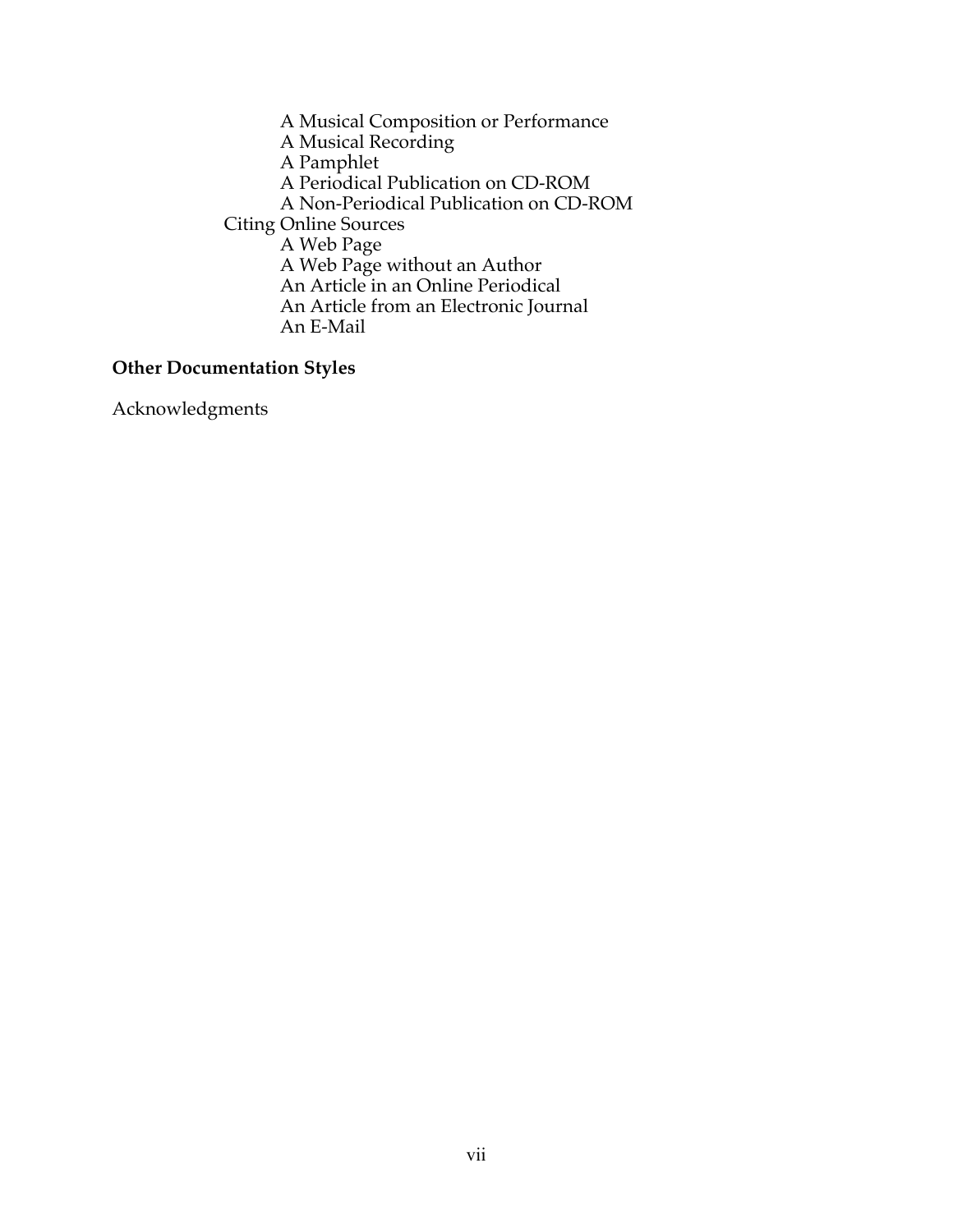## **Evaluating Sources**

The first step in successfully integrating sources into your writing is evaluating those sources. When you do research on a given topic, you should explore a variety of materials—including books, journal articles, periodicals, and web pages—and sorting through so much information can be overwhelming. You must determine whether the sources are scholarly or popular; current or classic; biased or unbiased. Doing so doesn't mean you can never use a source that is popular or commercial, for instance, but it does mean that you must treat it as such in your text. If you are sensitive to the distinct natures of your various sources and also try to achieve a balance among them in the evidence you use, you will construct a much stronger argument than someone who chooses sources indiscriminately.

Evaluate each source with a critical eye by asking the following types of questions:

-Who is the author?

-Is he an expert on the subject? What is his educational background? Is he affiliated with an institution? Has he published other works? Have critics or his peers responded to his writing? Have you seen his name cited in other bibliographies?

-When was the work published?

-Is the work current? Have other works been published on the same topic more recently? If the work isn't current, what is its historical context? What else was written on the topic at the same historical moment?

-Who is the work's publisher?

-Is the publisher a scholarly one? Is it a successful publishing company? What genres and subjects does the publisher typically print?

Considering these issues may prevent you from reading unreliable texts. If you've used these criteria to evaluate a text and deem the text reliable, examine the work closely. Consider the author's purpose, her intended audience, her organization of ideas, her research, the scope of her writing, and her treatment of the topic. Reading your sources critically will help you not only to understand each one individually but also to understand how the sources relate to one another.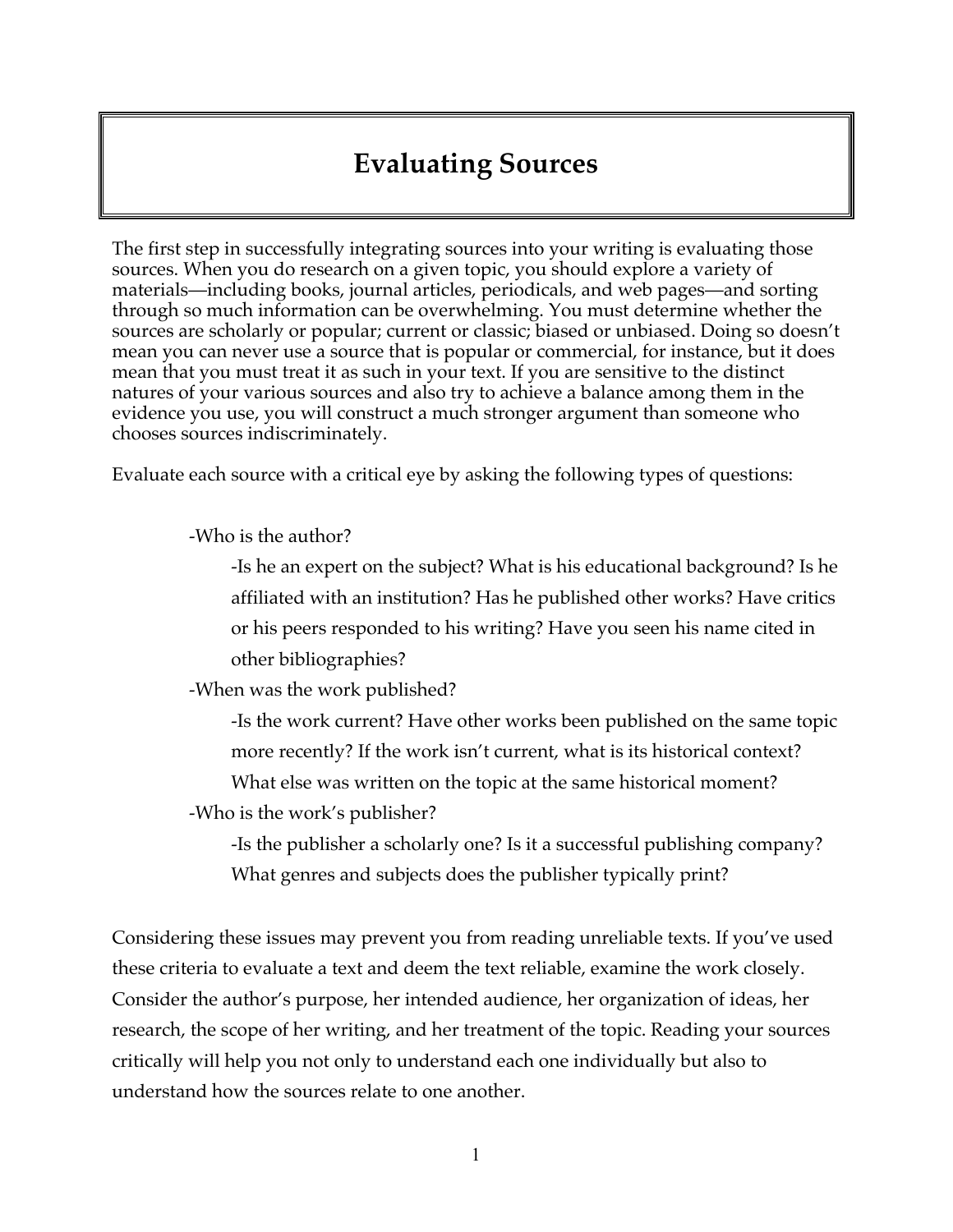### **Evaluating Online Sources**

The Internet is the fastest growing and most easily accessible commercial medium available. The ease of access is both the best and the worst thing to happen to research. The World Wide Web does provide boundless information, literally at one's fingertips, but it also provides the public with the power to publish, which means the number of potentially unreliable sources increases every day. Traditional commercial mediums—books, magazines, newspapers, journals, television, and radio—require the work of a writer or researcher to be filtered through an editor, at the very least. But the advent of commercial Web sites with corporate sponsors and pop-up ads makes it easy for just about anyone with Internet access to create impressive-looking Web pages. For this reason, it is vitally important to monitor sources for quality and reliability when you research on the Web. Here are some key signs that will help determine the reliability of a Web site for research purposes.

#### **Domain Name**

The domain name, the "suffix" of the Web address (URL), tells you the type of organization that sponsors a Web site:

- .com a commercial site
- .edu a site sponsored by an educational institution
- .gov a government-monitored site
- .mil a military site
- $net a$  commercial, for profit, site
- .org a site sponsored by a non-profit organization

There are also domain names that correspond to the country from which the site is based. Following are some examples:

• .au — Australia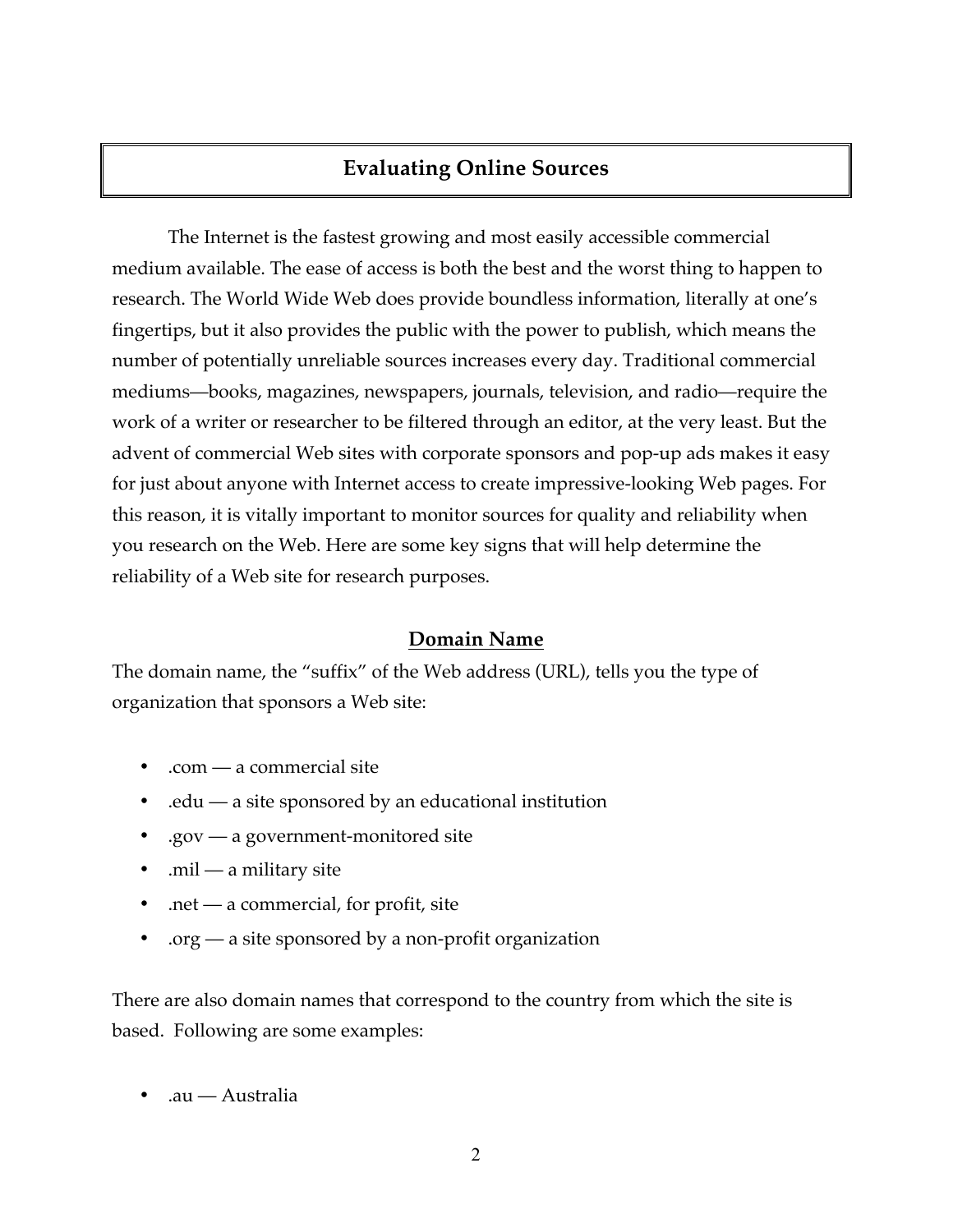- .ca Canada
- .de Germany
- .fr France
- .hk Hong Kong
- .jp Japan
- .mx Mexico
- .uk United Kingdom

The domain name will be the most telling indicator of a site's quality. A .mil or .gov website, for example, will probably be heavily regulated. And, apart from studentcreated personal pages run on .edu servers, an .edu site will likely be monitored by an educational institution to ensure quality and accuracy.

A .org website should be more accurate than a .com or .net website, but you should always be wary of a sponsor's motivation for creating and maintaining a site. While .org sites may be biased by the organization's mission, however, many are considered reliable and some collect data that other organizations don't.

A .com website should be a red flag for a researcher because these sites are often created for the sole purpose of making money. Like news shows, these .com sites can twist the facts, sensationalize, or blur the truth in order to attract web surfers and their business.

For example, www.sparknotes.com is a popular site that provides summaries of literature as well as help with academic subjects; most of the site's content is comparable to Cliff's Notes. Yet in reading the summaries of works of literature, you may find discrepancies in the quality and accuracy of the information presented as well as general errors in grammar and punctuation. Furthermore, the site features countless pop-up advertisements, which indicate that funding for the site comes mostly from organizations that have little or no involvement in education. While sites like sparknotes.com do monitor summaries for quality, they are not sponsored by credible institutions dedicated to furthering education and therefore will be under no obligation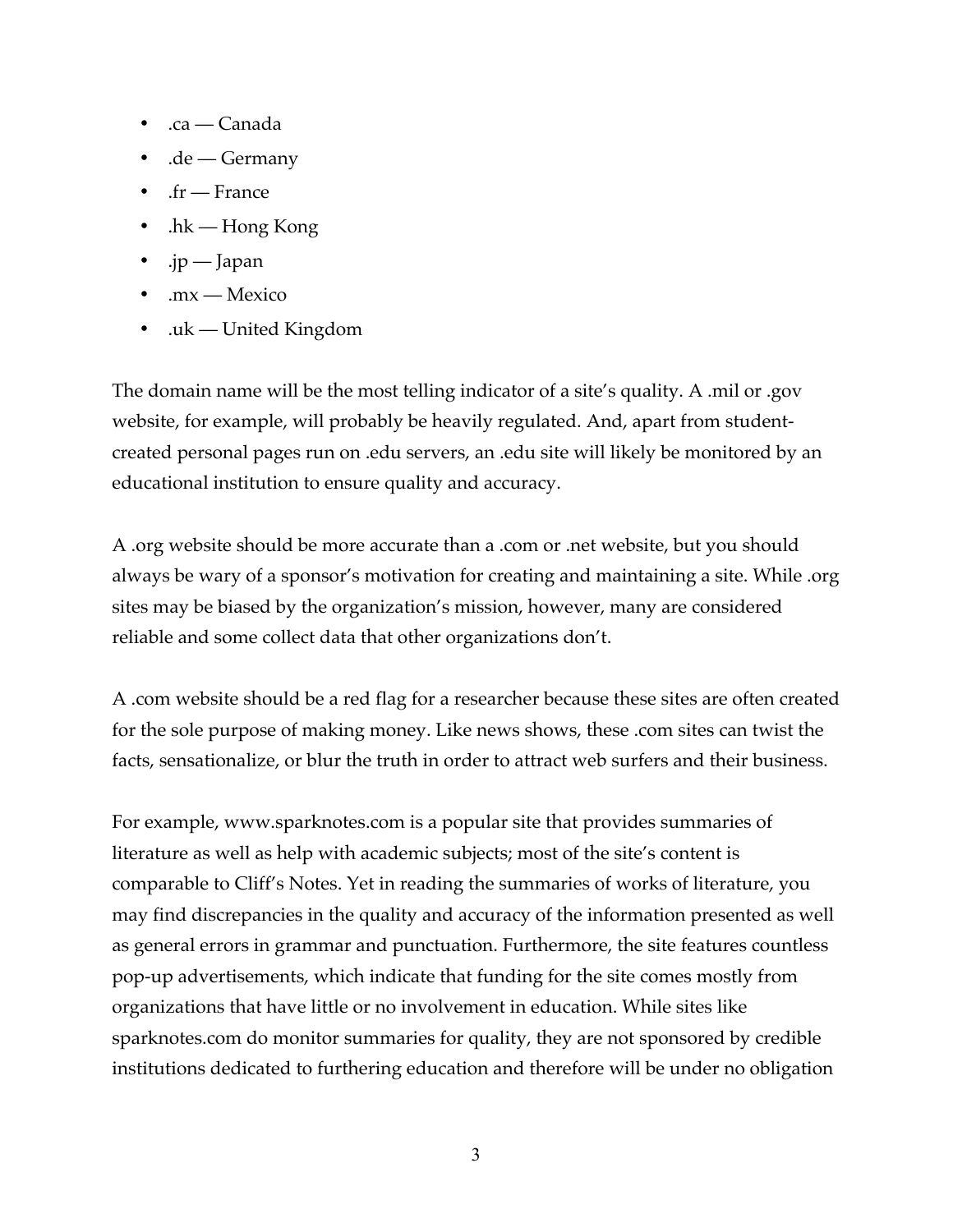to provide wholly accurate information. Thus, a student should be wary when using such a site for research and should never treat its information as authoritative.

Likewise, www.wikipedia.com, has grown greatly in popularity in recent years. For many casual researchers seeking simple information, it is a first stop for a general overview of a subject. However, given the nature of Wikipedia—its communal authorship and ownership, and the lack of accountability and policing for accuracy you should not cite it as a source in your academic work. Feel free to peruse it for initial background on a topic—even professors do so!—but find other, more reliable sources providing dependable facts on which to base your writing.

Again, professors will look down on sites such as www.sparknotes.com and www.wikipedia.coms because these sites are not run by credible institutions. For educational research, an .edu Web site will probably be most reliable. These are privately run sites, have no advertisements, and are normally heavily monitored for quality.

#### **Host Name**

The host name, the "body" of the web address, will also help to indicate the quality of a site. A host name that contains the name of an educational or research institution will be more reliable than one that contains a commercial name.

For example, when doing research on microwave subnodes, a student may search MIT's website to find http://web.mit.edu/research.html#m. As its URL indicates, this page is run by MIT, a credible institution; any links displayed on the page should be acceptable for research purposes. Clicking on the link for a microwave subnode, a student would be sent to http://pds-geophys.wustl.edu/http/, and since this link contains an edu suffix, it is most likely a credible source, as well.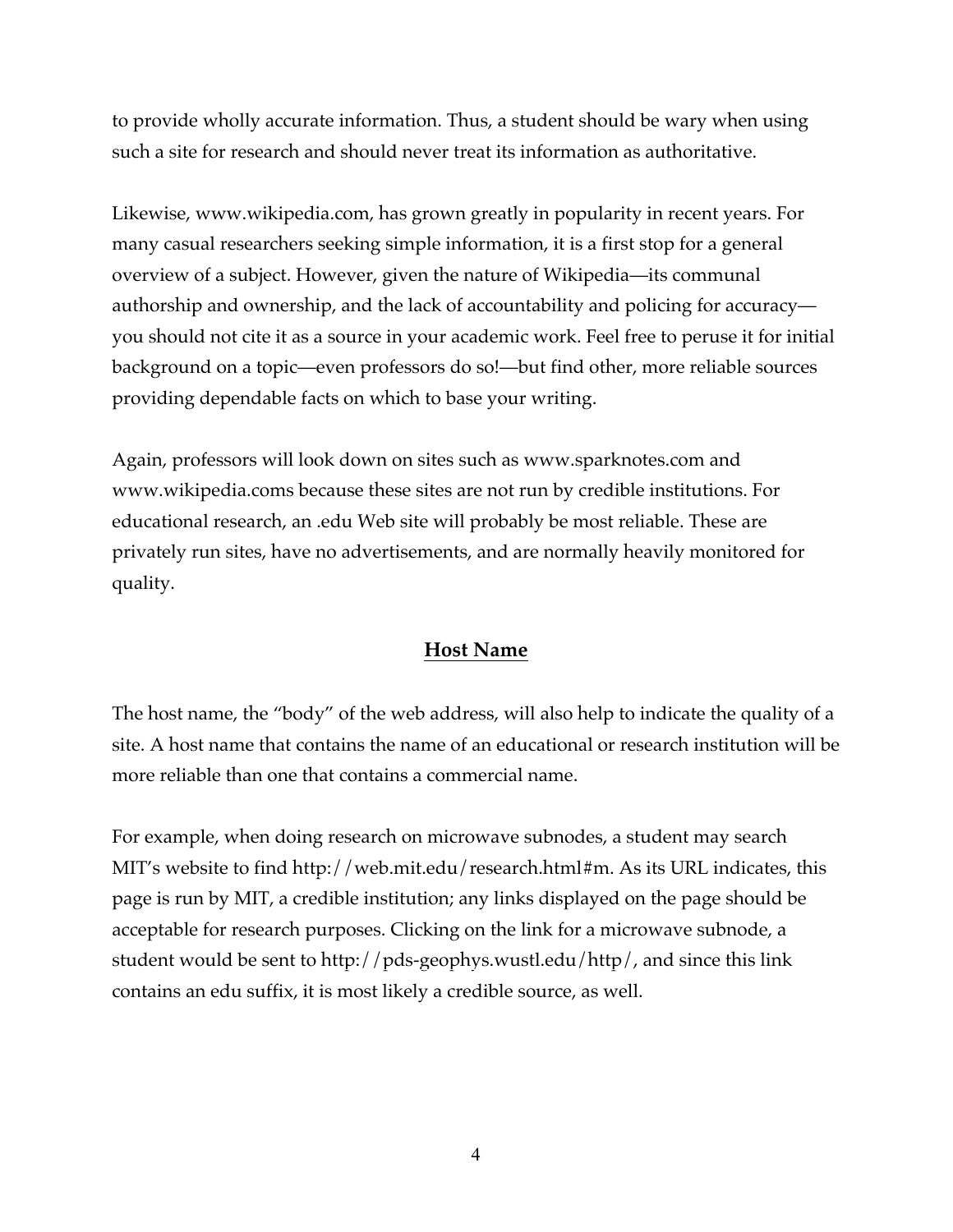An .edu site run by an educational institution will usually require webmasters to have privilege-specific passwords that make it difficult for just anyone to contribute to the site without going through at least one layer of administrative quality check.

In addition, one should be wary of sites with host names of companies that sponsor free web pages for the general public. For example, www.angelfire.com, www.geocities.com, and www.freehosting.com all provide free Web pages to anyone who wants one. While there is a chance that a top-notch researcher will sign up with geocities.com to create a Web page displaying his award-winning research, it is highly unlikely. Usually, people with free time on their hands will sign up for a Web site, and, chances are, these sites are not monitored at all for quality or content. Yet the user interfaces available to create these sites allow for professional-looking quality, logos, and features. Since these sites are not monitored, the addresses often last for only a few months; once the site's owner stops updating the site, it becomes a dead link.

#### **Availability of Information about a Page**

Often, a Web page will not list an author or organization in charge of maintaining the page's quality. The lack of an identified author is a sure sign that a page's quality may need to be reconsidered. The page should also clearly display the last time it was updated. Since the Web allows instant publication, a page updated more than six months ago may not provide the best quality or most up-to-date information; an old Web page also indicates that updating the site is not the webmaster's top priority.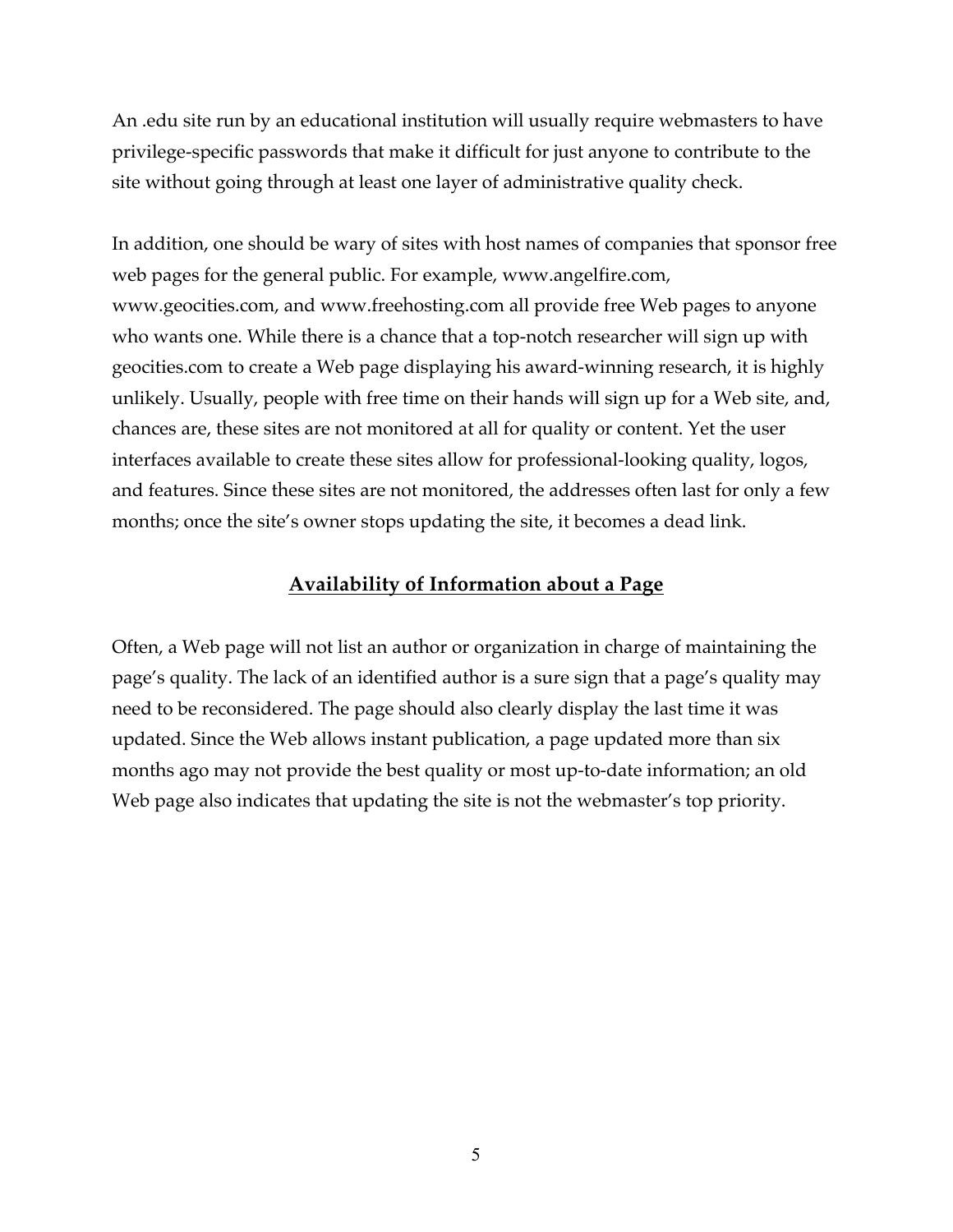## **Incorporating Sources into Your Work**

However you use information from an outside source—whether it be through summary, paraphrase, or quotation—be sure to use that information to support your own argument. Generally, in each body paragraph, you should begin with your own assertion, support the assertion with evidence, and explain how the evidence supports your claim.

We suggest three guidelines for successfully incorporating evidence into your paper: *introduce, integrate,* and *interpret.*

### **Introducing an Outside Source**

In order to allow outside sources to bolster rather than overwhelm your commentary, it is almost essential to introduce each quotation and especially each paraphrase you use. Doing so distinguishes your ideas from others' ideas, and it also points to a source's credibility. In many cases, in fact, you should identify a source not only by name but also by information indicating authority.

Signal that you are transitioning into someone else's words by naming your source and identifying its author. You should also consider providing context for your reader and even indicating what point you'll make with the evidence you provide.

### **Identifying a Source by Its Author**

The attitudes that produced this ruling are well described by Archie Holmes, director of the Equal Education Opportunity Section of Minnesota's State Department of Public Instruction: . . .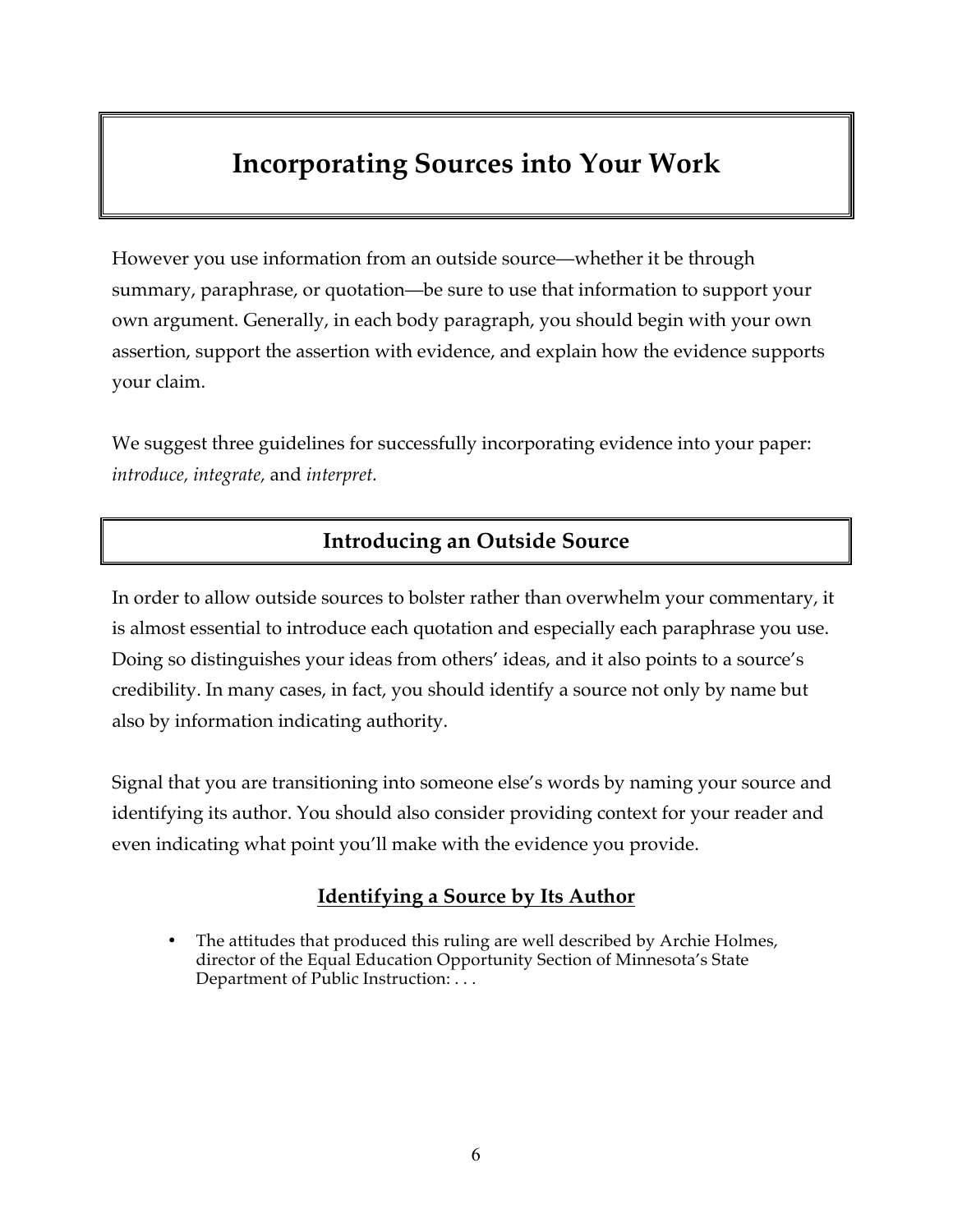### **Identifying a Source with an Unknown Author**

If your source does not provide an author's name, use the name of the publication to introduce the source.

- As a writer for *U.S. News & World Report* points out, . . .
- According to the author of "Public Milked Again," an editorial in *The New York Times,* . . .

### **Identifying a Source by Authority Alone**

If you do not know the name of your immediate source or consider the name to be less important than other information that indicates the source's authority, give as much relevant information as seems useful.

- A Rockwell International representative summarizes this potential quite well: . . .
- According to the prison official I interviewed, . . .

### **Indicating Your Purpose in Using a Source**

A good writer may also introduce a paraphrase or quotation not only by identifying its source but also by indicating what he thinks is significant about the information. Notice how, below, the second writer much more effectively demonstrates the significance of the quotation.

#### *Unsuccessful Introduction*

• The need for prison reform has been noticed for decades, but, so far, no effort at reform has succeeded. "Each generation discovers anew the scandals of incarceration, each sets out to correct them, and each passes on a legacy of failure" (Rothman 434).

#### *Successful Introduction*

o Although, for decades, American citizens and corrections officials have pointed out the need for prison reform, no effort at reform has succeeded. Rather, as University of Columbia historian David Rothman states, "Each generation discovers anew the scandals of incarceration, each sets out to correct them, and each passes on a legacy of failure" (434).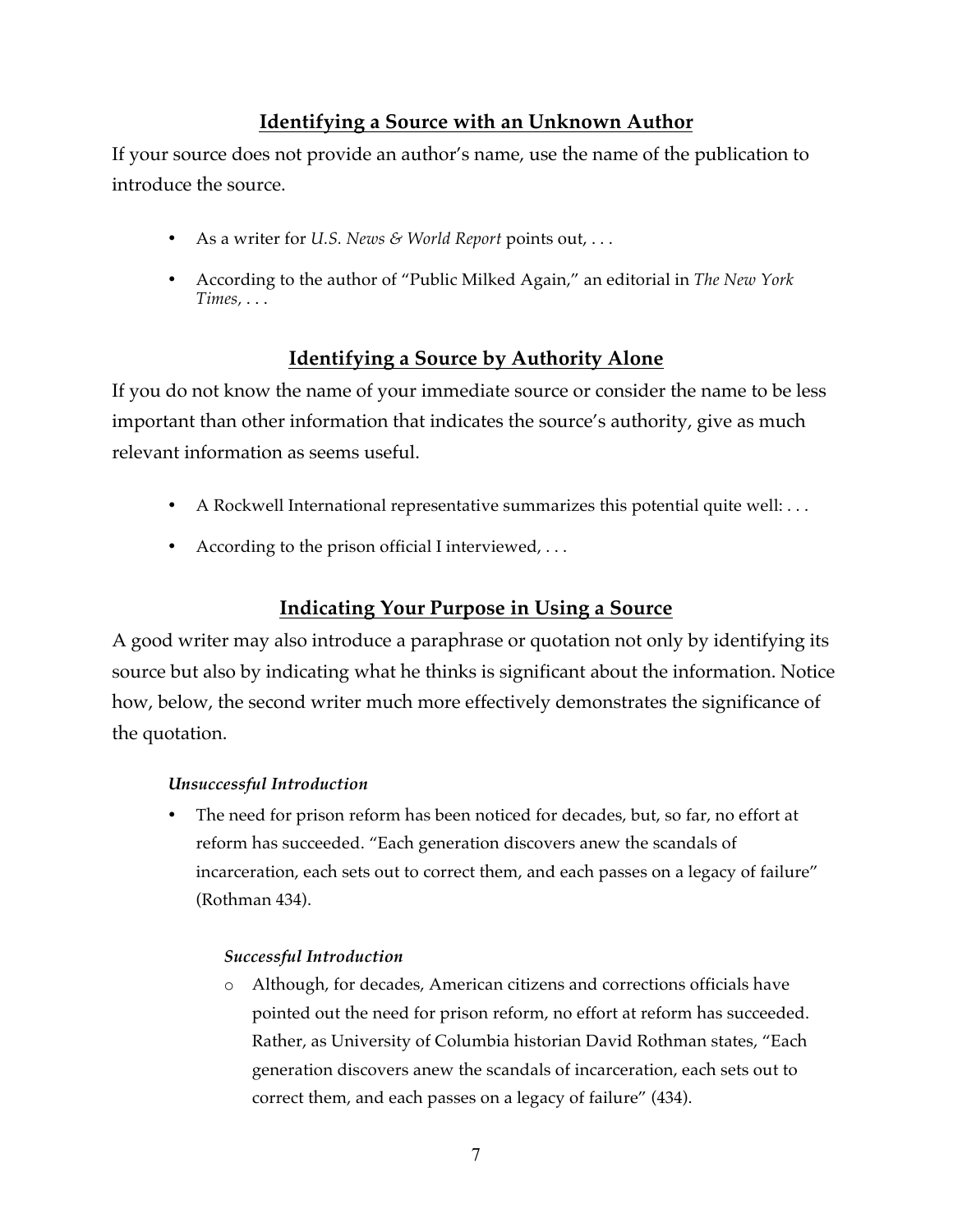### **Integrating an Outside Source into Your Prose**

Successfully incorporating others' ideas into your writing entails taking special care to integrate them thoughtfully into your prose. Try to blend quotations and paraphrases into your writing, situating outside text where it fits logically into your argument. Look at the following pairs of sentences. Notice how the "successful" writers more skillfully integrate quoted material into their own writing.

#### *Unsuccessful Integration*

• The author writes about confessions. He notes, "Relying on the confession, the jurors would have a hard time concluding that Goetz acted reasonably toward Darrell Cabey" (Fletcher 170).

#### *Successful Integration*

o Skeptical about "relying on the confession," the author warns about the jury's difficulty in "concluding that Goetz acted reasonably toward Darrell Cabey" (Fletcher 170).

#### *Unsuccessful Integration*

The "defect grow[s] more and more intolerable" to Aylmer." He says he wants to "[correct] what Nature left imperfect" (Hawthorne 1292).

#### *Successful Integration*

o As the "defect grow[s] more and more intolerable" to Aylmer and haunts him even in his sleep (Hawthorne 1292), he endeavors to fix it and thereby "[correct] what Nature left imperfect" (1292).

#### *Unsuccessful Integration*

• Huck's primary "function [. . .] is to demonstrate the absolute incompatibility of the sort of self he is and the sort of world in which he tries so hard to live" (Emerson 152).

#### *Successful Integration*

o Unlike Tom Sawyer, who mischievously bucks society but returns to it repeatedly, even down to modeling European tradition in his boyhood games, Huck is a social outsider whose primary "function [. . .] is to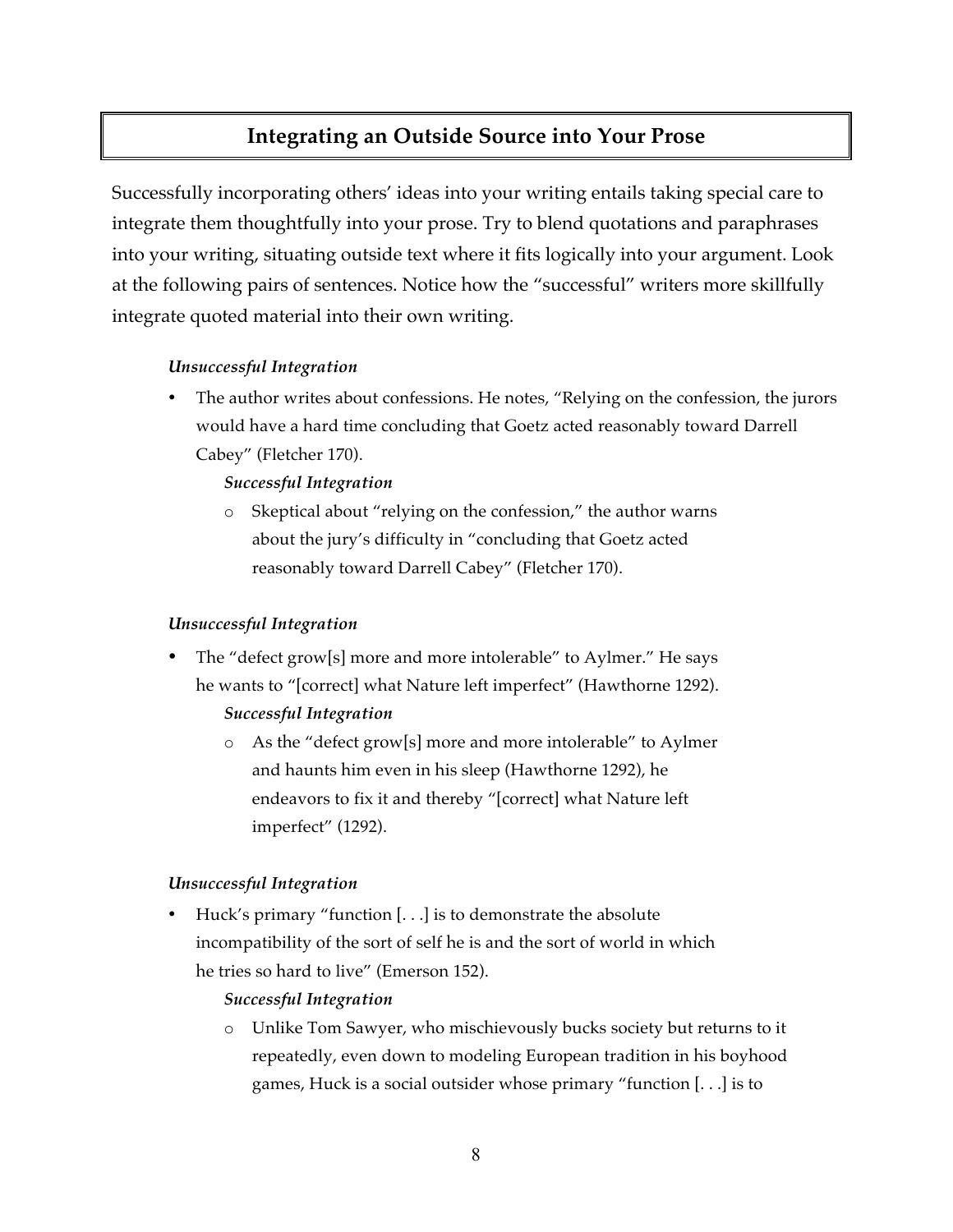demonstrate the absolute incompatibility of the sort of self he is and the sort of world in which he tries so hard to live" (Emerson 152).

### **Interpreting Outside Sources**

Finally, never overlook the importance of interpreting the evidence you provide. Though the force of a piece of evidence may seem obvious to you, you must always provide careful analysis of outside sources to in order to produce effective prose. Remember that your explanation and analysis are the most important elements of your writing.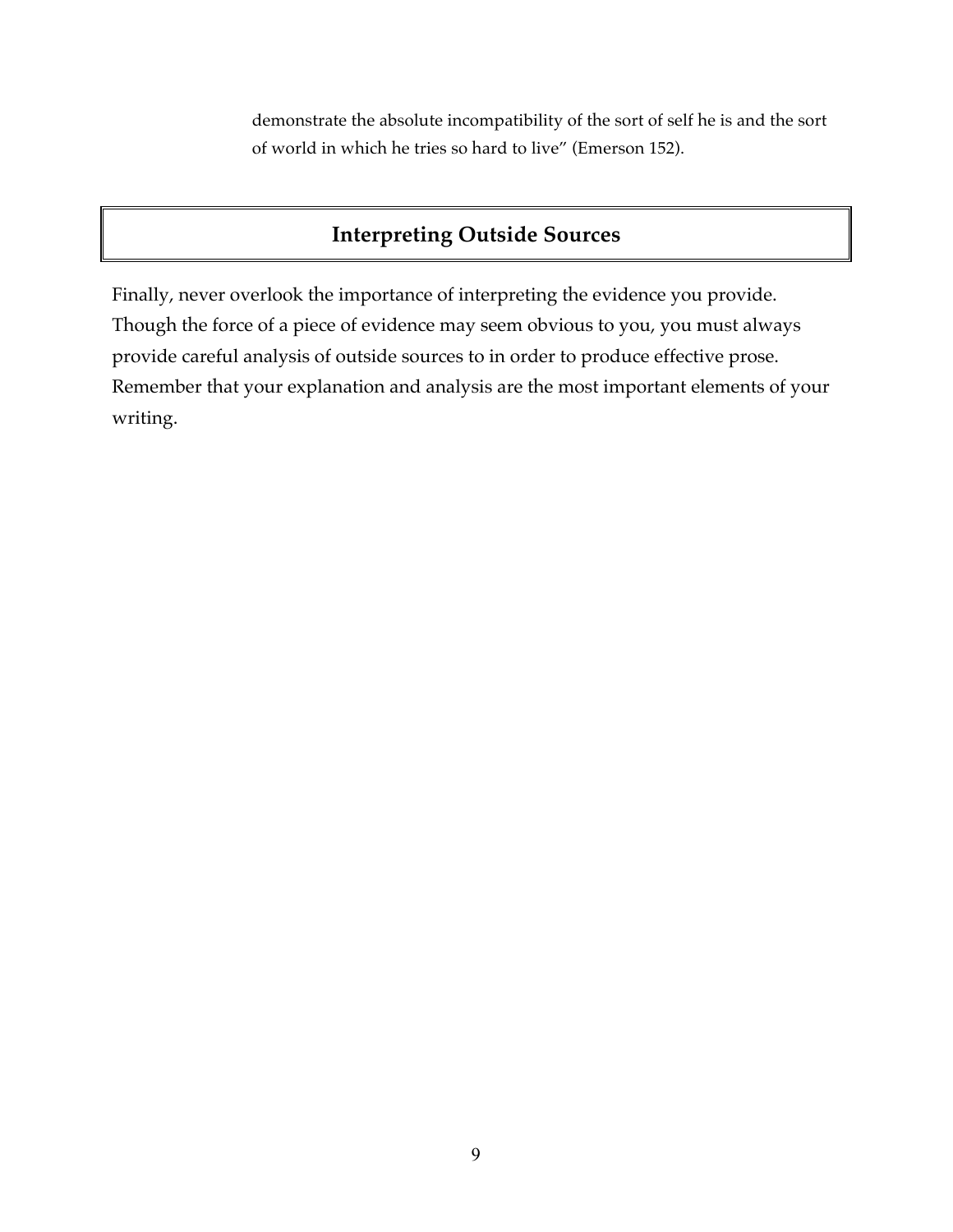## **Paraphrasing and Quoting**

Paraphrasing is putting into your own words an idea from an outside source. Quoting is copying exactly something from an outside source, putting quotation marks around the copied text. Both paraphrases and quotations are useful as supporting material for assertions and explanations you make in your writing.

Paraphrasing is more demanding than quoting because, in order to paraphrase, you must understand the concept and terminology well enough to reformulate the original statement in your own language. Because paraphrasing requires you to understand material thoroughly, your professors may prefer that you paraphrase more often than you quote. Use a quotation, then, when the material is so technical or complex that a paraphrase might not do it justice. Also use a quotation when the material is worded in so particular or interesting a way that a paraphrase would alter its meaning or effect. Otherwise, paraphrase.

### **Paraphrasing**

To paraphrase means to reword a piece of text, so, to do so successfully, you must both preserve the meaning of the original text and also recast the sentence in your own words. Remember that substituting a few synonyms is not paraphrasing; a good paraphrase significantly alters word choice and sentence structure. Think of paraphrasing as a tool for eliminating irrelevant detail and also for communicating multiple ideas in one clear writing style.

As you read a text, decide which terms are key and, of those key terms, which you should retain. Retain those that have technical meaning, that do not have exact synonyms, or that come up so often in discussion of the topic that their association with it should be preserved. Then, capture the essence of the text, using both a different word order for the sentence of phrase and also synonyms for the words you need not retain.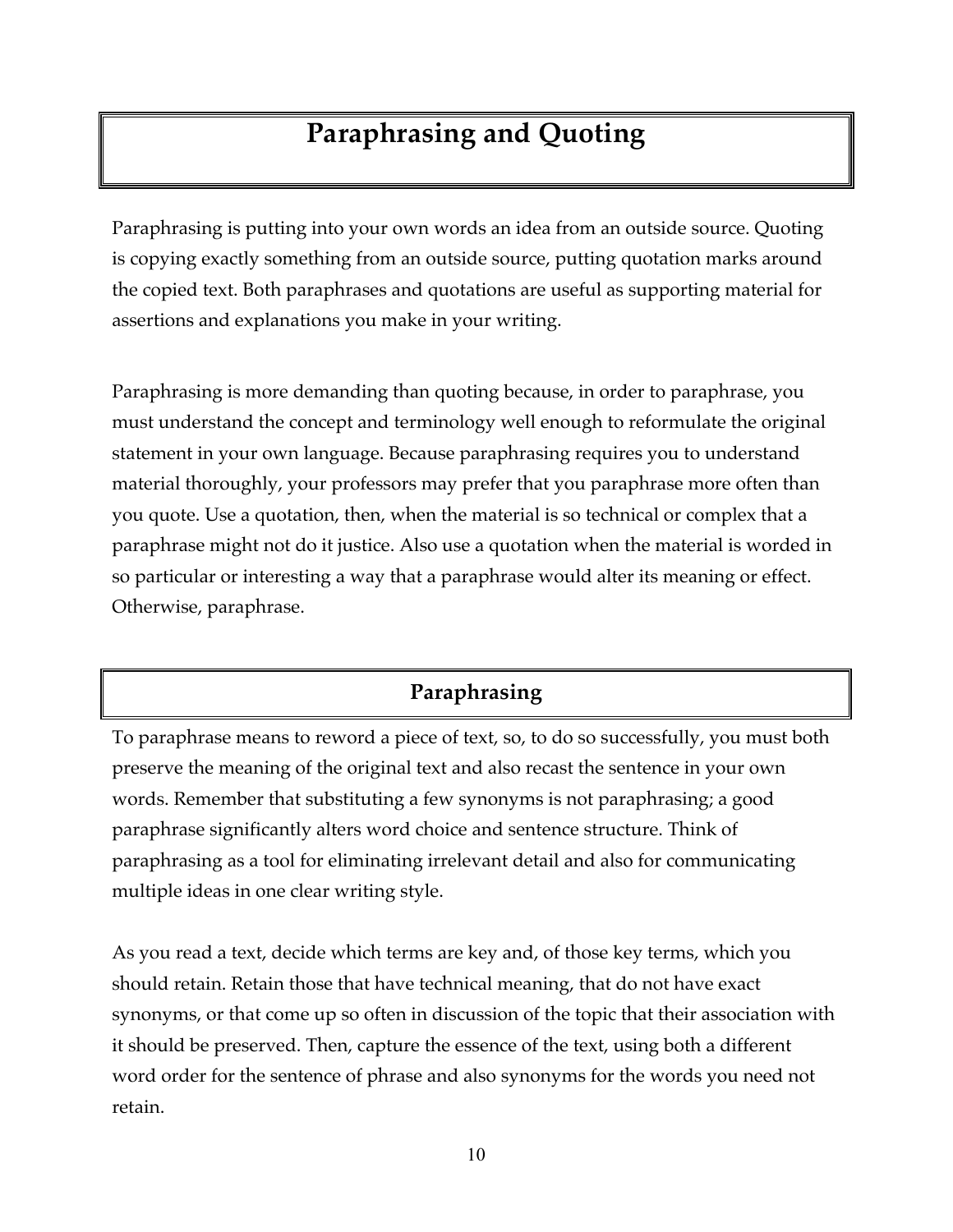Consider, for example, the paraphrases of the sources below. In the first paraphrase, the writer has retained the key terms "mathematical" and "limit," while, in the second paraphrase, the writer has retained the key terms "sentences" and "European countries." In both examples, the writers have extracted the essential meaning of the original statement and presented that main idea in their own language.

#### *Original Text*

Consider the effects of this mythology. Since only a few people are supposed to have this mathematical mind, part of what makes us so passive in the face of our difficulties in learning mathematics is that we suspect all the while we may not be one of 'them,' and we spend our time waiting to find out when our nonmathematical minds will be exposed. Since our limit will eventually be reached, we see no point in being methodical or in attending to detail. We are grateful when we survive fractions, word problems, or geometry. If that certain moment of failure hasn't struck yet, it will.

#### *Paraphrase*

Sheila Tobias, analyzing women's fear of math, asserts that many people believe their mathematical potential is limited and that if the limit hasn't been reached yet, it will be in the near future (99).

#### *Original Text*

Where European countries mete out time in spoonfuls, we give it out in buckets. Where they sentence for one or two, we give ten; where they give five, we give twenty.

#### *Paraphrase*

In addition, David Rothman points out that prison sentences are harsher in the U.S. than in European countries (28).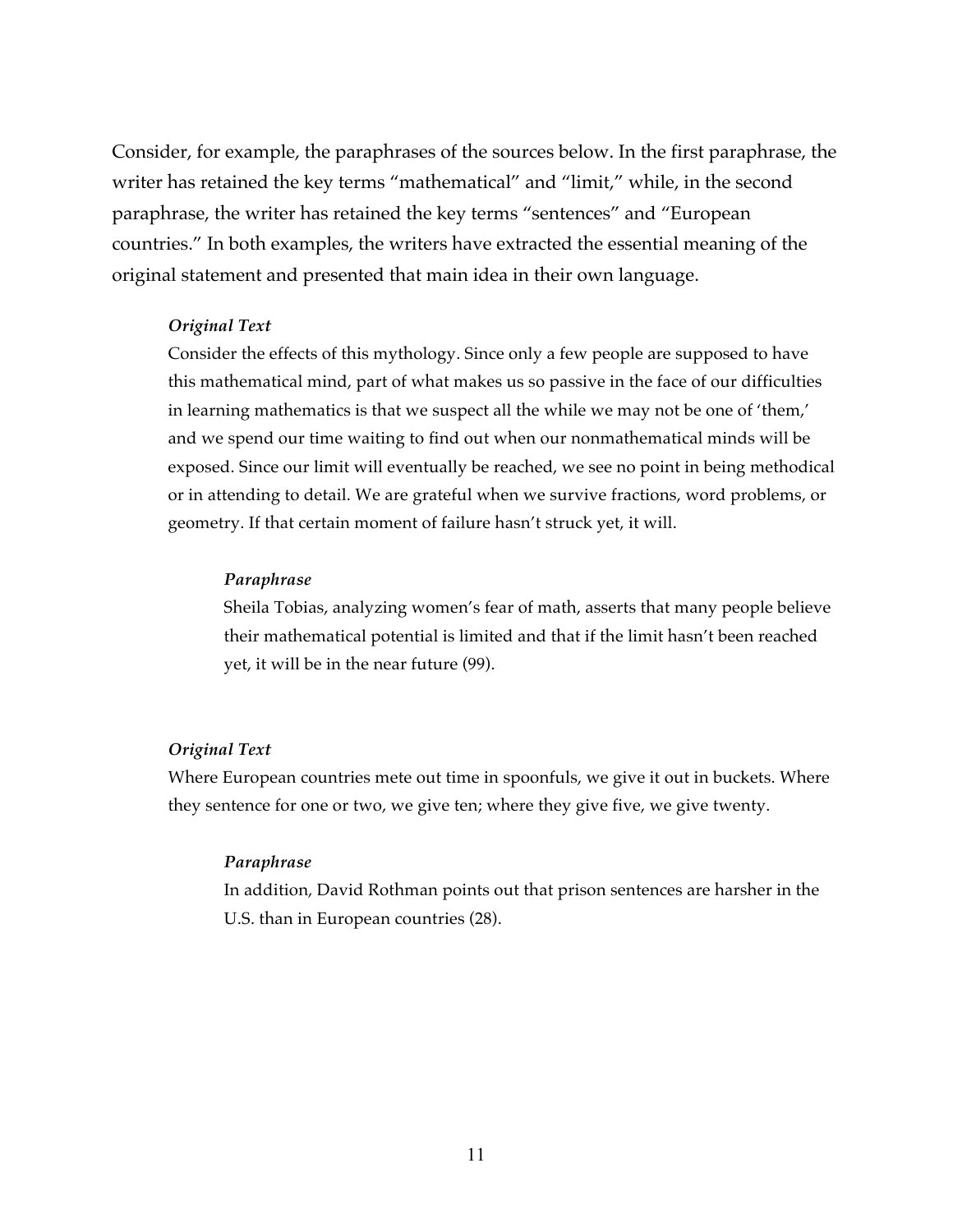### **Plagiarizing: Relying Excessively on the Text of Another Writer**

If you retain too much of the wording from a source, your version will not qualify as a successful paraphrase but will instead be a plagiaristic copy. For example, compare the following rewrite with its original source.

#### *Original Text*

The ads for Fruity Pebbles cereal feature Fred Flintstone, who*,* according to one study, is recognized by 90% of American three-year-olds, while only half the adults of the world can identify their national leaders.

#### *Plagiarized Copy*

Therefore, commercials, such as Fruity Pebbles, that feature cartoon characters like Fred Flintstone have a very negative effect on children. According to one study, 90% of American three-year-olds recognize Fred, while only half of adults worldwide can identify the leaders of their nations (88).

In the "paraphrased" version, the writer has copied most of the words from the original text directly, making only superficial changes to some phrases. Because no quotation marks enclose the directly copied portions, the writer is suggesting that these words are his/her own and—even with a citation—is plagiarizing.

Similarly, in the following example, the student's version is missing nine words from the original but otherwise retains both the word order and the very words used in the source.

#### *Original Text*

Parenthetically, nursery-school teachers who have observed the pre-TV generation contend that juvenile play is far less imaginative and spontaneous than in the past.

#### *Plagiarized Copy*

Nursery-school teachers have observed that juvenile play is less imaginative and spontaneous than in the past (49).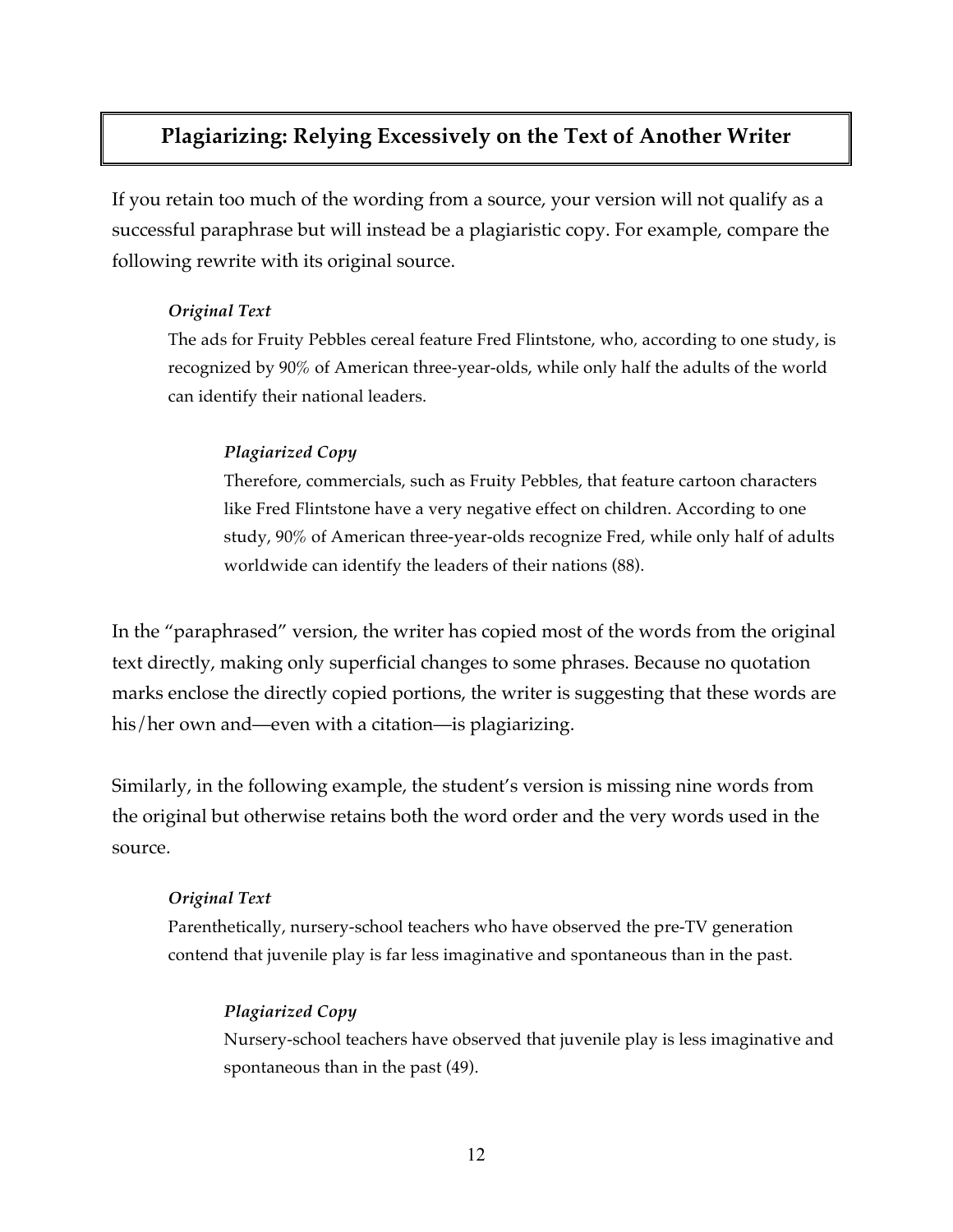Neither of the above examples is a paraphrase, nor is either example a quotation. If you were to incorporate into your paper versions of sources so closely copied as these, you would be relying excessively on the text of another writer. Such excessive reliance, even when you name the source, is plagiarism. Plagiarism, presenting some else's work as if it were your own, is an act of academic dishonesty. To use paraphrasing for the sake of your learning and to avoid plagiarism, be sure to transform the wording of your source into your own language as well as to document the source. If you have questions about paraphrasing and plagiarism, consult your professor, your advisor, or a writing tutor.

### **Quoting**

When an author's exact wording is important to your claims, you should quote the text directly. As quoting is a tool for closely examining a certain concept, you should thoroughly analyze everything you quote. Additionally, be sure to copy the text exactly, paying special attention to spelling, capitalization, and punctuation.

Indeed, when you quote, you must present the words exactly as the source presents them, and you may not change even a one-letter word without indicating that you have done so. Even if you correct a quote for a grammatical error, you must note the change. Transcribing accurately may be harder than you think, especially if you are working from notes you have taken. When revising your working draft, place a photocopy of the original source or the original source itself next to your draft, and compare your transcription with the source word by single word. You may find that you have omitted a letter or a word, that you have added a word of your own, that you have exchanged your own word for one in the source, or even that you have misspelled a word.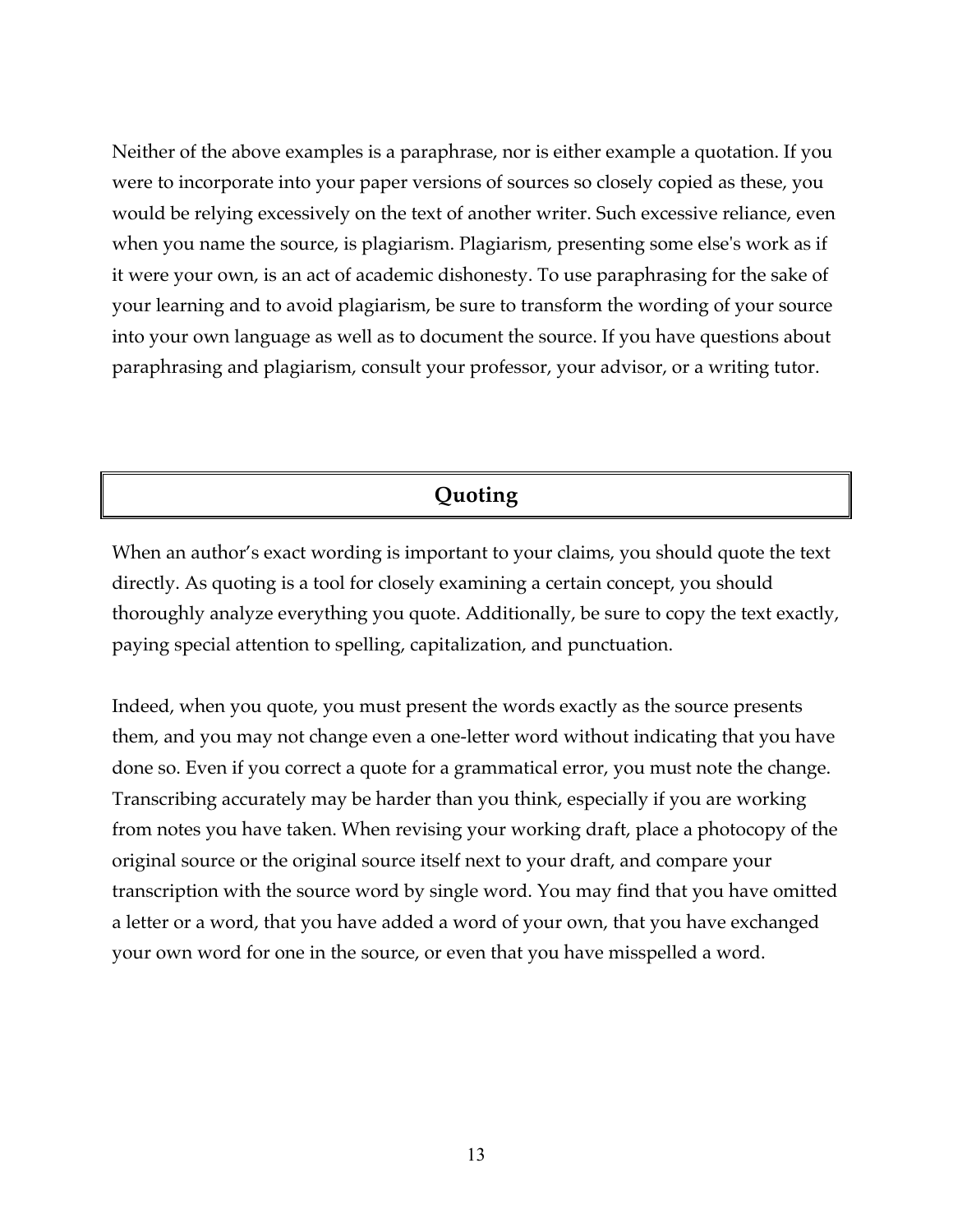Below are examples of commonly made mistakes.

#### *Source*

• The pigeon expressed words or short phrases by depressing keys embossed with English letter or letters arranged to form words.

#### *Inaccurate Quotation*

o "The pigeon expressed words or short phrases by depressing keys with English letter or letters arranged to form words" (83). *("Embossed" was deleted.)*

#### *Source*

• The Government Statisticians…tell us that one of two children born today will spend at least part of his life in a single-parent home.

#### *Inaccurate Quotation*

o "The Government **s**tatisticians tell us that one of two children born today will spend at least part of his life in a single-parent home."<sup>5</sup> *(Ellipsis was deleted.)*

#### *Source*

solar bank to provide up to 100 million in subsidized loans

#### *Inaccurate Quotation*

o "solar bank to provide 100 million in subsidized loans" (42). *("Up to" was deleted.)*

#### *Source*

• For one thing, it is impossible to write legibly with your arm in such an unnatural pose. Writing in this fashion looks ridiculous.

#### *Inaccurate Quotation*

o "For one thing, it is impossible to write legibly with your arm in such an unnatural pose. Writing in this fashion **is** ridiculous."<sup>1</sup> *("Looks" was changed to "is.")*

#### *Source*

from the imaginative pursuit of their potentials

#### *Inaccurate Quotation*

- o "from the imaginative pursuit of their **potential** " (67).
	- *("Potentials" was changed to its singular form.)*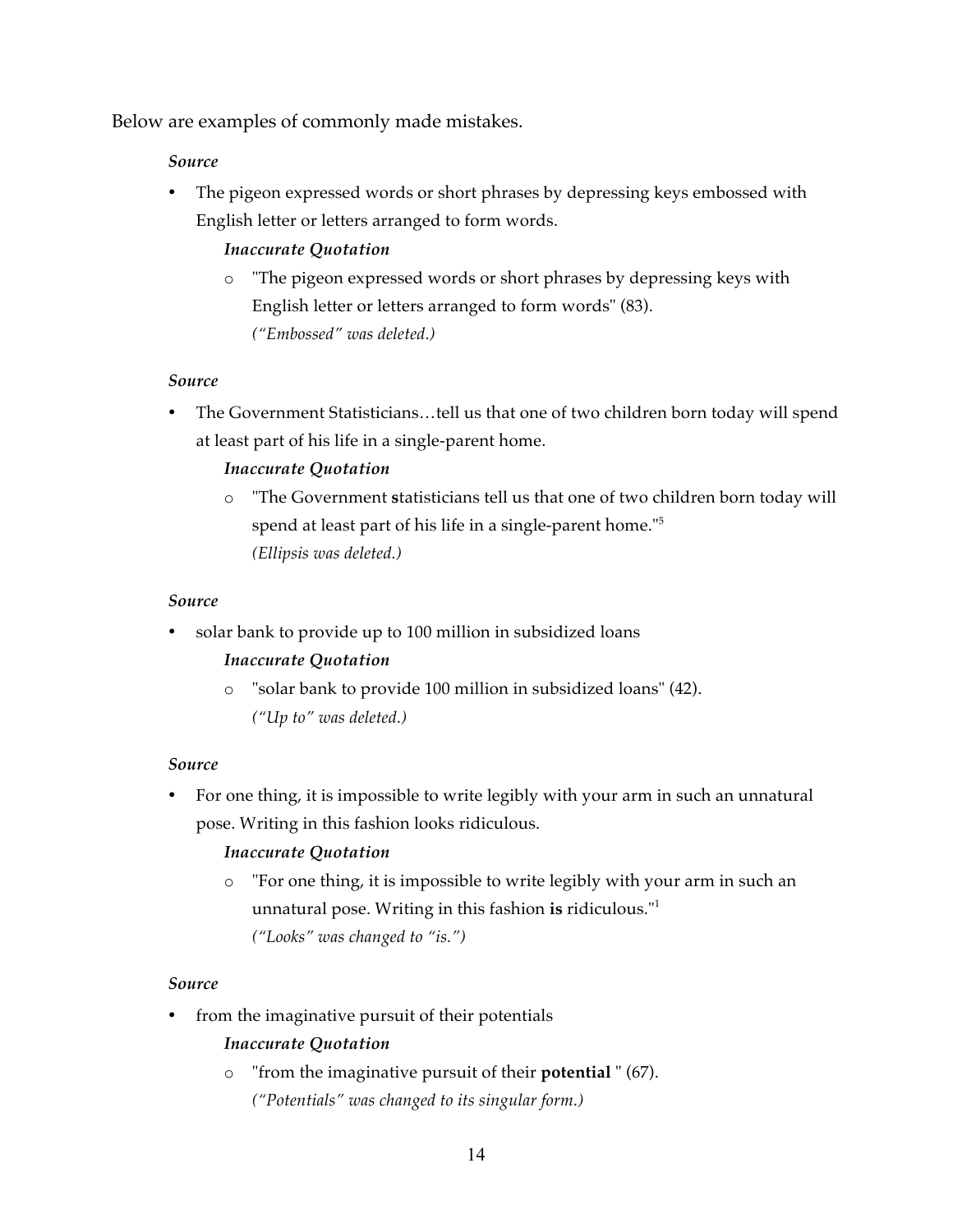Sometimes these small-scale inaccuracies produce only the appearance of carelessness, but other times they change meaning. In the first example, the detail "embossed" might be crucial to a reader trying to understand what about the keys enabled the pigeons to depress them. In the second example, the omission of the ellipsis wrongly implies that the original sentence contained no more information than the one that appears here. In the third example, the qualifying phrase "up to" is quite different from the flat out "100 million." In the fourth example, "looks" refers to appearance, and suggests a concern for people's reactions to a person writing in the way mentioned, while "is" asserts that way of writing is objectionable. Even in the fifth example, the plural "potentials" suggests more than the singular "potential" does.

#### **Indicating Changes in Quoted Material**

You may, for purposes of flow and readability, make changes to quoted material if you properly indicate those changes. Use ellipses to show that you've omitted text and brackets to signal additions or modifications.

#### **Ellipses**

When you omit words from the middle of a quoted passage, indicate the omission by using a series of three spaced periods, enclosed in brackets (according to MLA style), called an ellipsis. (Not all publication styles call for ellipses to be enclosed in brackets; consult a style manual if you use a style other than MLA.)

> • Though the maiden is "so brilliant  $[...]$  that she glow[s] amid the sunlight" (Hawthorne 1319), Giovanni soon observes that she exudes a lethal poison.

Also use ellipsis points if you omit words from the end of a final quoted sentence or entire sentences between the ones you quote.

> • Charles Lewis, director of the Center for Public Integrity, points out that "by 1987, employers were administering nearly 2,000,000 polygraph tests a year to job applicants and employees. [. . .] Millions of workers were required to produce urine samples under observation for drug testing [. . .]" (22).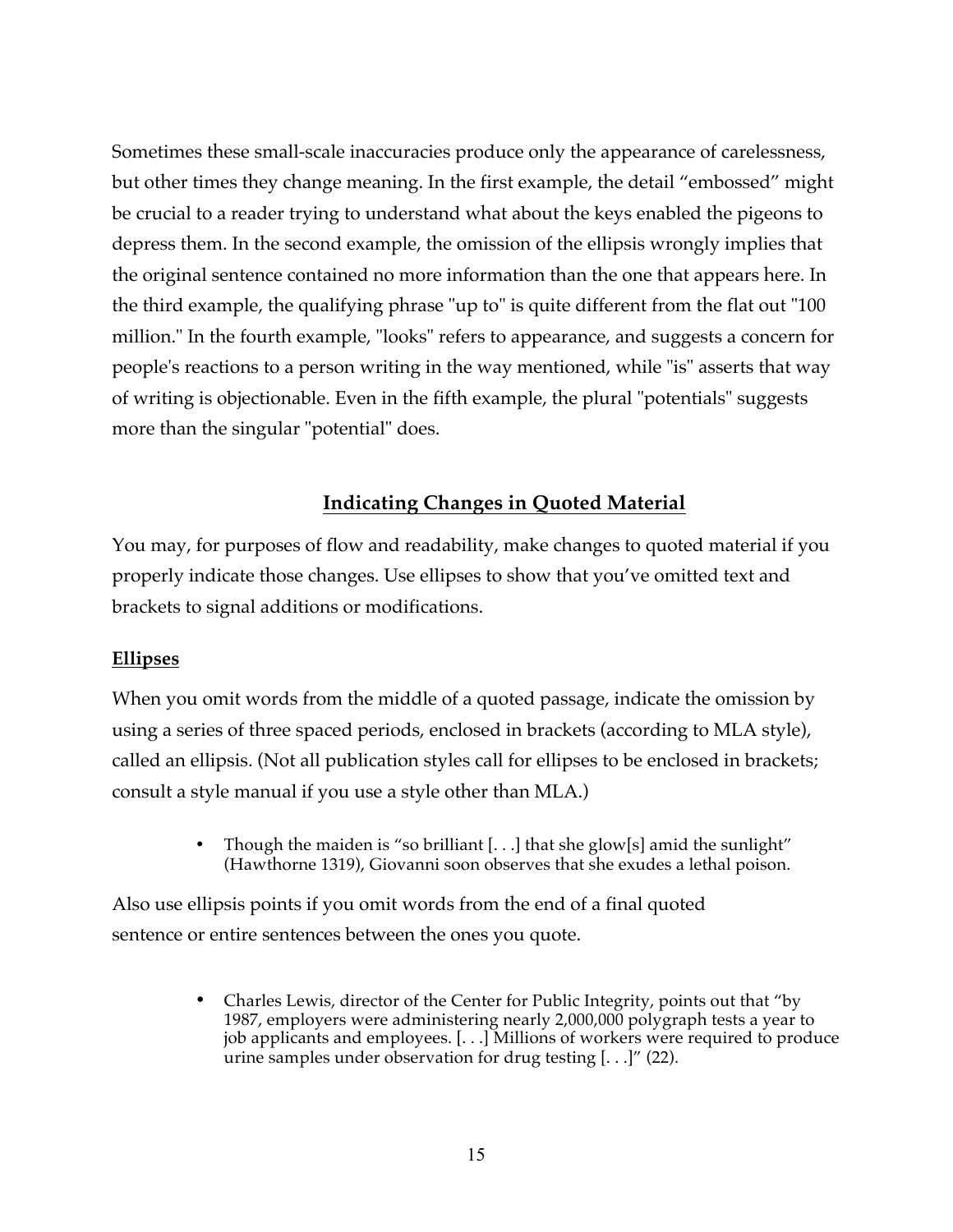Use ellipses to indicate omitted material at the beginning of quoted text if the text does not flow with the structure of your sentence.

> • Herbert Scoville, Jr., president of the Arms Control Association, states, "[...] spending what is now 60 billion dollars [. . .] will probably prove to be 100 billion dollars [. . .]."

Note that, in the example above, a final period follows the ellipsis that comes at the end of the sentence.

If you omit words from the beginning of a quote and the quotation fits neatly into the grammar of your sentence, however, then you do not have to use an ellipsis.

> • Rather than aspire to marry someone to match her high social position, Hellena longs to fall in love and "sigh, and sing, and blush, and wish, and dream and wish, and long and wish to see the man" (Behn 7).

#### **Brackets**

If you must explain something within a quotation, such as a technical term or abbreviation, add the explanation in brackets after the pertinent word.

> • Earl T. Hayes illustrates the decreasing prospects of nuclear power by explaining, "In 1973 the Atomic Energy Commission predicted 240 GW [gigawatts] of installed electricity-generating capacity by 1985; by 1977 their forecast had dropped to 163; in 1978 the figure had dropped drastically to 110  $\tilde{GW}$ " (83).

If you quote a passage that uses a pronoun whose antecedent is unclear, insert the noun in brackets after the pronoun.

> • Another possible interpretation of the legislative stillness suggests that, "In the minds of the legislators, it [male homosexuality] remained of such a heinous character as to merit a certain rhetorical modesty" (Gunther 75).

Similarly, you may use brackets to change verb tense.

• When he realizes that Addie is dying and acknowledges his mistakes, he determines to "[beg] the forgiveness of the man whom [he] betrayed" (Faulkner qtd. in NAAL 1598).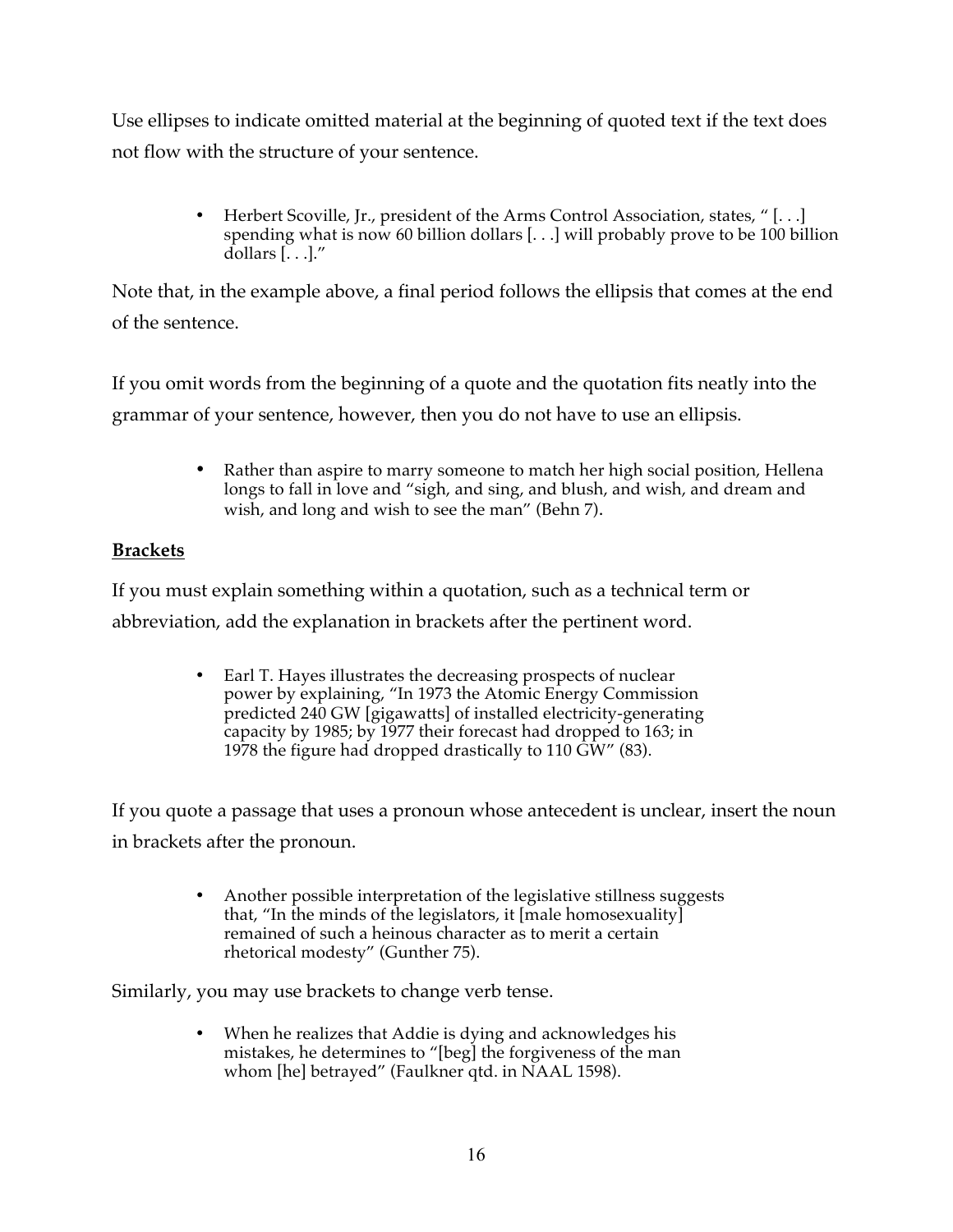You may also use brackets to make an upper-case letter lower-case and vice versa.

> • Willy's brother, the savvy entrepreneur, understands that you can "[n]ever fight fair with a stranger, boy" because "[y]ou'll never get out of the jungle that way" (Miller qtd. in NAAL 1939).

Finally, you can use brackets enclosing the Latin word *sic* to acknowledge an error in a quotation. *Sic* means, essentially, "so the source says," and the brackets around it indicate that you have inserted this word. Use the word to indicate to readers that you've correctly copied a word or phrase that may be erroneous or in some way outrageous.

> • Although this situation is different from speaking with a boss or doctor, one often talks "with a minister or priest different [sic] than he talks with friends or family" (Babcock 2).

### **End Punctuation**

Put commas and periods inside quotation marks; put semicolons and colons outside quotation marks. Put question marks and exclamation points inside if the quotation itself is a question or exclamation; if it is your own sentence that is a question or exclamation, however, put the mark outside the end quotation marks. When using the ellipsis, omit commas and semicolons from the original, but add periods (and other end punctuation) if the ellipsis comes at the end of your own sentence. To quote something that is already quoted within your source, use single quotation marks (') inside double quotation marks (").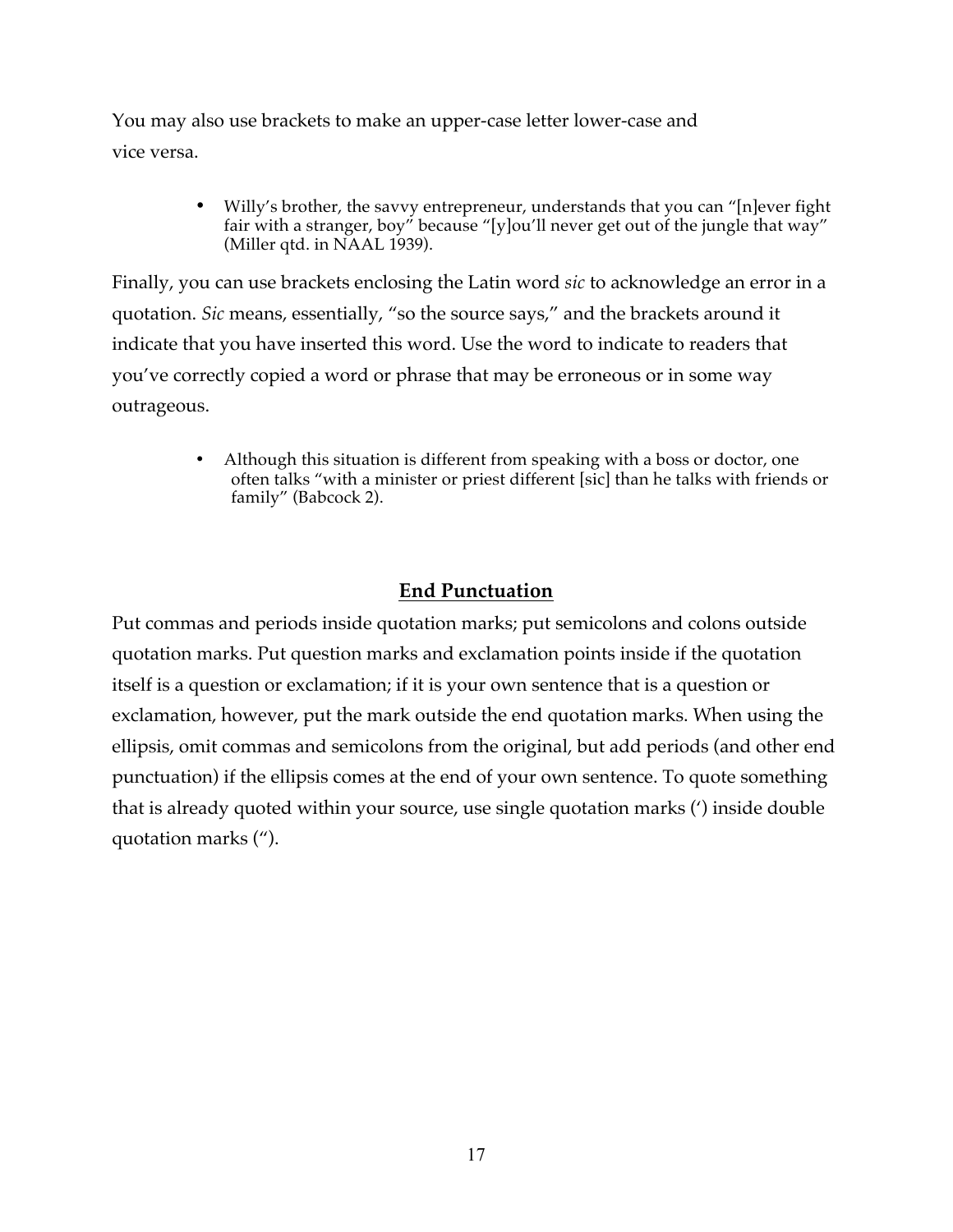### **Quoting Long Pieces of Text**

Though you should generally quote economically, longer papers sometimes call for longer quotations. The protocol for long quotations varies among documentation styles, but long quotations are usually defined as passages that exceed four typewritten lines. MLA style requires that long or "block" quotations begin on a new line and be indented one inch from the left margin. Block quotations are not enclosed in quotation marks, and their end punctuation precedes in-text citations.

• After the accident, Daisy is as bright as ever:

For Daisy was young and her artificial world was redolent of orchids and pleasant, cheerful snobbery and orchestras which set the rhythm of the year [. . .]. Suddenly she was again keeping half a dozen dates a day with half a dozen men and drowsing asleep at dawn with the beads and chiffon of an evening dress tangled among dying orchids on the floor beside her. (Fitzgerald 158–9)

Fitzgerald finally reveals that Daisy's world is artificial. Daisy appears unfeeling, and it is almost repulsive that she can continue with her life in this way.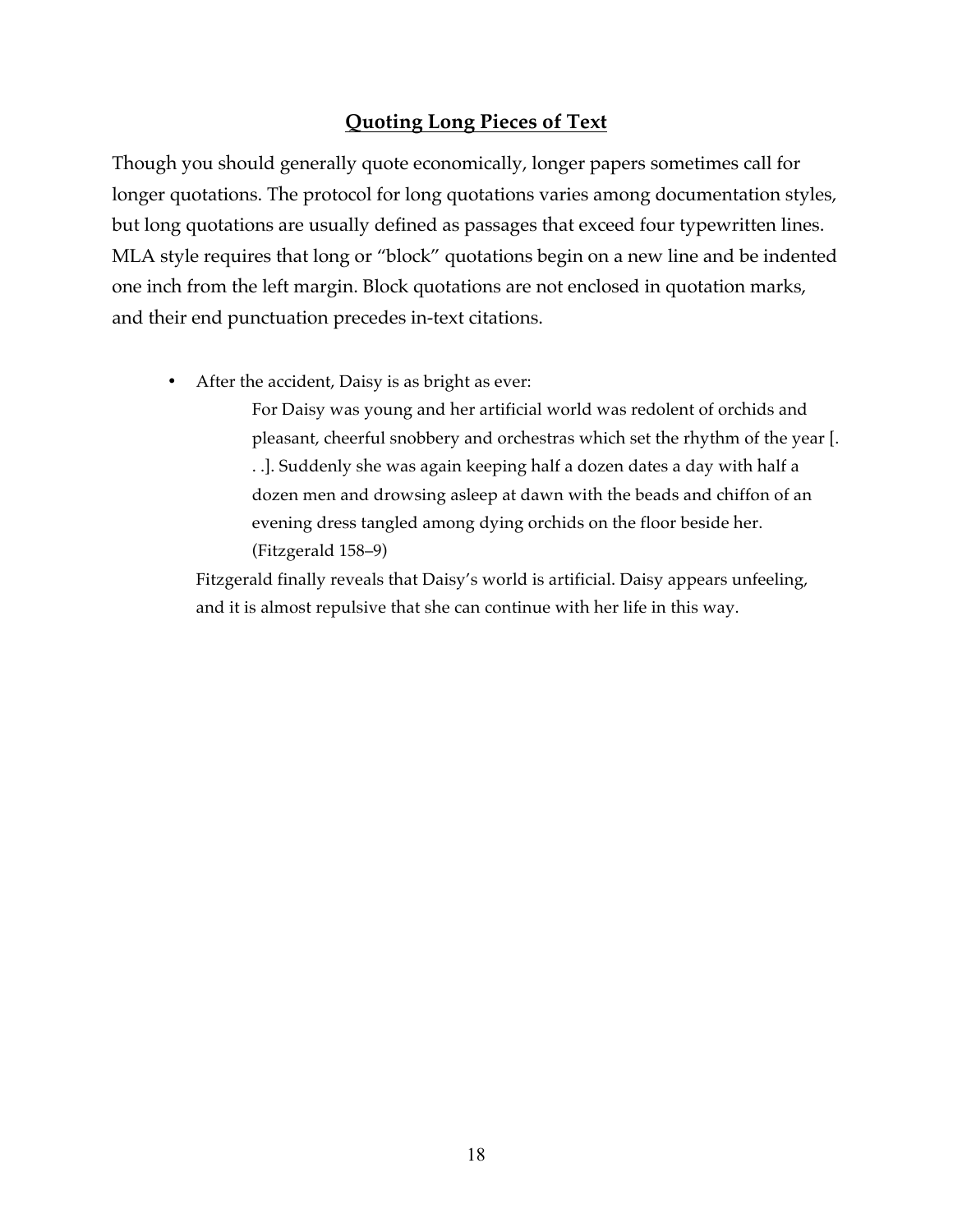## **Acknowledging Sources**

Whenever you incorporate into your paper an idea from an outside source—any idea that is not obviously common knowledge and was not originally your own—you *must*  acknowledge the source of the idea. Acknowledge a source whether you summarize, paraphrase, or quote. Acknowledge a source whether it is an authoritative scholarly work or a peer you've consulted for advice. Take care never to leave unclear which words express your original thoughts and which words—no matter how significant or insignificant they seem—are derived from another source.

Consider, for example, that most writers—whether students or teachers—receive some kind of help when they compose papers. It is both courteous and honest to acknowledge such help. If someone at the Writing Center, a friend, a professor, or even a typist helps you to draft or revise your paper, acknowledge that assistance. To do so, just add a note at the end of your paper, such as these below:

- I reviewed this paper with John Doe at the Writing Center.
- I used the editorial advice of my sister, Sandra Smith, in revising this paper.
- John Doe, a tutor at the Writing Center, gave me advice on the organization of this paper.

Usually, of course, the outside sources you cite will be more common avenues for research such as books, articles, and audiovisual materials. Acknowledging these sources requires using a consistent documentation style.

While most students entering college have only encountered one or two documentation styles, there are actually an enormous number of accepted styles. To get a sense of the various styles recommended for different academic disciplines, you may consult the list and the end of this booklet, and you should always ask your professor for his or her preference. Keep in mind that documentation styles vary in simple but subtle ways, so you should always use an authoritative handbook to ensure accurate citation.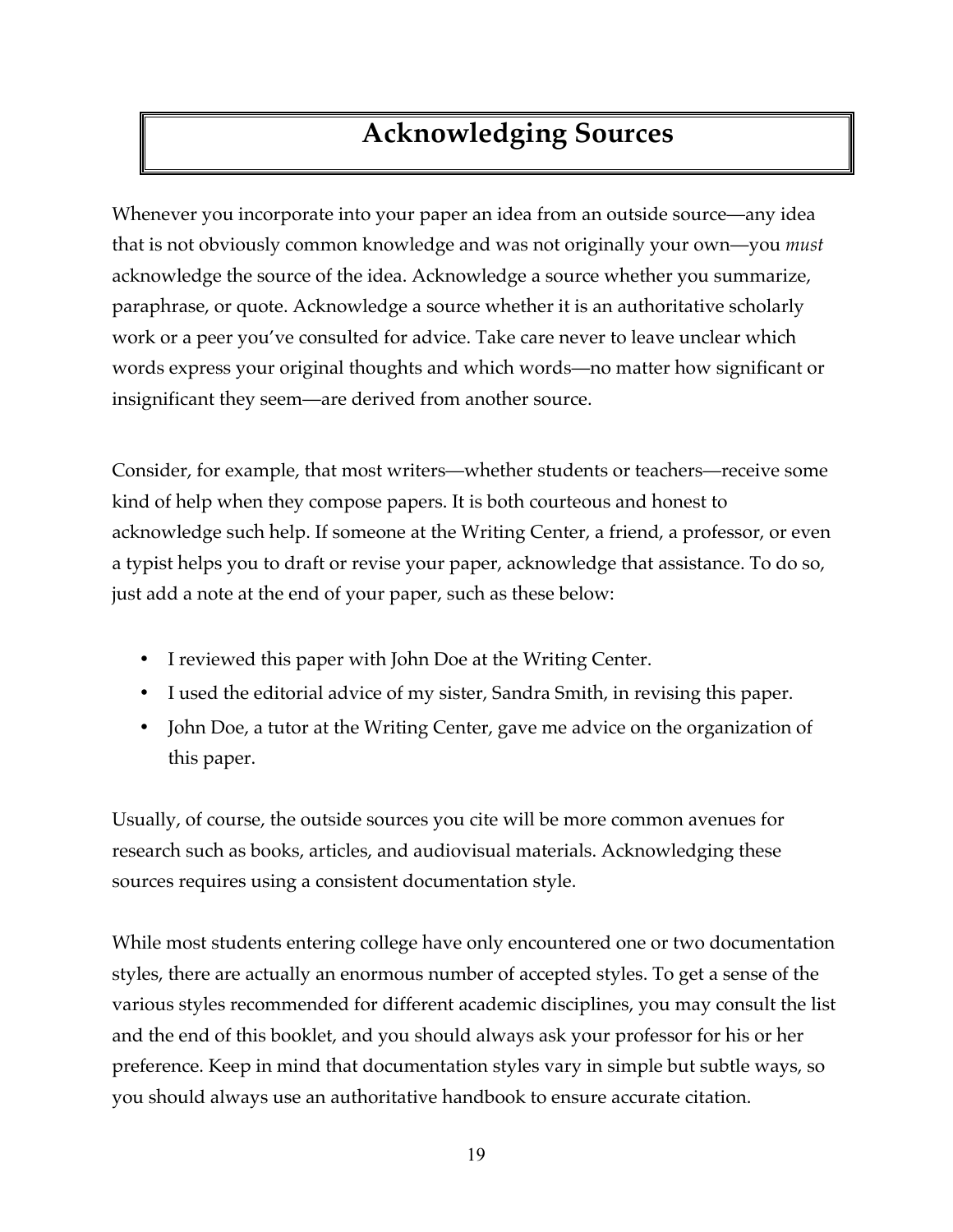Some professors may require discipline-specific citation styles, but most will accept one of the big three: Modern Language Association (MLA), American Psychological Association (APA), or Chicago style documentation. Thus, this booklet provides information for most of your citation needs in these styles. If you use one of these citation styles and have a question that cannot be answered in the pages that follow, consult a current handbook, if you have one; find a handbook in the library or in the Writing Center, if you don't; or ask a librarian or Writing Center tutor to help you locate the information you need.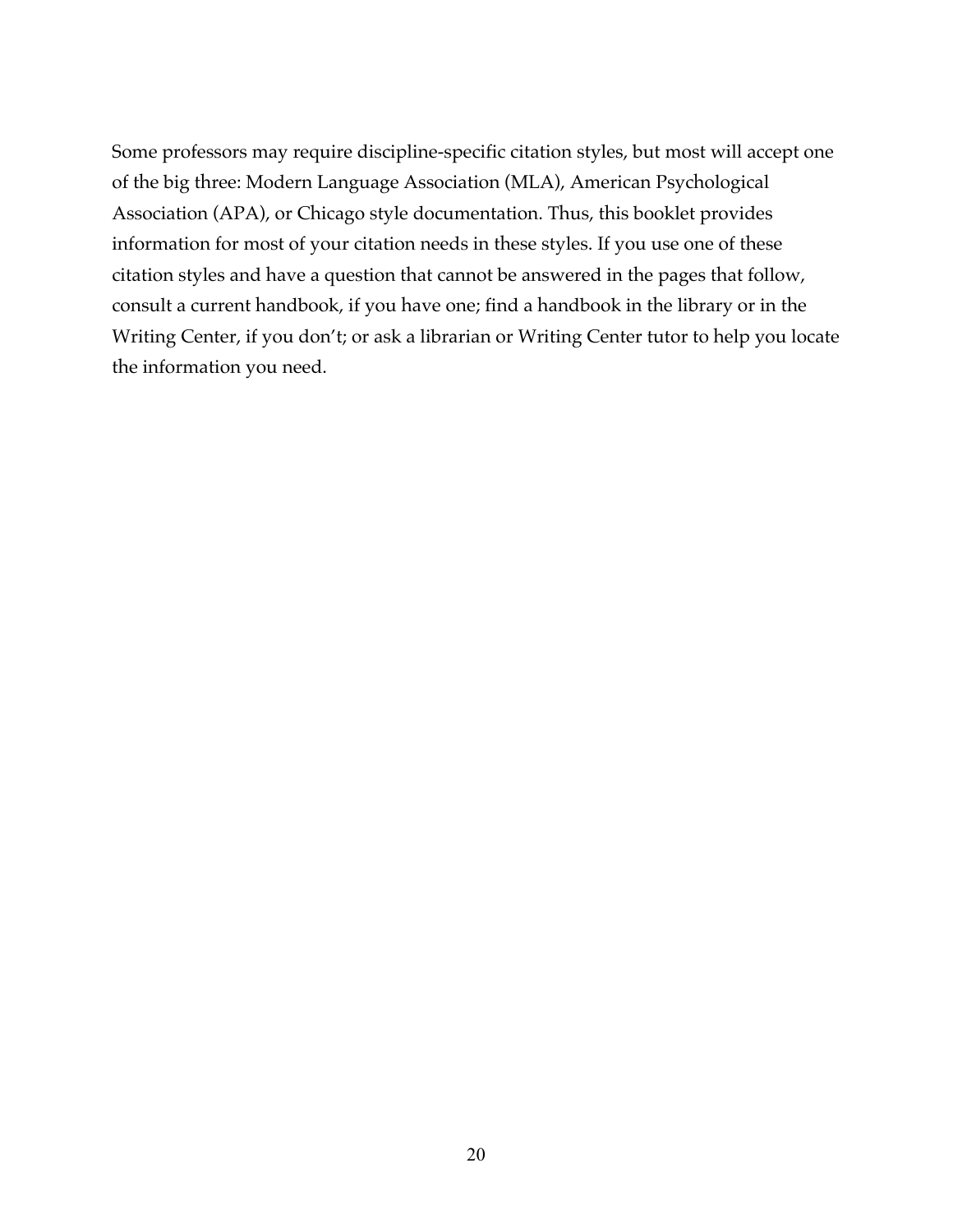## **Documenting Sources in MLA Format**

The Modern Language Association (MLA) documentation style is one of the most common styles for citing outside sources in academic writing. It is typically used in humanities disciplines, and its minimally distracting parenthetical citation style makes it popular among instructors. With MLA documentation, a writer parenthetically inserts within the text references that are keyed to an alphabetical list of sources cited at the end of the paper.

### **Parenthetical In-Text Citation**

Parenthetical references should be brief and contain only information essential for the reader to locate a source on the accompanying list of works cited. Usually, as in the example below, the author's last name and a page reference are enough to identify the source of the borrowed idea.

> • Booker T. Washington's views on Negro economic reform were compatible with this conclusion and thus achieved popularity among Negroes and whites alike (Meier l66).

Avoid repeating in an in-text citation what you've already included in the text of your sentence. For instance, if you use the name of an author in a signal phrase, then you do not need to include the name in the parenthetical reference.

> • According to historian August Meier, this white hostility prompted the Negro to adopt "a defensive philosophy of self-help and racial solidarity" (166).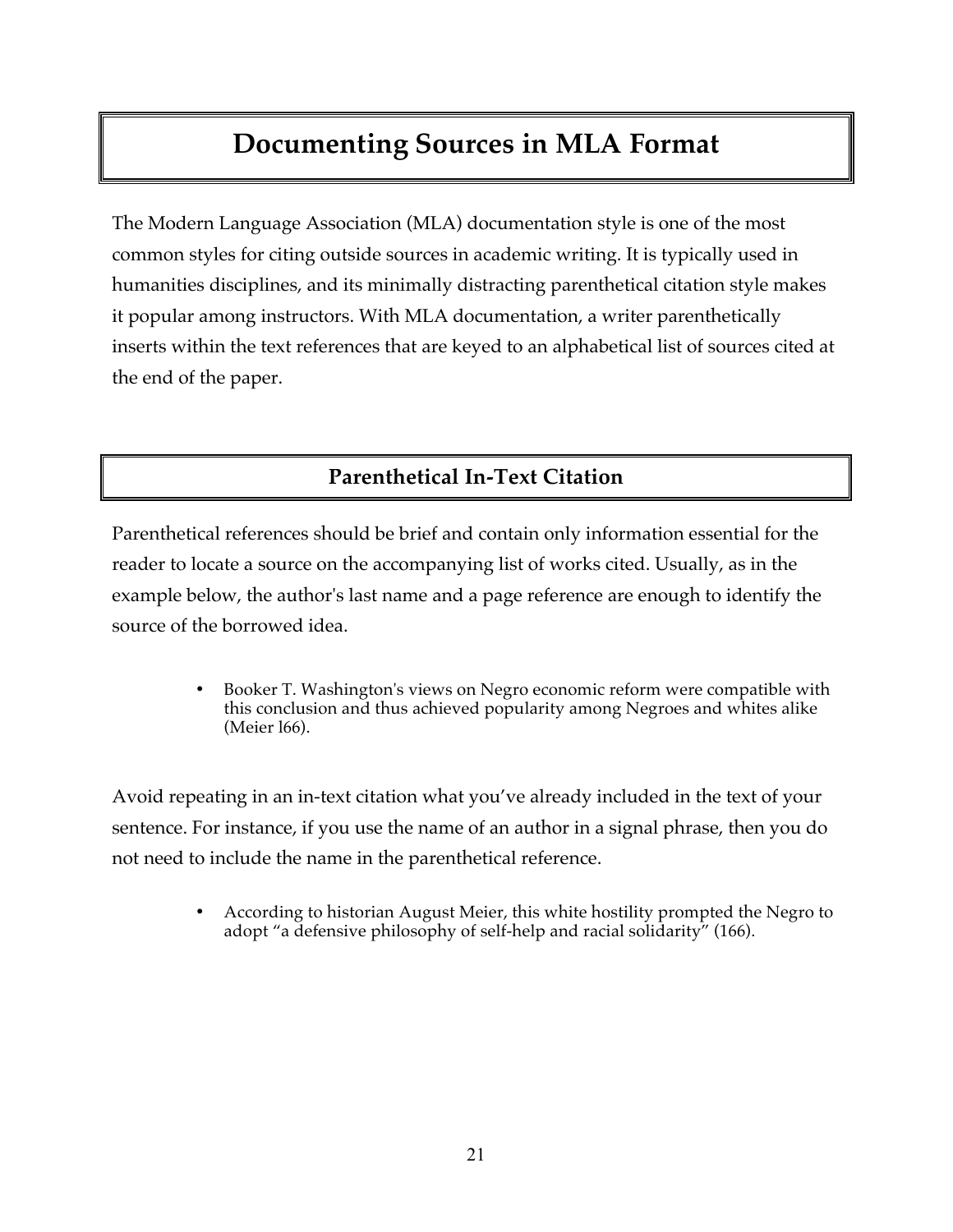### **Punctuation in Parenthetical Documentation**

### **Punctuation within Parenthetical References**

Place no punctuation between the author's name and the page number in parentheses. Place the punctuation mark that concludes the sentence following the parenthetical reference.

> • One of the *Monitor*'s articles reports that Babbitt has exhibited courage in developing his platform, especially on the national debt (LaFranchi l6).

### **Punctuation at the End of a Sentence**

If a quotation comes at the end of a sentence, insert the parenthetical reference after the second quotation marks and before the concluding punctuation mark.

> • "A man and woman walked toward the boulevard from a little hotel in a side street" (Lessing 390).

### **Punctuating Parenthetical References Offset from the Text**

However, if a quotation is set off from the text because of its length (and therefore is not enclosed in quotation marks), skip two spaces after the concluding punctuation mark of the quotation before inserting the parenthetical reference; in this case, the end punctuation appears before the parenthetical reference.

• Vladimir Nabokov instructs the reader:

In reading, one should notice and fondle details. There is nothing wrong about the moonshine of generalization when it comes after the sunny trifles of the book have been lovingly collected. If one begins with a ready-made generalization, one begins at the wrong end and travels away from the book before one has started to understand it. (504-505)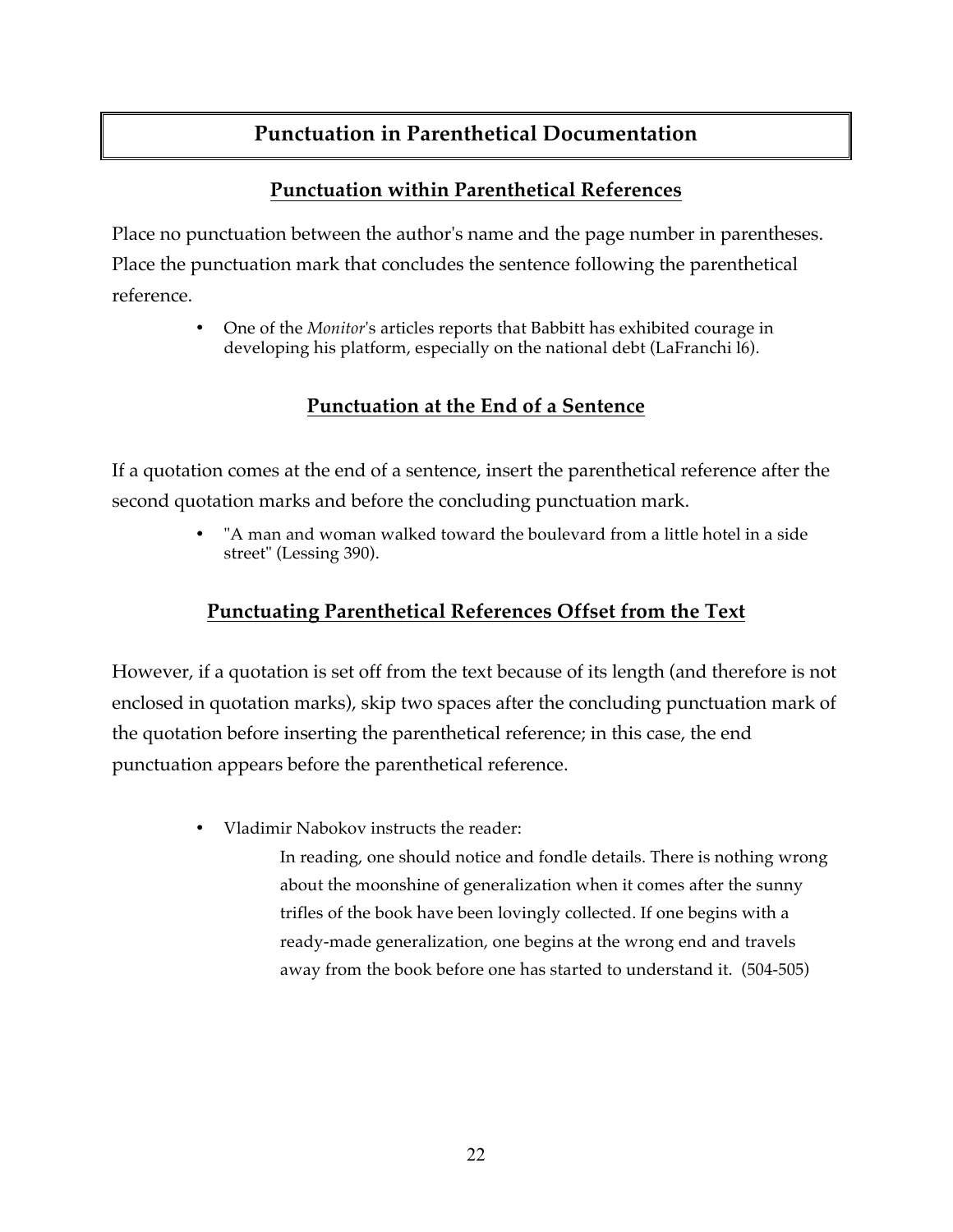### **Citing Various Source Types**

### **A Work by More Than One Author**

If the work has two or three authors, list the names followed by a page number.

• Furthermore, a United States District case, *Adams v. Mathius*, says that placing prisoners in close proximity causes psychological as well as security problems (Walker and Gordon 121).

If the work has more than three authors, list the name of the first author followed by "et al." (meaning "and others").

> • Another common student difficulty is identifying and correcting academic problems (Maimon et al. 22).

### **A Work with No Known Author**

If the source has no listed author, use the title (if it is short) or an abbreviated version of the title (if it is long).

> • More than 50,000 facilities in America today leak far too much and too often ("Finding a Home" 66).

### **Two or More Works by the Same Author**

If your paper includes two or more works by the same author, try to use the author's name and the title in an introductory phrase or use the author's name in an introductory phrase and a shorthand version of the title in a parenthetical citation.

- As Annas reports in "Baby M: Babies," Mary Beth Whitehead entered into a contract with William Stern with whose sperm she was impregnated (13).
- According to Annas, "Surrogacy's essence is not science, but commerce" ("The Baby Broker Boom" 30).

If the author's name and the title must appear in the parenthetical citations, include the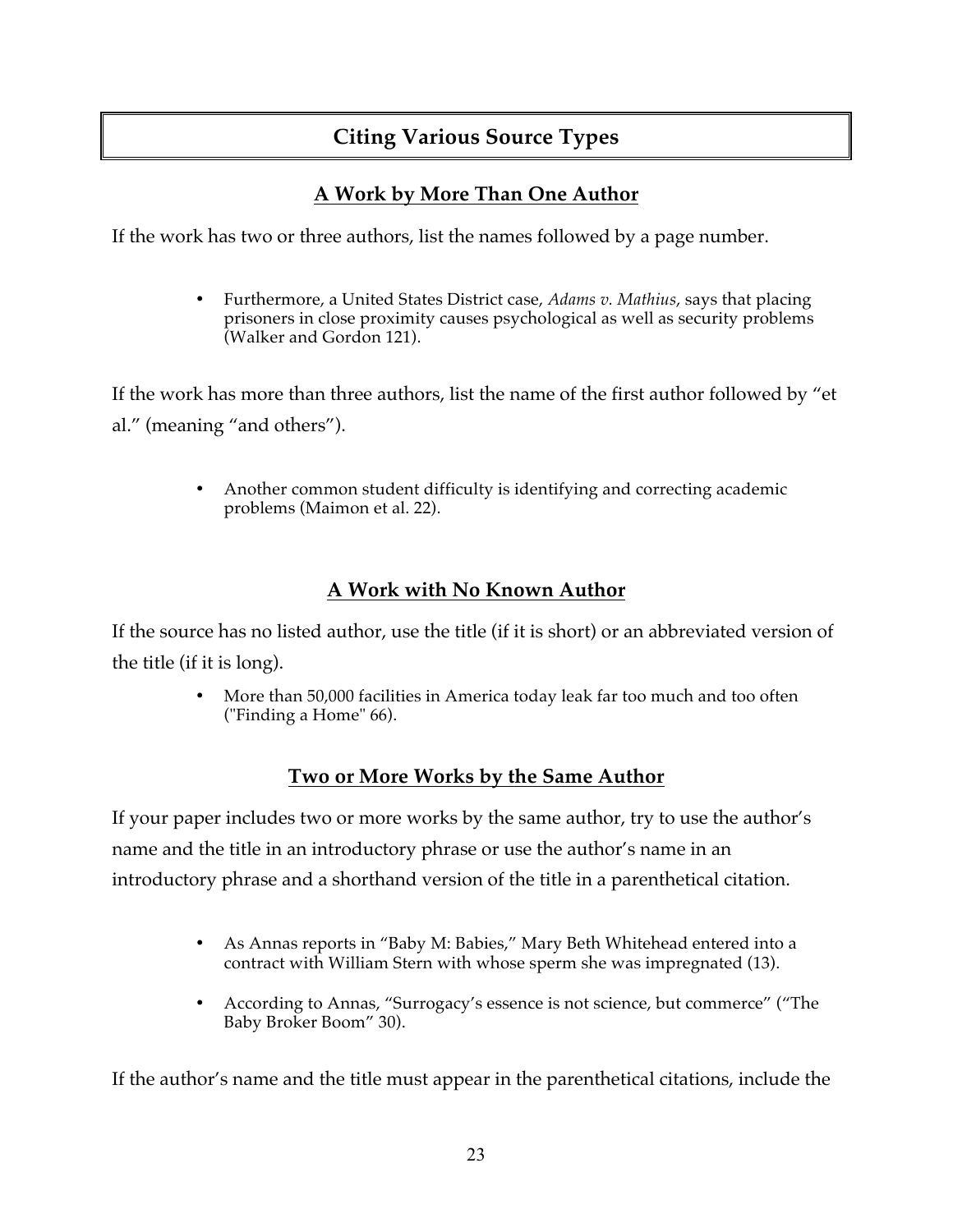author's last name followed by a comma and then the complete title or a shortened title and the page number.

- Mary Beth Whitehead entered into a contract with William Stern with whose sperm she was impregnated (Annas, "Baby M: Babies" l3).
- "Surrogacy's essence is not science, but commerce" (Annas, "The Baby Broker Boom" 30).

### **An Indirect Source**

If you indirectly quote or paraphrase material quoted in another source, use the abbreviation "qtd. in" (quoted in) to indicate the indirect source of the remarks.

> • Henry Kissinger reported to the Senate that his pre-summit efforts "created definite animosity among the delegation" (qtd. in "Pre-summit Maneuverings" 86).

### **A Work with a Volume Number**

Include a colon between the volume number and the page number.

• "Yet the Anglo-Saxon world was by no means entirely given over to the cultural and ethical ideas of Mediterranean Christianity" (Trevelyan 1:96).

### **A Work by a Corporate Author or Government Body**

Use the author's name followed by a page reference:

• Locating new industry close to transportation is critical in good land use planning (U.S. Govt. 89).

If the name of the organization is long, place it in the text to avoid interrupting your readers.

> • In its l975 Comprehensive Plan, *Directions*, the Lancaster County Planning Commission outlined factors that affect land use and development in the county  $(15-25)$ .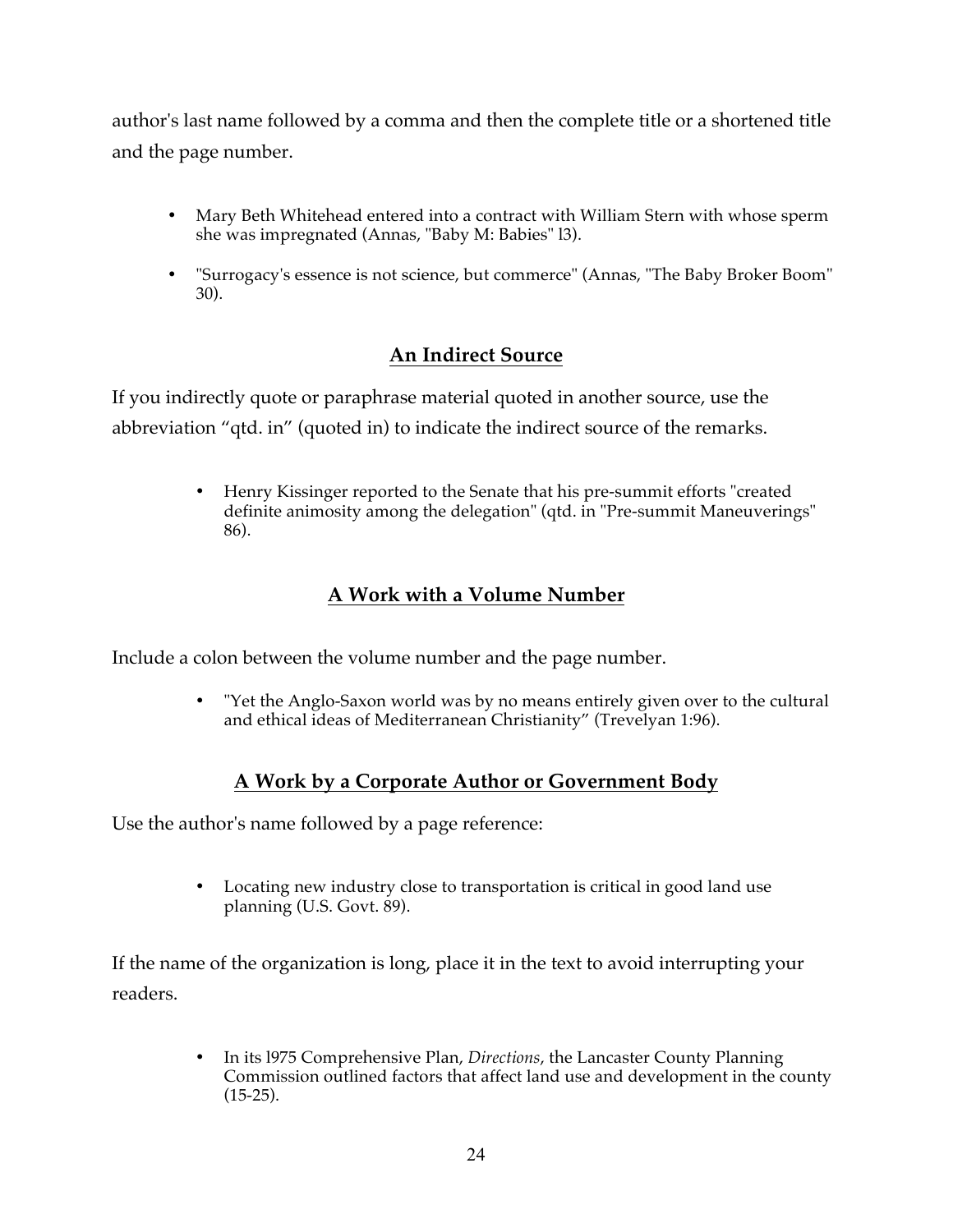### **Literary Works and the Bible**

In citing a literary work available in several editions, include information that will enable readers to find the source in different editions of the work. For reference to a novel, list the page number followed by a chapter number. Note: When writing "the Bible," be sure not to put "Bible" in italics, and do not capitalize "the."

> • Upon meeting his friend, Copperfield said, "I was rather bashful at first, Steerforth being so self-possessed, and elegant, and superior to me in all respects" (Riverside Edition, 226, ch. 20).

For plays, poems, and the Bible, omit page numbers and cite divisions with numbers, separating numbers by periods.

> • In his first soliloquy, Hamlet muses on the circumstances of his father's death and his mother's marriage to his uncle who is "no more like my father than I to Hercules" (1.1.152-3).

### **Preparing a List of Works Cited**

The references in your text are keyed to a Works Cited section that lists all of the books, articles, and other sources that you use in your paper. If your instructor wants you to include all of the sources you consulted, whether you cite them or not, use the title "Works Consulted." Another name for a listing of sources cited and consulted is "Bibliography," meaning, literally, "description of books."

You should begin your Works Cited section on a new, numbered page, after the last page of your text if you use parenthetical references, and after your Notes page if you list references in notes. Center the heading "Works Cited." Skip two spaces between the title and the first entry, and double-space the entire list, both between and within entries.

If necessary, the Works Cited section may be more than one page in length. Make the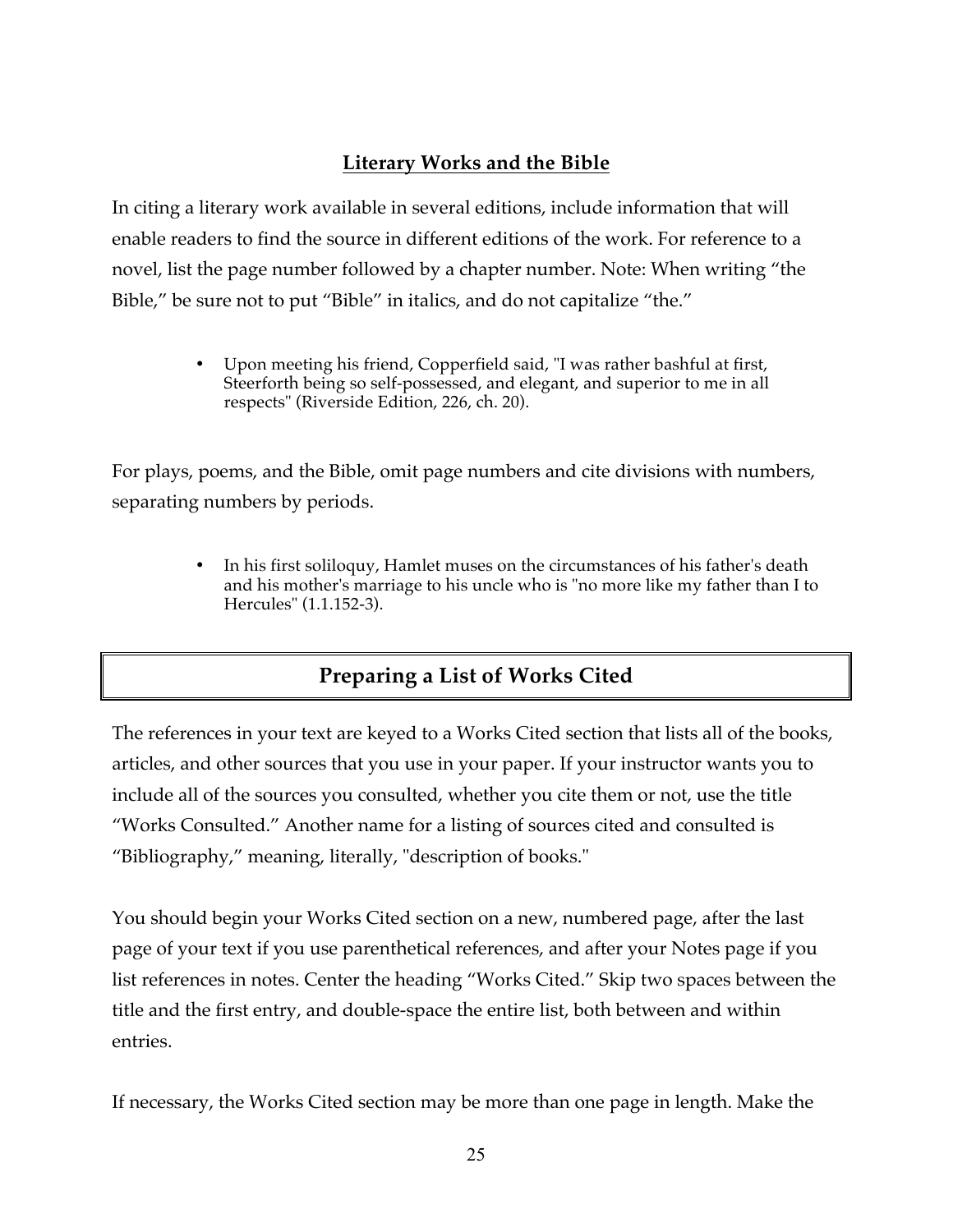first line of each entry flush with the left-hand margin, and indent subsequent lines of the entry five spaces from the left. List sources in alphabetical order according to the authors' last names. If a source is unsigned, as is often the case with periodical articles, alphabetize by the first main word of the title, ignoring leading articles "A," "An," and "The."

### **A Book with One Author**

For a book, give the author's last name, followed by a comma, then the first name and, if given, middle initial, followed by a period; then give the title of the book, italicized and followed by a period; then give the city (and state or country as necessary), followed by a colon; then the name of the publisher followed by a comma; the date; and finally the medium of publication. The medium of publication for a book is typically print. Do not give page numbers.

• Frick, Daniel E. *Reinventing Richard Nixon*. UP of Kansas, 2008. Print.

If several cities of publication are listed, use only the first one in your citation. For cities outside the United States, add an abbreviation of the country or of the province for Canadian cities. Omit articles and business abbreviations such as "Co." and use appropriate abbreviations for publishers. For example, instead of writing "Little Brown and Co.," you may write "Little Brown." Use the initials "U" and "P" to refer to university presses (i.e., Harvard University Press would be recorded "Harvard UP"). You may omit the name of the publisher for a book published before l900.

### **A Book with More Than One Author**

If the book has more than one author, reverse the order of the first and last names of only the first author; then give the names of the others in normal order.

- Bok, Bart J. and Priscilla F. Bok. *The Milky Way*. Cambridge: Harvard UP, l974. Print.
- Eschholz, Paul, Alfred Rosa, and Virginia Clark, eds. *Language Awareness*. 4<sup>th</sup> ed. New York: St. Martin's Press, 1986. Print.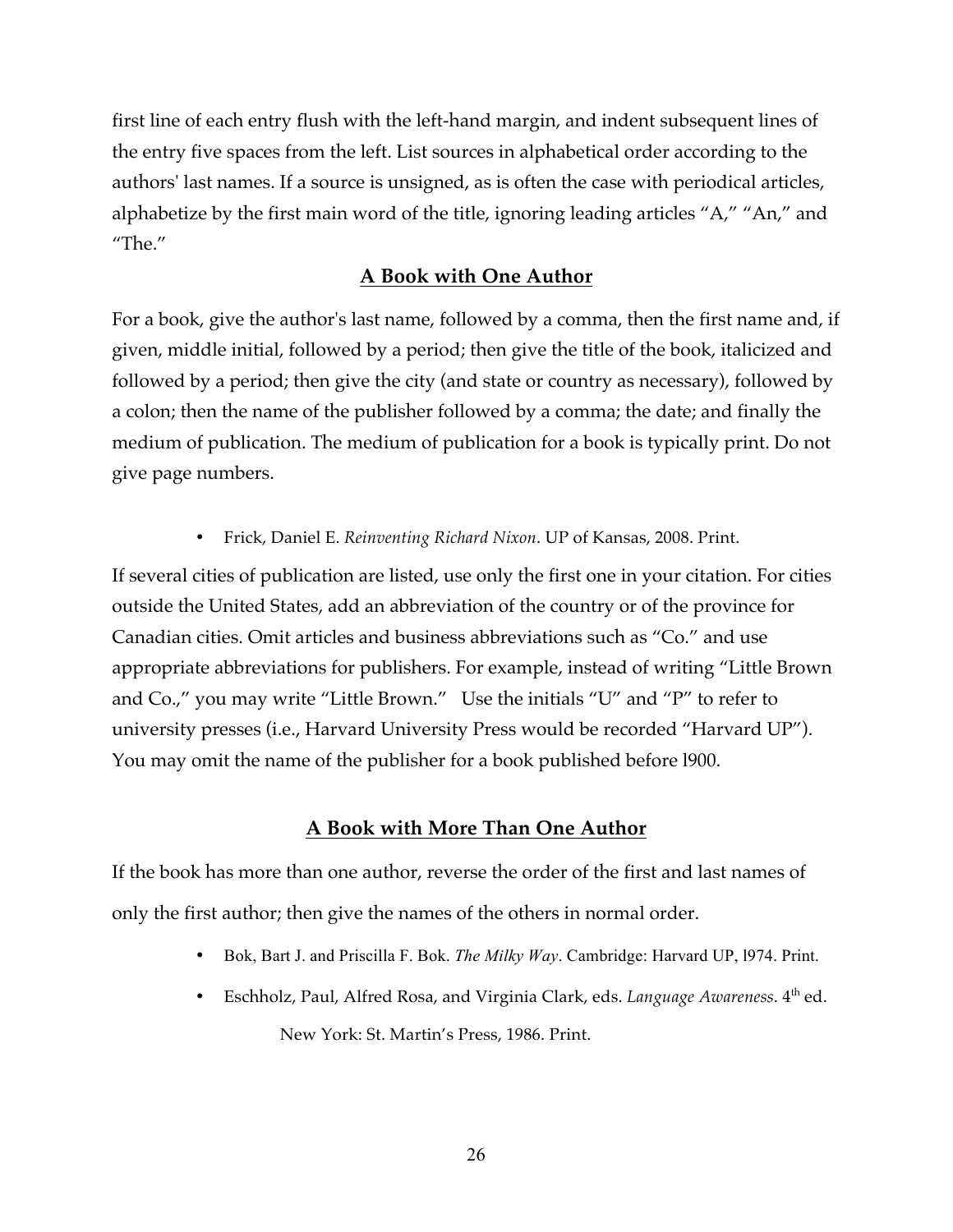#### **An Anthology with an Editor**

Begin with the name of the editor, followed by a comma and the abbreviation "ed." If the editor is also a translator, list both roles (ed. and trans.).

• Goshgarian, Gary, ed. *Exploring Language*. Glenview, IL: Scott Foresman, 1989. Print.

#### **Two or More Books by the Same Author**

Cite the name of the author in the first entry only. Thereafter, replace the name with three hyphens followed by a period. Skip two spaces and give the next title.

- Pym, Barbara. *A Quartet in Autumn*. Boston: G.K. Hall, l977. Print.
- ---. *Some Tame Gazelle*. London: Jonathan Cape, l950. Print.

#### **Part of a Book**

For an essay or short piece that is part of a book, give the author's name; then give the name of the selection from the book in quotation marks, followed by the name of the book italicized. Next, give the name of the editor followed by publishing information. Finally, give the page numbers of the piece. Be sure to give the whole range of pages from beginning to end—and not just the page you cited in your note.

- Capote, Truman. "A Ride Through Spain." *The Contemporary Essay*. Ed. Donald Hall. New York: St. Martin's, l984. 184–189. Print.
- Gray, Thomas. "Elegy Written in a Country Churchyard." *Immortal Poems of the English Language*. Ed. Oscar Williams. New York: Washington Sq., 1952. 187–190. Print.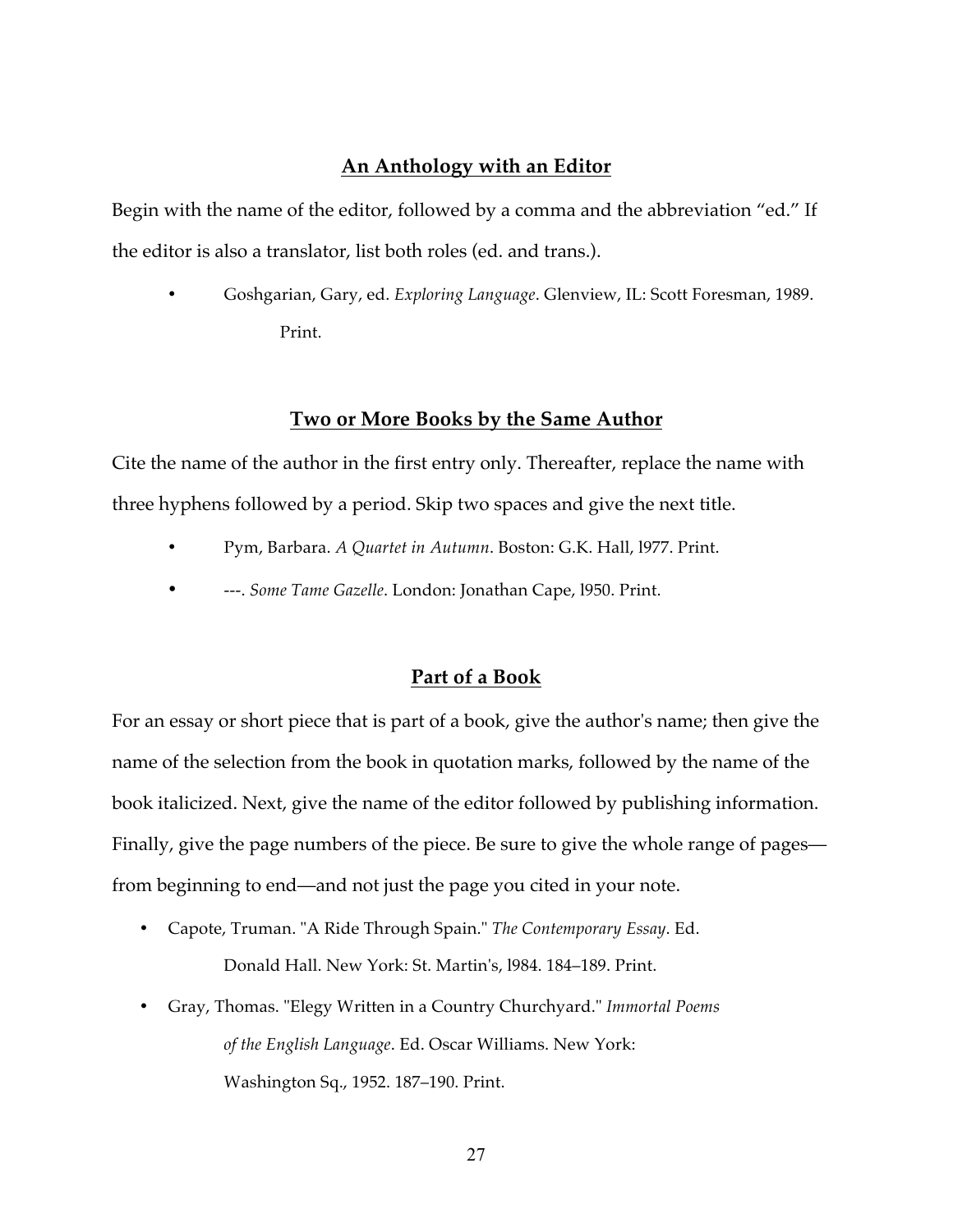#### **An Encyclopedia or Other Reference Book Article**

If the article is unsigned, enter the title just as it appears in the encyclopedia. For a signed article, enter the author's name, followed by the title of the article and the name of the reference book. If the reference work arranges articles alphabetically, you do not need to list the volume and page. When citing familiar reference books, give only the year of publication. Place publication medium at the end, print being the default.

• Moody, Linda Alden, "Certiorari." *Encyclopedia Americana*. 1989 ed. Print.

#### **An Article in a Magazine or Journal**

First, give the author's name followed by the title of the article in quotation marks. Then give the title of the periodical italicized. In citing a magazine published weekly, include the complete date (beginning with the day and abbreviating the month). In citing a periodical published monthly or quarterly, give the month and year. You do not need to give the volume and issue numbers for popular magazines, but include volume and issue after the name of a scholarly journal. Finally, following a colon, give the page numbers for the whole article, and end with publication medium.

- "Death Penalty: Back in Fashion." *The Economist*. 19 Jan. l985: 26-29. Print.
- Jeffery, David. "Yellowstone: The Great Fires of l988." *National Geographic.* Feb. 1989: 255- 273. Print.
- Cohn, Deborah. "The Paralysis of the Instant." *College Literature* 26.2 (1999): 59-78. *JSTOR*. Web. 10 April 2009.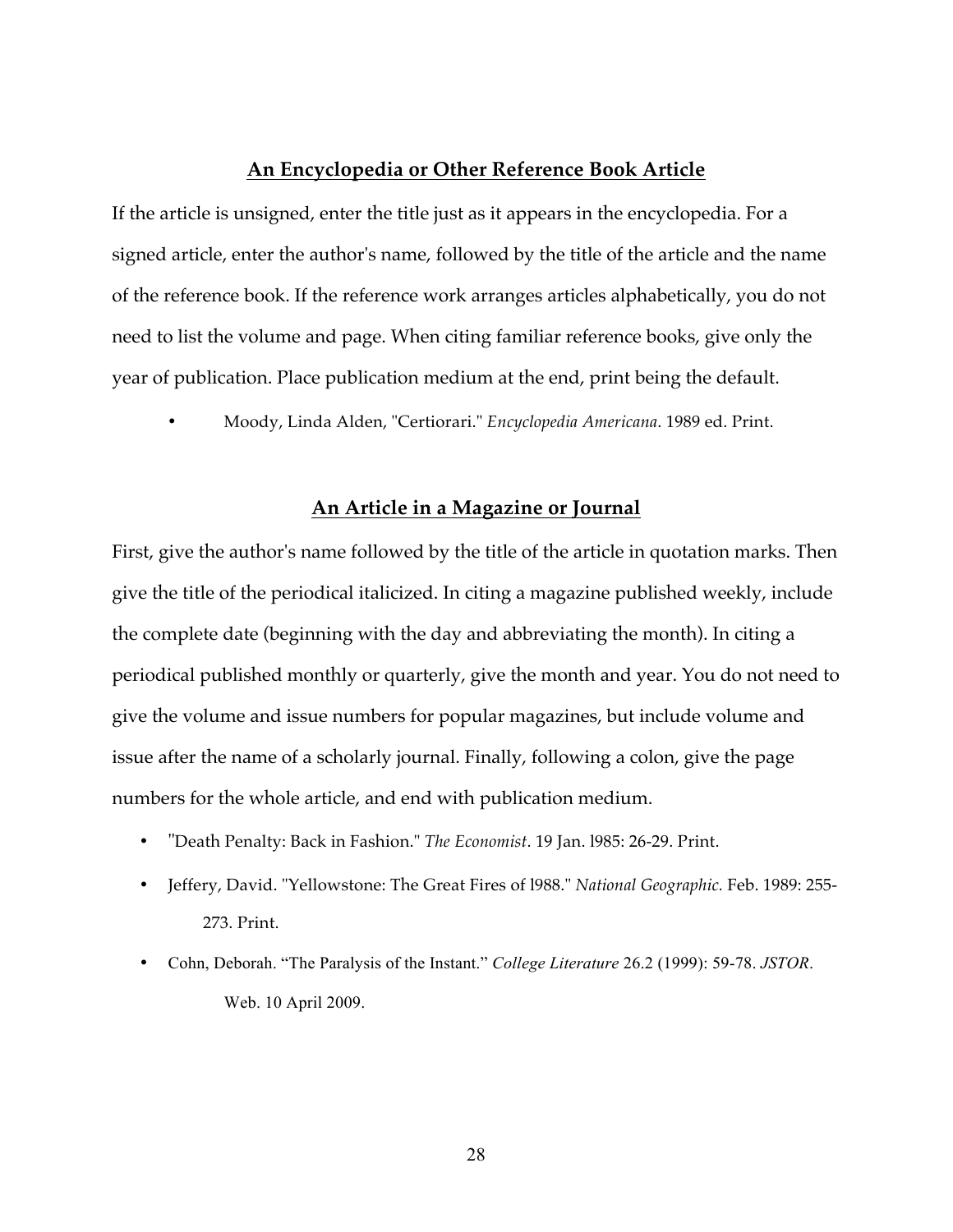#### **An Article from a Newspaper**

First give the author's name followed by the title of the article in quotation marks. Then give the name of the newspaper italicized, but omit any introductory article (*New York Times*, not *The New York Times*). Next give the day, month, (abbreviated) and year, followed by a comma and space, then specify the edition (if one is listed). Then insert a colon followed by the section (if newspaper is printed in sections) and page number. End with medium of publication.

• Friedman, Thomas L. "U.S. to Release 158 Haitian Detainees." *New York Times* 10 June 1993, natl. ed.: A12. Print.

#### **A Graphic Novel**

If a graphic novel is created entirely by one person, cite like any other book. However, as graphic novels are often collaborative, label the roles of each name.

• Pekar, Harvey, writer. *The Quitter*. Art by Dean Haspiel. Gray tones by Lee Loughridge. New York: Vertigo-DC Comics, 2005. Print.

#### **A Periodically Published Database on CD-ROM**

There are two commonly accepted forms for citing these databases; the first form is used when the publication data for the printed material is indicated in the database, and the other is used when the publication data of the printed material is not known. If the database gives the publication data for the printed source, your citation should consist of the following information: the name of the author (if given), the publication date of the printed source (including the title and date of print publication, if applicable), the title of the database, the publication medium (CD-ROM), the name of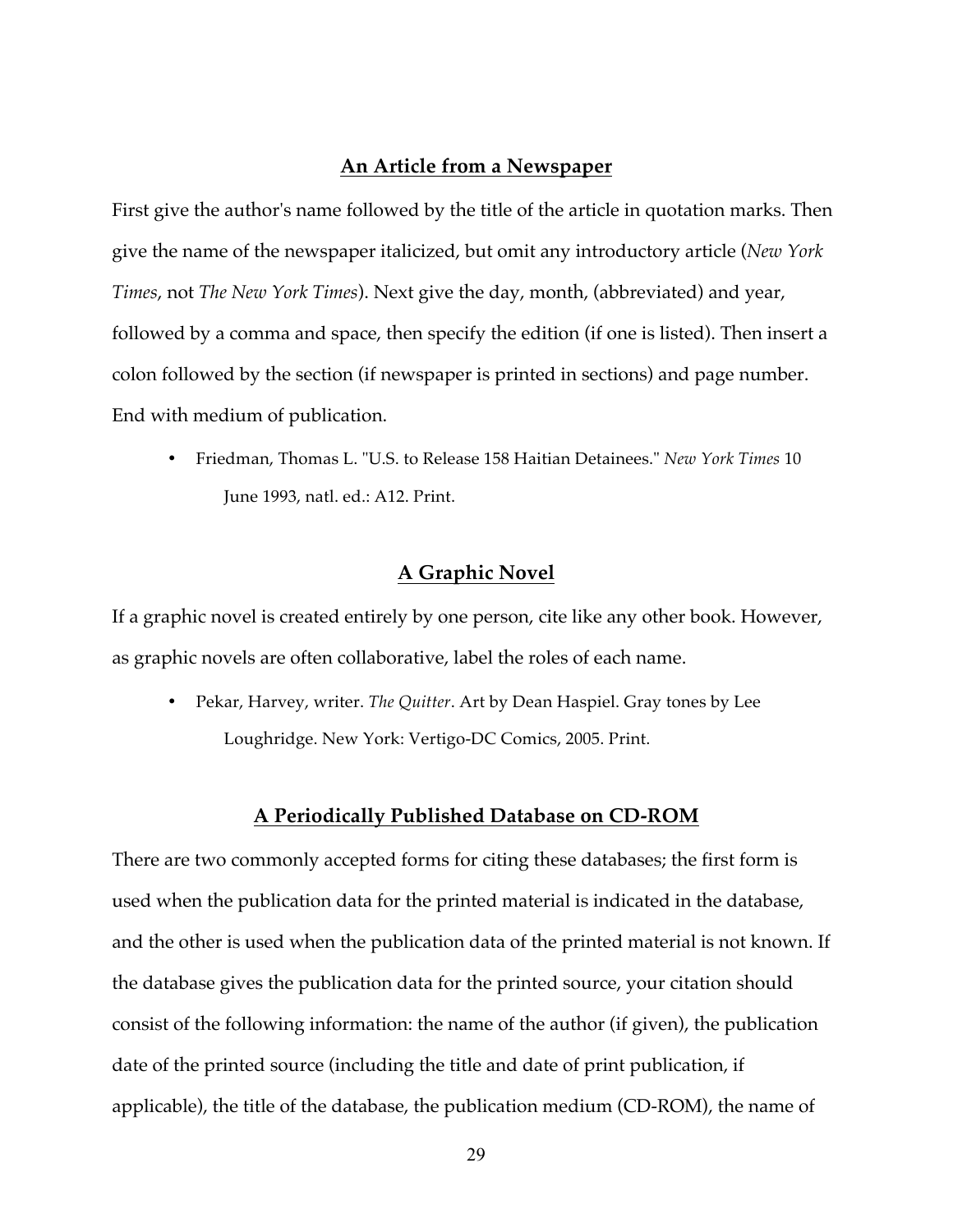the vendor (if applicable), and the electronic publication date.

• Lyall, Sarah. "Share Shakespeare? London Isn't Sure It Should." *New York Times.* 20 June 1995. late ed.: C1. *New York Times Ondisc*. CD-ROM. UMI-Proquest. June 1995.

If the database does not include any publication data for the printed source, use the following format for your citation: the name of the author (if given), the title of the material accessed (in quotations) the date of the material (if given), the title of the database, the publication medium (CD-ROM), the name of the vendor (if applicable), and the electronic publication date.

#### **A Non-Periodical Publication on CD-ROM**

Cite non-periodical publications in the same way you cite books; however, you must indicate that the publication is on CD-ROM. Your citation should include the following information: the name of the author (if given), the title of the part of the work, if relevant (italicized or in quotation marks), the title of the product, the edition, release, or version (if relevant), the publication medium (CD-ROM), the city of publication and the name of the publisher, and the year of publication.

- *After the Modern: Nineteenth Century Poetry in English*. CD-ROM. New York: CIT/Bookworm, 1995.
- "Walt Whitman." *The 1995 Grolier Multimedia Encyclopedia*. CD-ROM. New York: Grolier Electronic Publishing, Inc., 1995.

#### **A Publication on Diskette**

Cite diskettes in the same way you cite books; however, you must note that the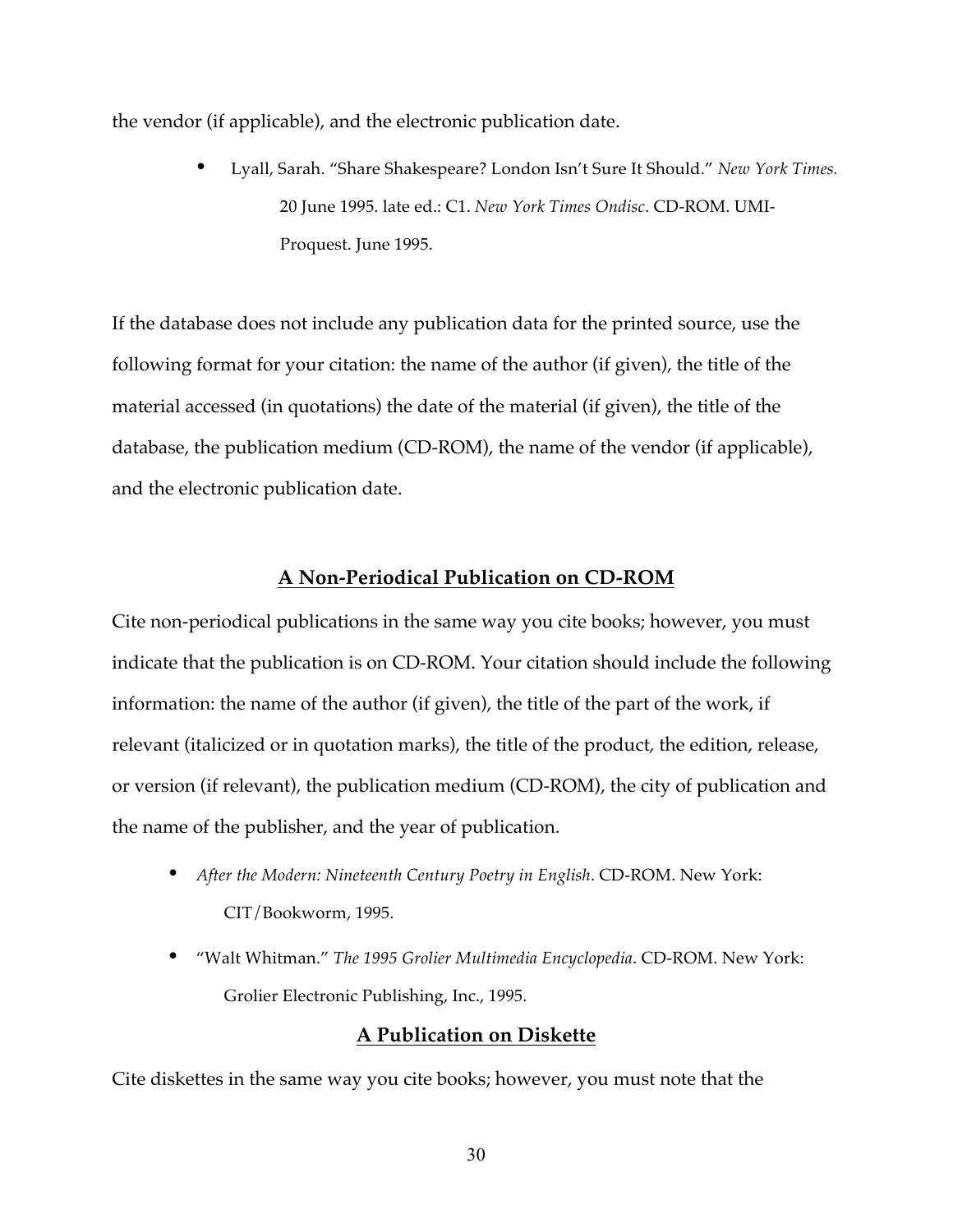publication is a diskette. (Follow the title of the material with the word "diskette.")

• Shakespeare, William. *Romeo and Juliet and A Midsummer Night's Dream*. Diskette. New York: CIT/Bookworm, 1994.

#### **Internet Citations**

The format for Internet citations follows the style of the *MLA Handbook for Writers of Research Papers*, 7th edition. When citing Internet sources, the most important pieces of information to include are the author, title of the article and/or web page, date of access, and publication medium (Web). Please note that MLA no longer demands a URL, unless your instructor requires it. For more information about evaluating the quality of web pages for educational research, please refer to the section on Evaluating Electronic Sources.

#### **A Web Site**

To cite a web site, include the author's name or the name of the site's creator (last name first), the title of the page or site (or if it is untitled, a brief description), the date the page was last updated, the name of any organization associated with the site, the medium of publication, and the date you accessed the page.

• Quade, Alex. "Elite Team Rescues Troops behind Enemy Lines." *CNN.com*. Cable News Network, 19 Mar. 2007. Web. 15 May 2008.

#### **An Online Book**

For online books, include author's name; title; editor's, translator's or compiler's name if

31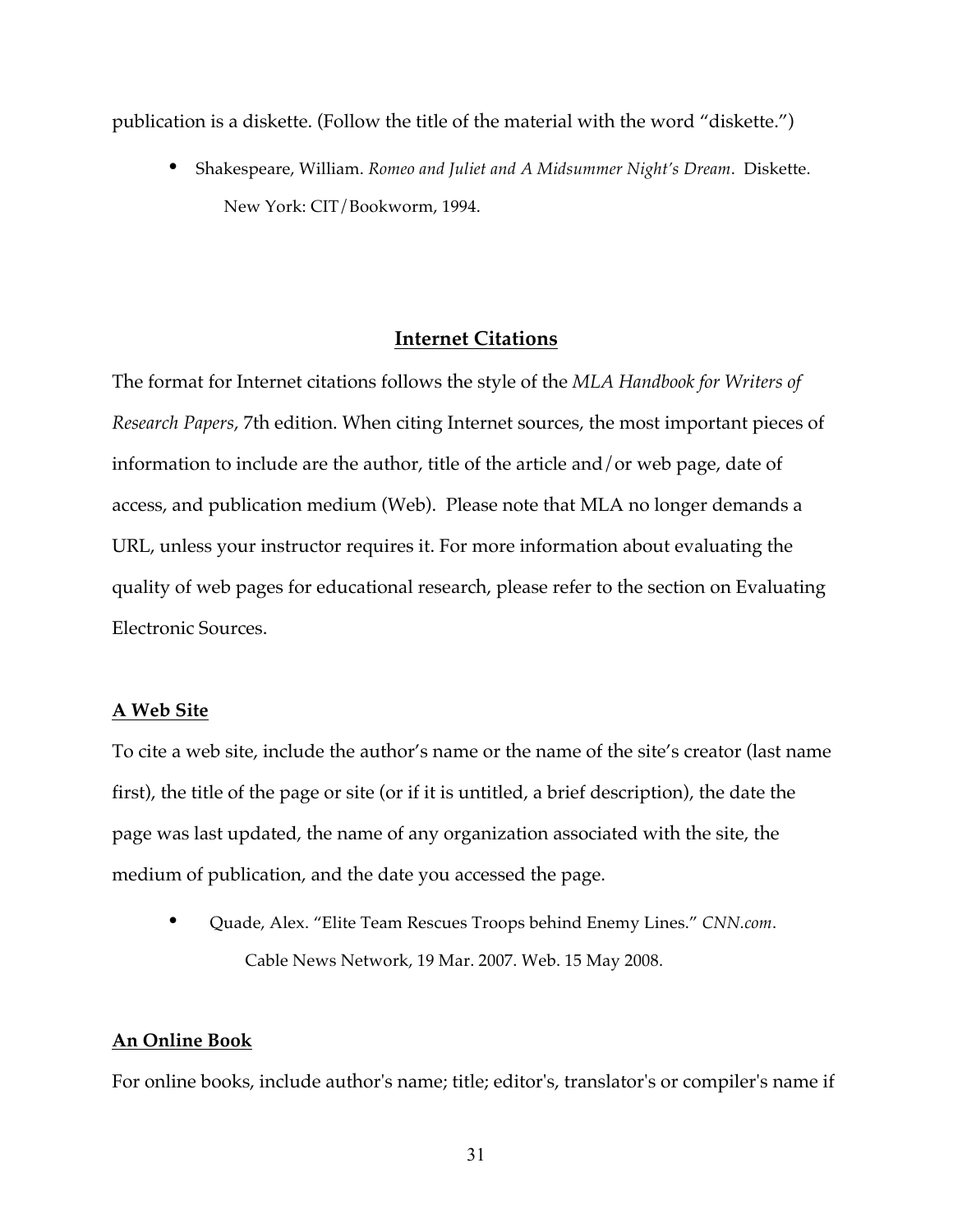given; publication information; site name; publication medium, and date accessed.

• Child, L. Maria, ed. *The Freedmen's Book*. Boston, 1866. *Google Book Search*. Web. 15 May 2008.

#### **Online Database Scholarly Journal Article**

• Sims, Robert L. "La Hojarasca: Paradigm of Time and Search for Myth." *Hispania* 59.4 (1976): 810-819. *JSTOR*. Web. 21 April 2009.

#### **An Article in an Online Periodical**

• "Hourly News Summary." *National Public Radio*. NPR, 20 July 2007. Web. 21 July 2007.

#### **An Article within an Online Scholarly Project**

• Campbell, Julie D. "Contintental Women Writers as Sources and Influences." *Women Writers Project*. Brown University, Providence, 13 July 1999. Web. 8 May 2009.

#### **An Online Government Publication**

• Office of National Drug Control Policy. Justice Information Center. *Pulse Check: National Trends in Drug Abuse*. Fall 1995. Web. 12 June 1995.

#### **A Blog**

• Mayer Caroline. "Some Surprising Findings about Identity Theft." The Checkout. *Washington Post*, 28 Feb. 2006. Web. 19 Jan 2007.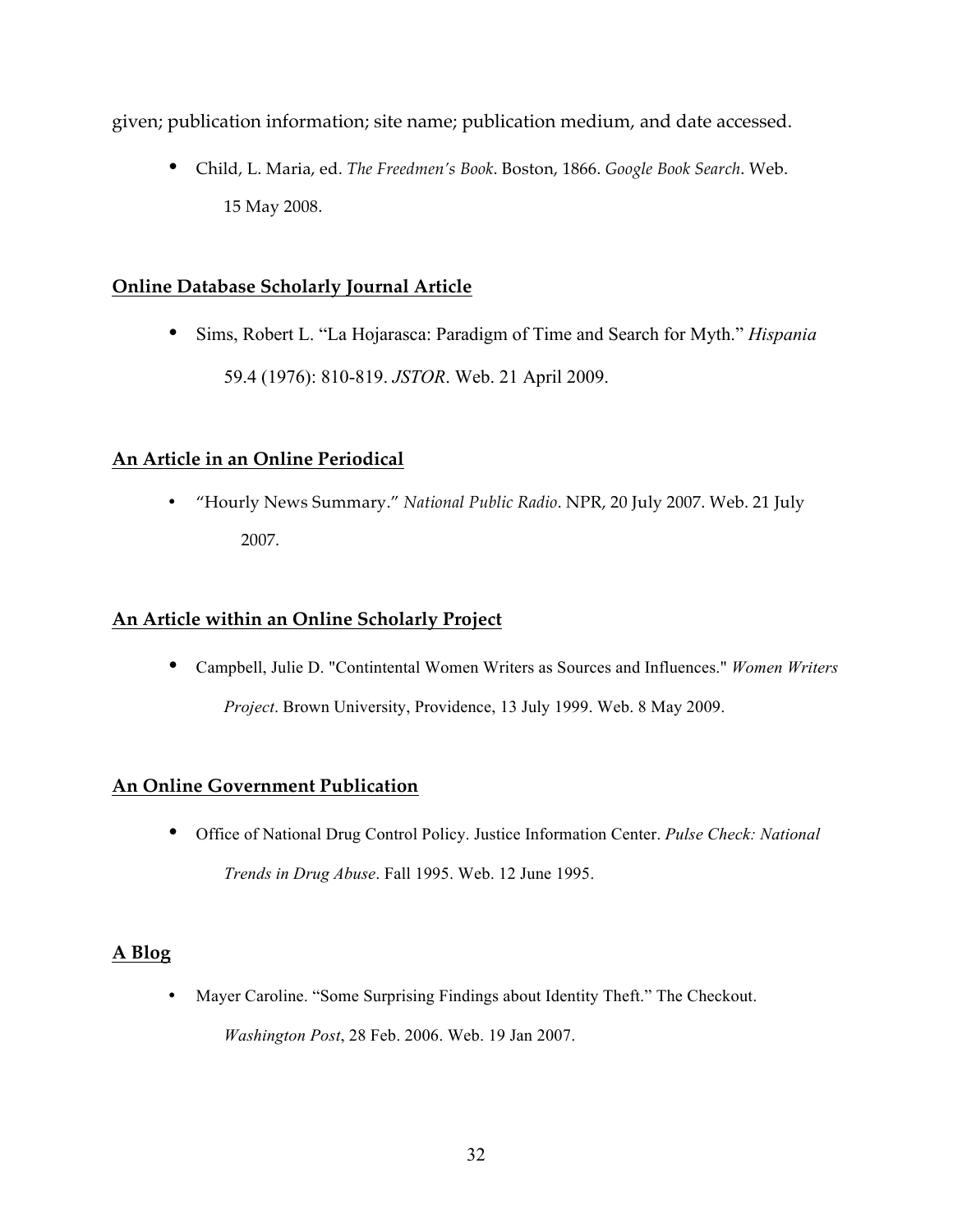#### **A Podcast**

• Patterson, Chris. "Will School Consolidation Improve Education?" Host Michael Quinn Sullivan. *Texas Public Policy Foundation*, 13 Apr. 2006. MP3 file. 10 Jan. 2009.

#### **An Entry in a Wiki**

• "Hip Hop Music." Wikipedia. Wikimedia Foundation, 26 Sept. 2008. Web. 18 Mar. 2009.

#### **An E-mail**

• Hopkins, Justin B. Message to Craig D. Harris. 8 May 2009. E-mail.

#### **An Online Map**

• "Maplewood, New Jersey." Map. *Google Maps*. Google, 15 May 2008. Web. 8 May 2009.

Given this model, you should be able to figure out how to arrange other sources in a Works Cited list or a Bibliography. For further examples, consult the *MLA Handbook for Writers of Research Papers,* 7th edition or the library web page. The chief conventions to keep in mind are that the entries are alphabetical and that you should give the full range of page numbers for articles and parts of books, but otherwise no page numbers at all. Double-space the entries, and indent five spaces for the second and subsequent lines of each entry.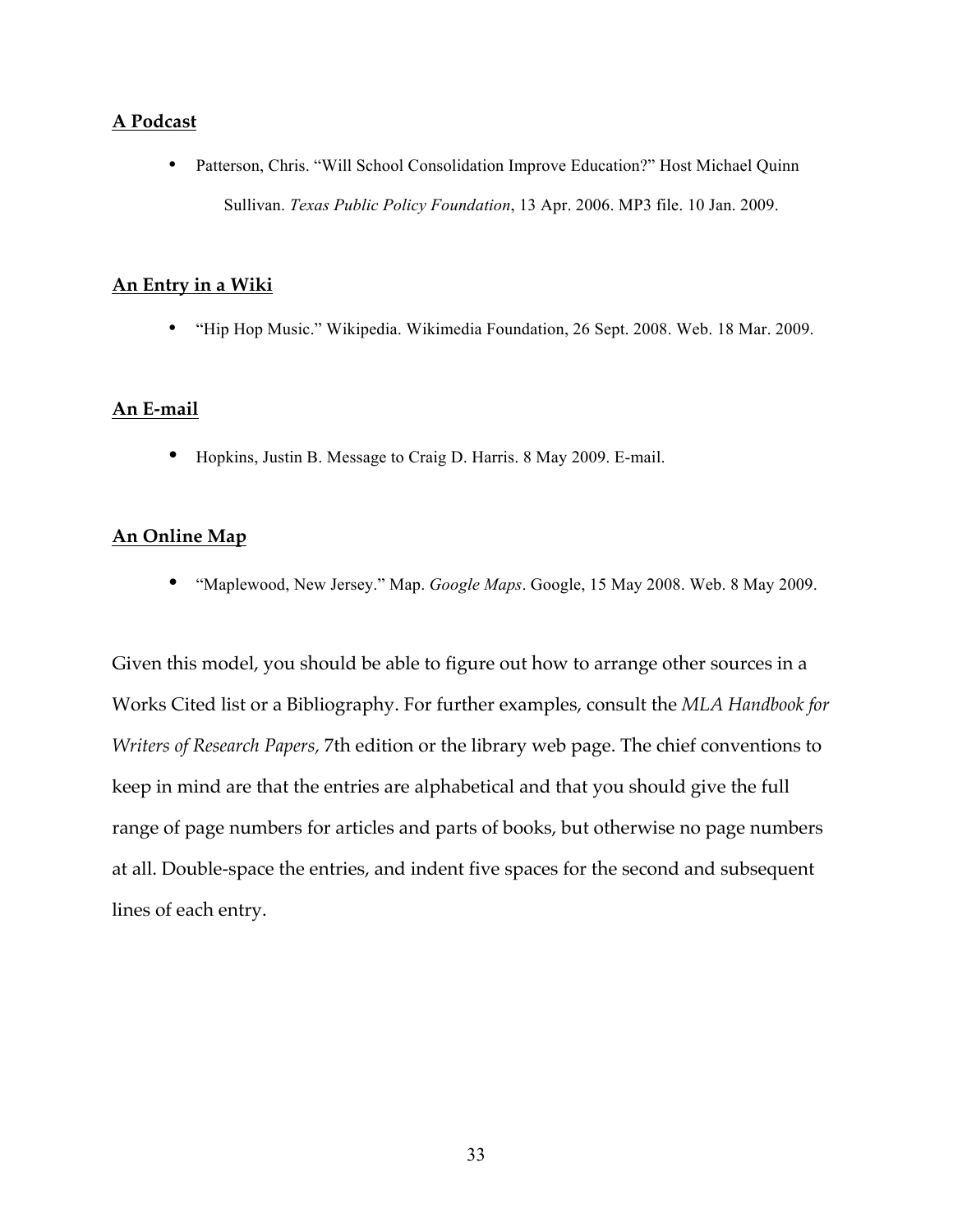### **Sample Works Cited Page**

What follows is a sample bibliography for a paper on gardens in Chaucer's works:

### Works Cited

Chaucer, Geoffrey. *Chaucer's Major Poetry*. Ed. Albert Baught. Englewood Cliffs: Prentice, l963. Print.

Clifford, Derek. *A History of Garden Design*. New York: Praeger, l963. Print.

- DeLorris, Guillaume and Jean de Meung. *The Romance of the Rose*. Trans. Charles W. Dunn. New York: Dutton, l962. Print.
- Eden, W.A. "The English Tradition in the Countryside." *The Architectural Review* 12.1 (l935): 25-35. Print.
- ---. "Medieval Country Gardens in Southern England." *Country Gardens* May l942: 58-75. Print.

Jellicope, Geoffrey. *The Landscape of Man*. New York: MacMillan, l902. Print.

Montmorancy, J.G. "The Gardens of Chaucer and Shakespeare." *Contemporary Review* 99.3 (1911): 1-8. Print.

Williams, Michael. "History of English Gardens." *Medieval Literature Resources*. 23 Mar. 1997. Web. 16 Jul. 1997.

### Other Works Consulted

Byrley, James K. *English Gardens*. New York: Harper, 1965. Print.

Richardson, Stephanie. "Gardens in English Literature." *The English Gardener* July 1952: 36-46. Print.

Seymour, Rebecca Allen. "English Gardens." *Encyclopedia Britannica*. 1987 ed. Print.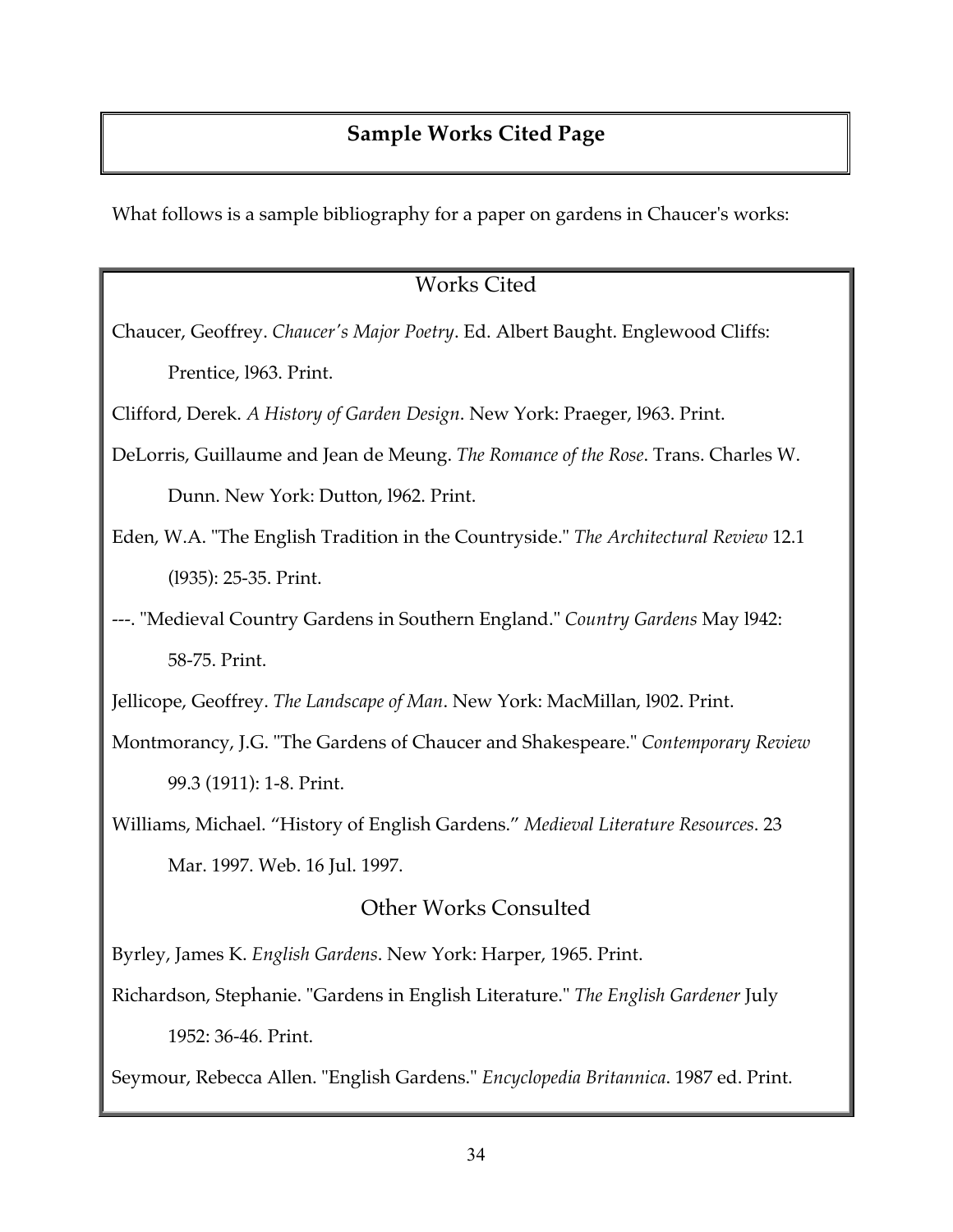## **Documenting Sources in APA Format**

The American Psychological Association (APA) format of documentation is used widely in the social sciences. The format includes parenthetical citations within the text that are keyed to a reference list at the end of the paper.

The standard rules for avoiding plagiarism apply; that is, be sure to cite anything that has directly influenced your work, including not only theories and experimental designs but also facts and figures that are not common knowledge. In the case that you refer to work (theory, methodology, etc.) that you've previously published, protect against self-plagiarism by citing all that draws on your previous work.

NOTE: Examples below are taken from Diane Hacker's *Rules for Writers 6<sup>th</sup> Edition*.

### **Parenthetical In-Text Citation**

In the parenthetical citation, include the name of the author, the year of publication, and the page number(s) used. Place a comma between the author's name and the date of publication, and another comma between the date of publication and the page number. Place the punctuation mark that concludes the sentence following the parenthetical reference.

• Academia has adopted the "writing-across-the-curriculum" approach as an answer to concerns about the view of teaching writing that emphasizes grammar at the expense of critical awareness and communication, thus leaving "writing instruction within English departments, the home of the grammar experts" (John Bean, 2001, p. 15).

You do not have to include information in parentheses that you already include in the text. For example, if you introduce the author in your paper, put in parentheses only the year of publication followed by the page number of the quotation or paraphrase.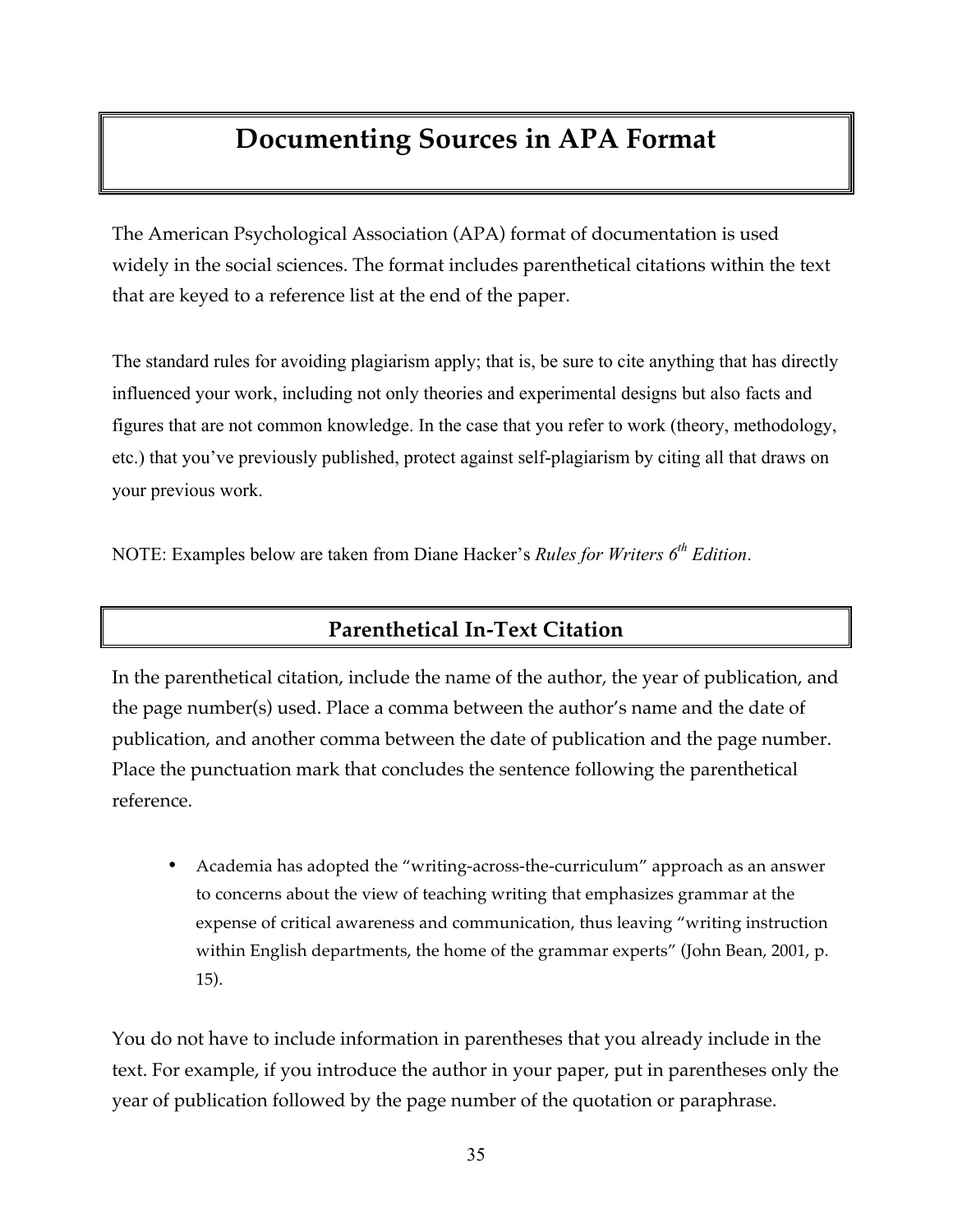• In Engaging Ideas, John Bean observes academia has adopted the "writing-acrossthe-curriculum" approach as answer to concerns about the view of teaching writing that emphasizes "grammatical accuracy and correctness" at the expense of critical awareness and communication, thus leaving "writing instruction within English departments, the home of the grammar experts" (2001, p. 15).

When quoting a passage of forty or more words, indent the quotation one-half inch from the left margin. For longer, indented quotations, the parenthetical citation follows the end punctuation.

• The problems with this viewpoint, according to Bean, are many: Once writing is imagined as "packaging," students find little use for it. Separated from the act of thinking and creating, writing becomes merely a skill that can be learned through grammar drills and through the production of pointless essays that students do not want to write and that teachers do not want to read. (2001, p. 16)

If you're citing a non-paginated piece, cite the paragraph number. Note that the APA style abbreviates the words "page" ("p.", or, for pages, "pp.") and "paragraph" (para.).

### **Citing Various Source Types**

### **Citing a Source with More Than One Author**

If a work has two authors, cite both names each time the reference occurs in your text.

• Nearly everything people think they know is subject to revision when new information becomes available (Gaston and Smith, 1988, p. 4).

When a work has more than two authors and fewer than six, cite all of the names the first time the reference occurs, and in subsequent references include only the name of the first author followed by "et al." Do not italicize "et al."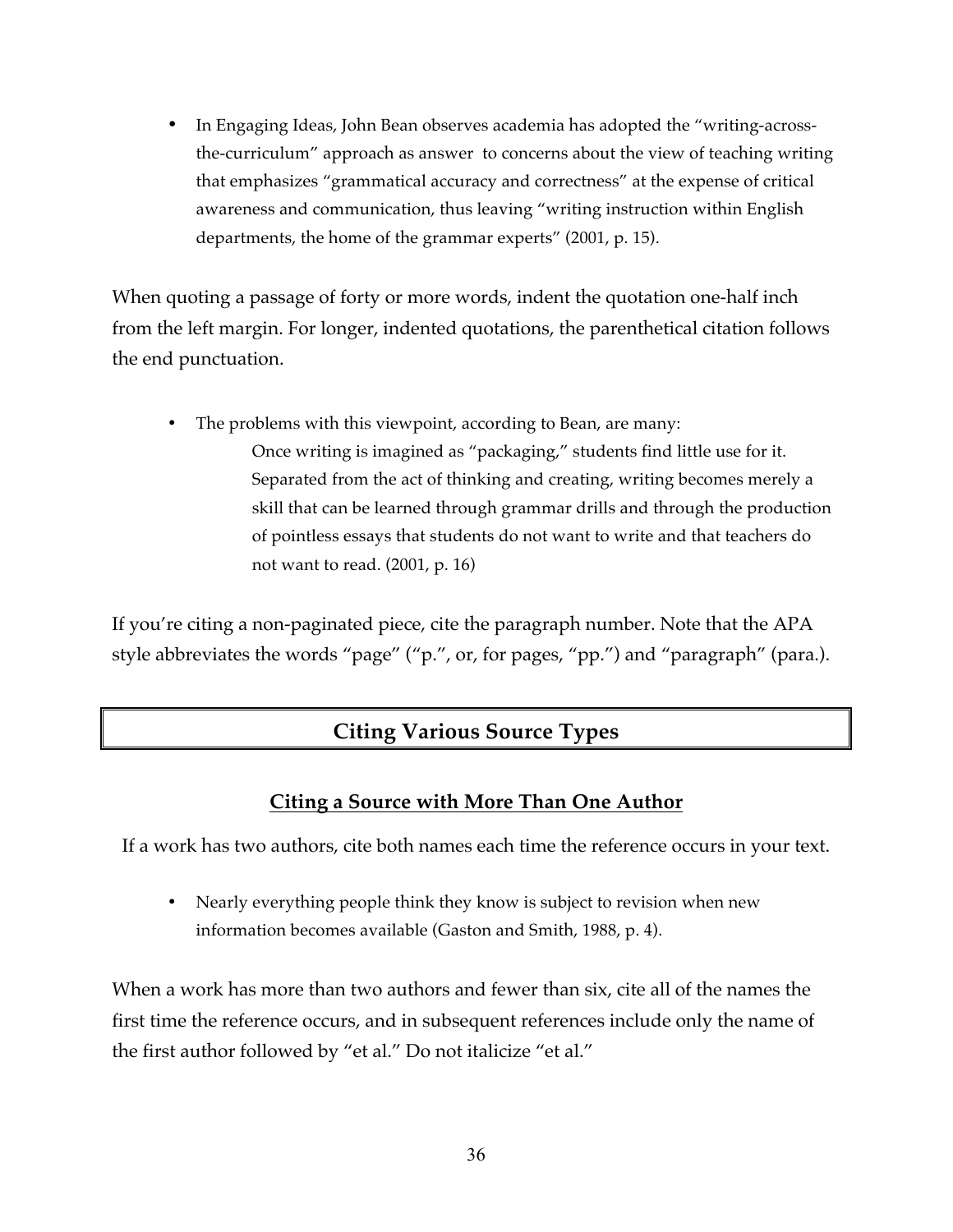- According to Newman, Bohner, and Johnson, the term "culture" encompasses a vast array of concepts, objects, and activities, including "social practices, customs, and ways of communicating"(2003, p. 3).
- Newman et al. (2003) propose that such seemingly disparate phenomena as love, conflict, fashion, and spirituality "are all integral parts of the whole of our culture" (p. 3).

When a work has six or more authors, cite only the name of the first followed by "et al."

• McDuffie et al. (2002) tested 20 adolescents, aged 12-16, over a three month period and found that orlistat, combined with behavioral therapy, produced an average weight loss of 4.4 kg, or 9.7 pounds (p. 646).\*

### **Citing a Source with No Known Author**

If the source has no listed author, identify the text in the parenthetical citation by title and year.

• Children struggling to control their weight must also struggle with the pressures of television advertising that, on the one hand, encourages the consumption of junk food and, on the other, celebrates thin celebrities ("Television," 2002).

### **Citing Secondary Sources**

Avoid using sources quoted (or paraphrased) by other sources—try to find the original instead. However, when the original work is not available, provide the secondary source in the parenthetical citation and in the list of references, and identify the original work in the text.

• Former Surgeon General Dr. David Satcher described "a nation of young people seriously at risk of starting out obese and dooming themselves to the difficult task of overcoming a tough illness" (as cited in Critser, 2003, p. 4).

### **Citing Personal Communications**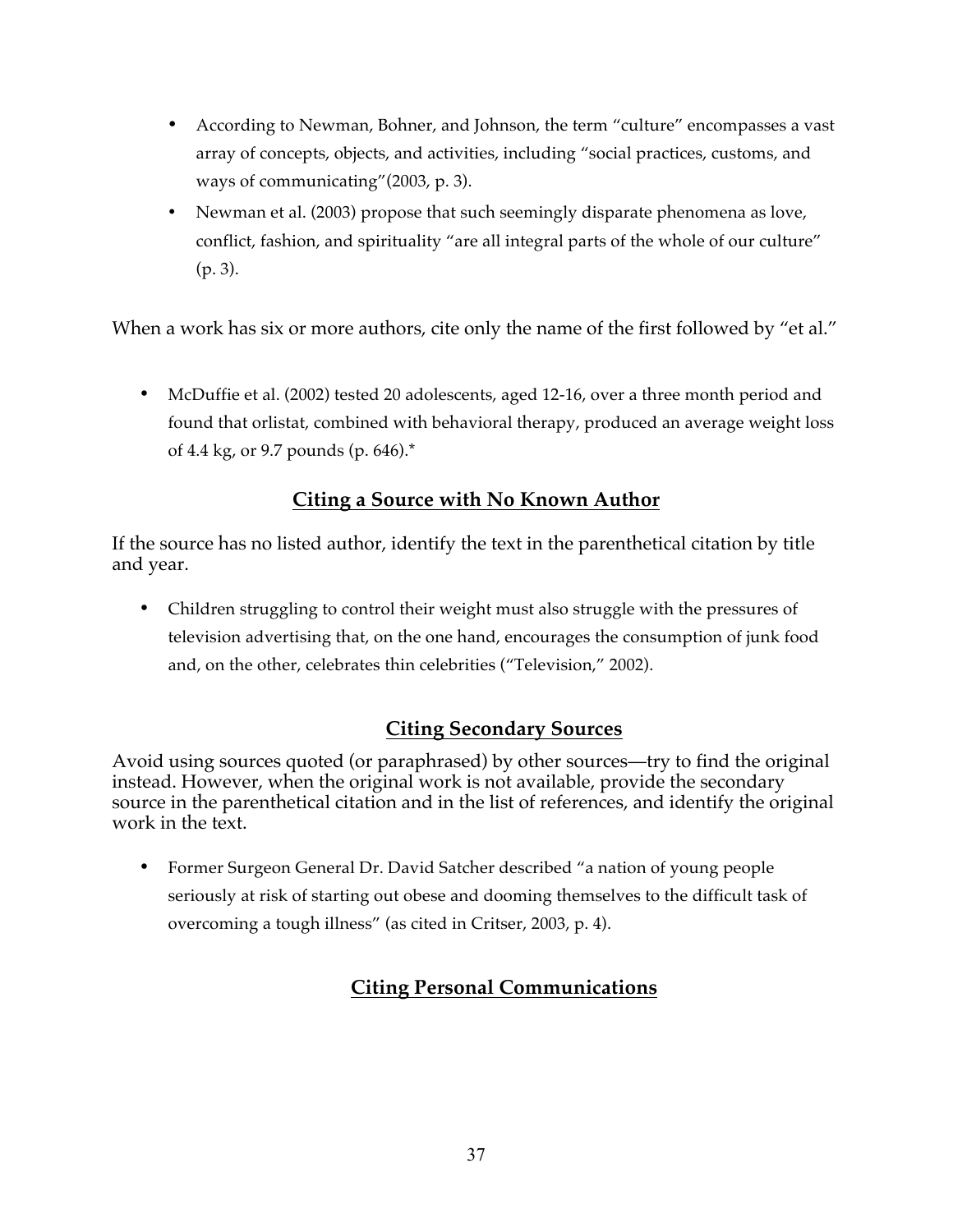When citing from letters, memos, emails, interviews, conversations, etc., do not include the source in the reference list. Only acknowledge the source in a parenthetical citation, providing as precise a date and other details as possible.

• According to Greg Brennen, the relative values of pursuing education abroad versus Stateside vary depending on the particular programs and the goals of the individual involved in the decision-making process. (personal communication, March 21, 2011).

### **Preparing a Reference List**

The citations in your text are keyed to a Reference list that includes all of the books, articles, and other sources that you use in your paper. Do not confuse the Reference list with a bibliography, which is more inclusive and lists works for background reading that are not cited in your paper.

Include the list of references cited in your paper at the end on a new page, headed "References." Do not italicize, underline, or put in quotation marks or bold font the word "References." "References" should be centered one inch from the top of the page. The first line of each entry should be flush against the left margin, and any additional lines should be indented one-half inch. Double-space the entire Reference list.

Arrange the sources in alphabetical order according to the author's last name, followed by the first initial of the author's first name, followed by a period, and initials of middle names, if provided. If you cite more than one work by an author, order those entries according to year of publication, beginning with the earliest date.

Use Arabic numerals to refer to volume, chapter, or page numbers, even if a book or journal uses Roman numerals (e.g., "Vol. 3" not "Vol. III"). However, if a Roman numeral is part of a title, it should remain a Roman numeral in the Reference list (e.g., *Attention and Performance XIII).*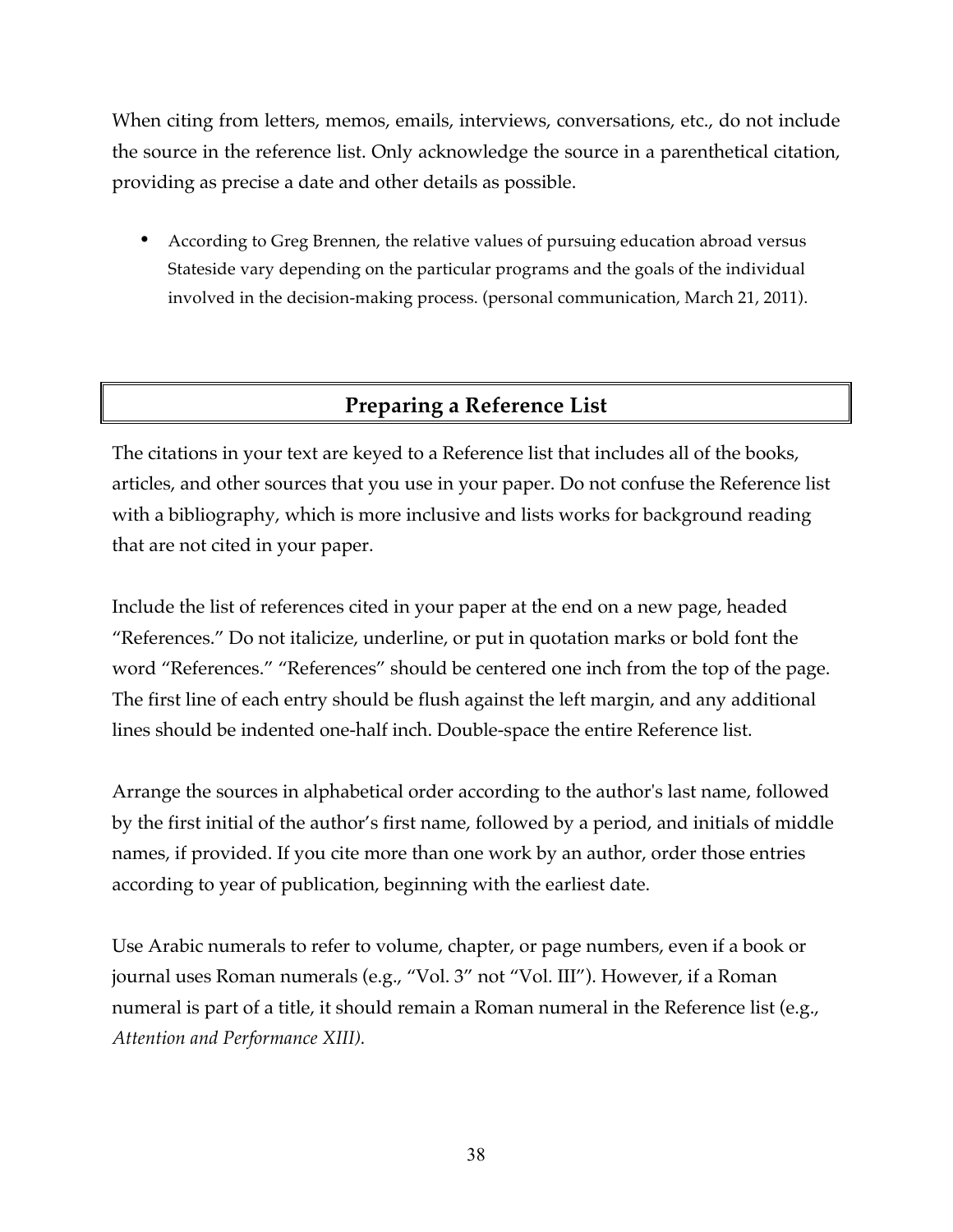### **A Book by a Single Author**

For books, list the author, then the date of publication in parentheses, followed by a period. Then list the title, followed by a period. Capitalize only the first word of the title and subtitle. Then list the city of publication followed by a colon, followed by the publisher, followed by a period.

• Bean, J. (2001). *Engaging Ideas*. San Francisco: Jossey-Bass.

#### **Multiple Books by a Single Author**

Include the author's name in each entry in the Reference list.

#### **A Book by Multiple Authors**

Include each author's name in each entry in the Reference list for up to six authors. Put an ampersand ("&") before the name of the last author in the list.

- Gaston, T.E., & Smith, B. H. (1988). Englewood Cliffs, NJ: Prentice-Hall.
- Newman, R. D., Bohner, J., & Johnson, M.C. (2003). New York: Longman.

For more than six authors, include the first authors' names, then use "et al." to show there are more.

#### **A Book with an Editor (or Editors)**

If a book has an editor (or editors) but no author, include the name of the editor and the abbreviation "Ed." or ("Eds.") in parentheses.

> • Gillespie, P., Gillam, A., Brown, L.F., & Stay, B. (Eds.) (2002). Mahwah, NJ: Lawrence Erlbaum.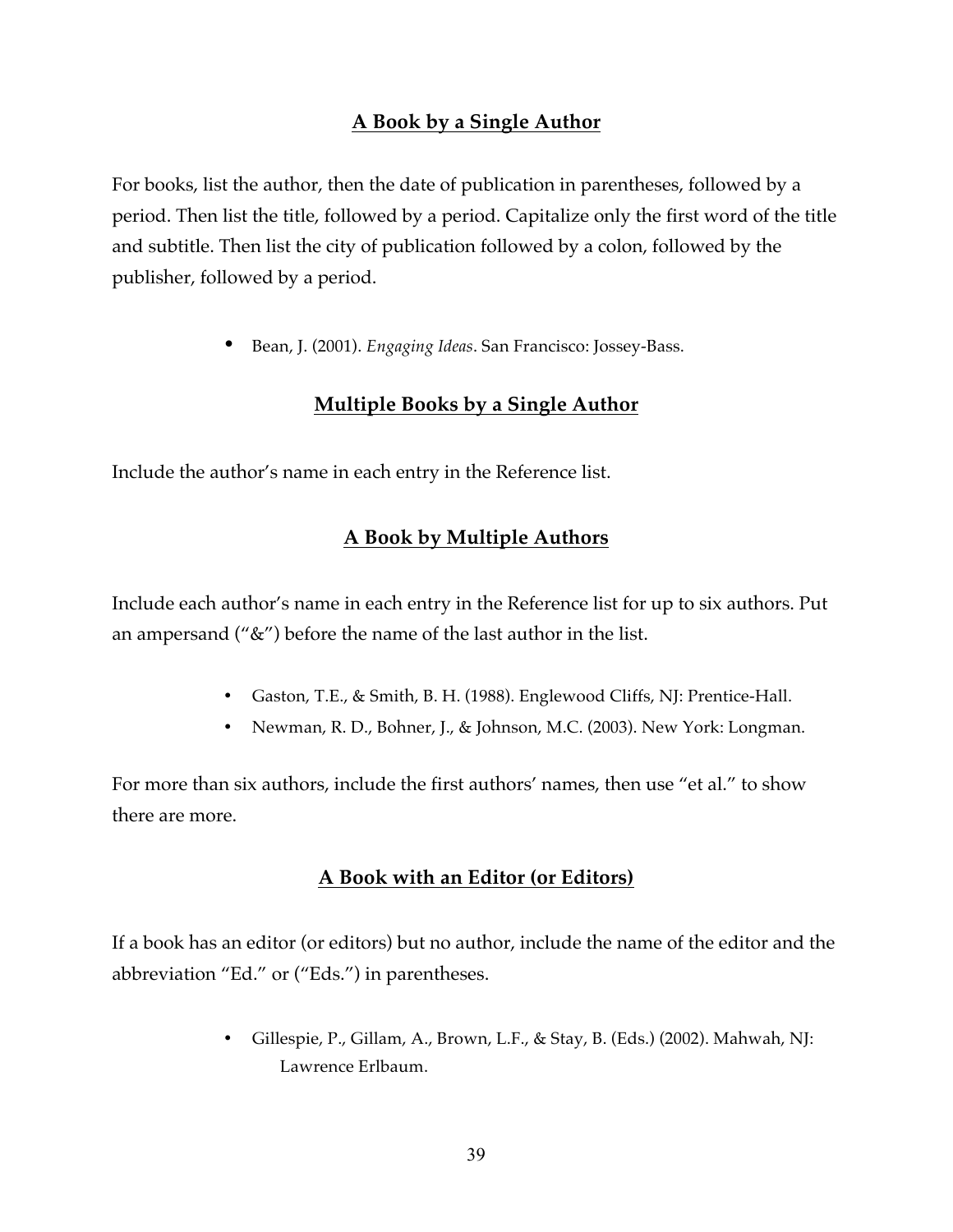For a book that has both an editor (or editors) and an author (or authors), include the name of the author(s) first. Following the title of the book, include the name of the editor(s) and the abbreviation "Ed(s)." in parentheses.

• Plath, S. (2000). *The unabridged journals* (K.V. Kukil, Ed.). New York: Anchor.

### **Articles**

Following the name of the author and the year of publication in parentheses, list the title of the article. Do not italicize or enclose the title of the article in quotation marks, and capitalize only the first word of the title and subtitle. Italicize the title of the journal, newspaper, or magazine and its volume number. Do not include "Vol." before the number. Then, if it is available, provide the issue number for the journal in parentheses. Finally, include inclusive pages for the article.

> • Smith, S. (2003). Government and nonprofits in the modern age. *Society, 40*(4), 36-45.

For articles in magazines and newspapers, include as precise a date as possible for publication.

- Raloff, J. (2001, May 12). Lead therapy won't help most kids. *Science News, 159,* 292.
- Lohr, S. (2004, December 3). Health care technology is a promise unfinanced. *The New York Times,* p. C5.

#### **Online Material**

Except for scholarly journals (discussed below), include URLs and retrieval message with all online Reference list entries, according to the following formats.

#### **A Web Site**

Provide as many of the following as possible: author's name, publication date (as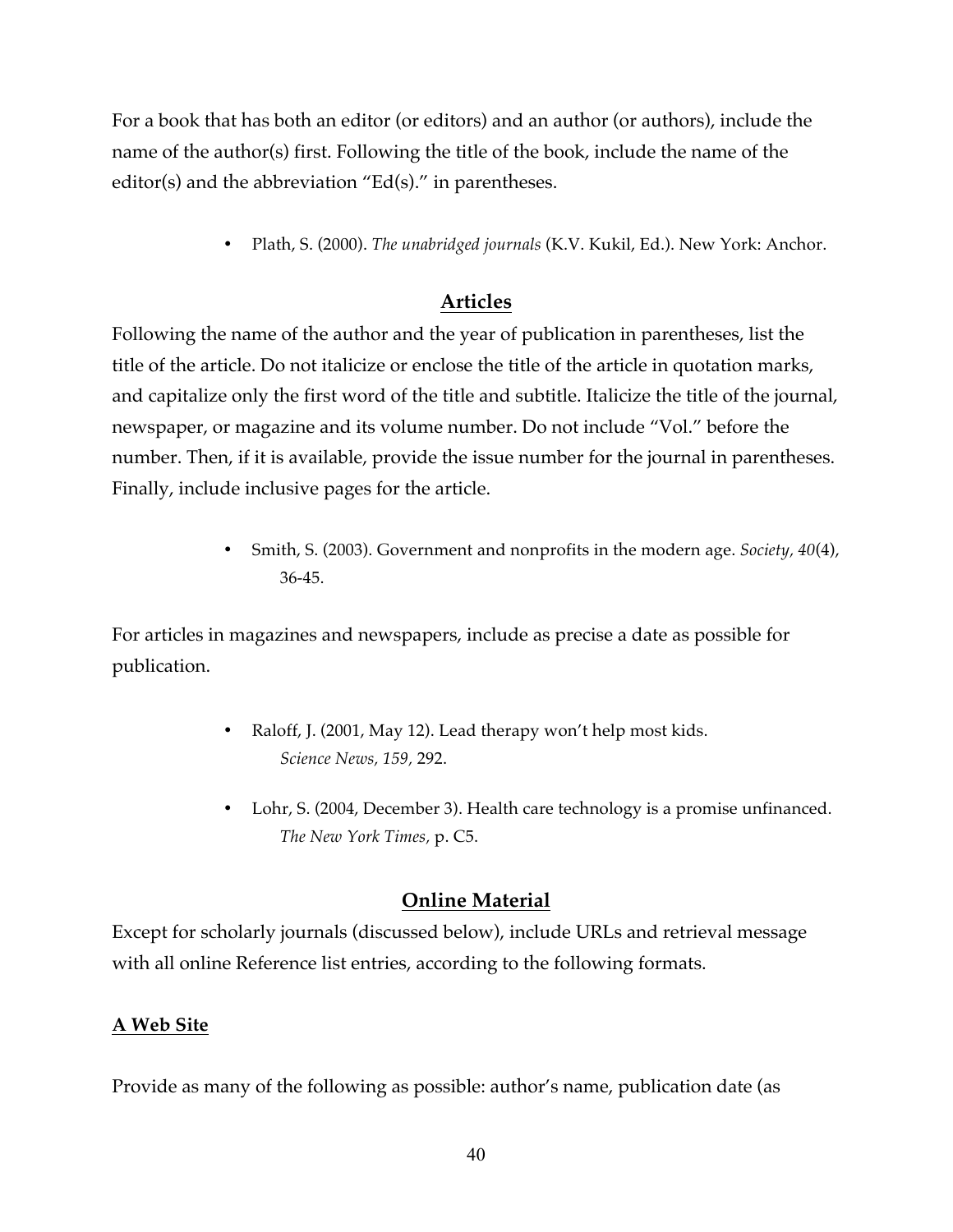precisely as possible), title (italicized), URL, and date of access.

- Cain, A. & Burris, M. (1999, April). *Investigation of the use of mobile phones while driving*. Retrieved from http://www.cutr.eng.usf.edu/its/mobile\_phone\_text.htm
- Archer, D. (n.d.). *Exploring nonverbal communication*. Retrieved January 10, 2007, from http://nonverbal.ucsc.edu

### **A Blog**

Provide the author's name, the date of the post (in parentheses), the title of the post (no italics), and the URL.

> • Kellermann, M. (2007, May 23). Disclosing clinical trials. Message posted to http://www.iq.harvard.edu/blog/sss/arhives/2007/05

### **A Podcast**

Provide the name of the podcast's producer, the date it was produced or posted, the title, and any other information in brackets. Additionally, if possible, provide the series title (in italics), the title of the Web site where the podcast was posted, and the URL.

- National Academies (Producer). (2007, June 6). Progress in preventing childhood obesity: How do we measure up? *The sounds of science podcast*. Podcast retrieved from http://media.nap.edu/podcasts
- Chesney, M. (2007, September 13). Gender differences in the use of complementary and alternative medicine [No. 12827]. Podcast retrieved from the University of California Telvesion Web site: http://www.uctv.tv/ondemand

#### **An Entry in a Wiki**

Provide the name of the author, the title of the entry, the date of the posting, the retrieval date, the name of the wiki, and the URL.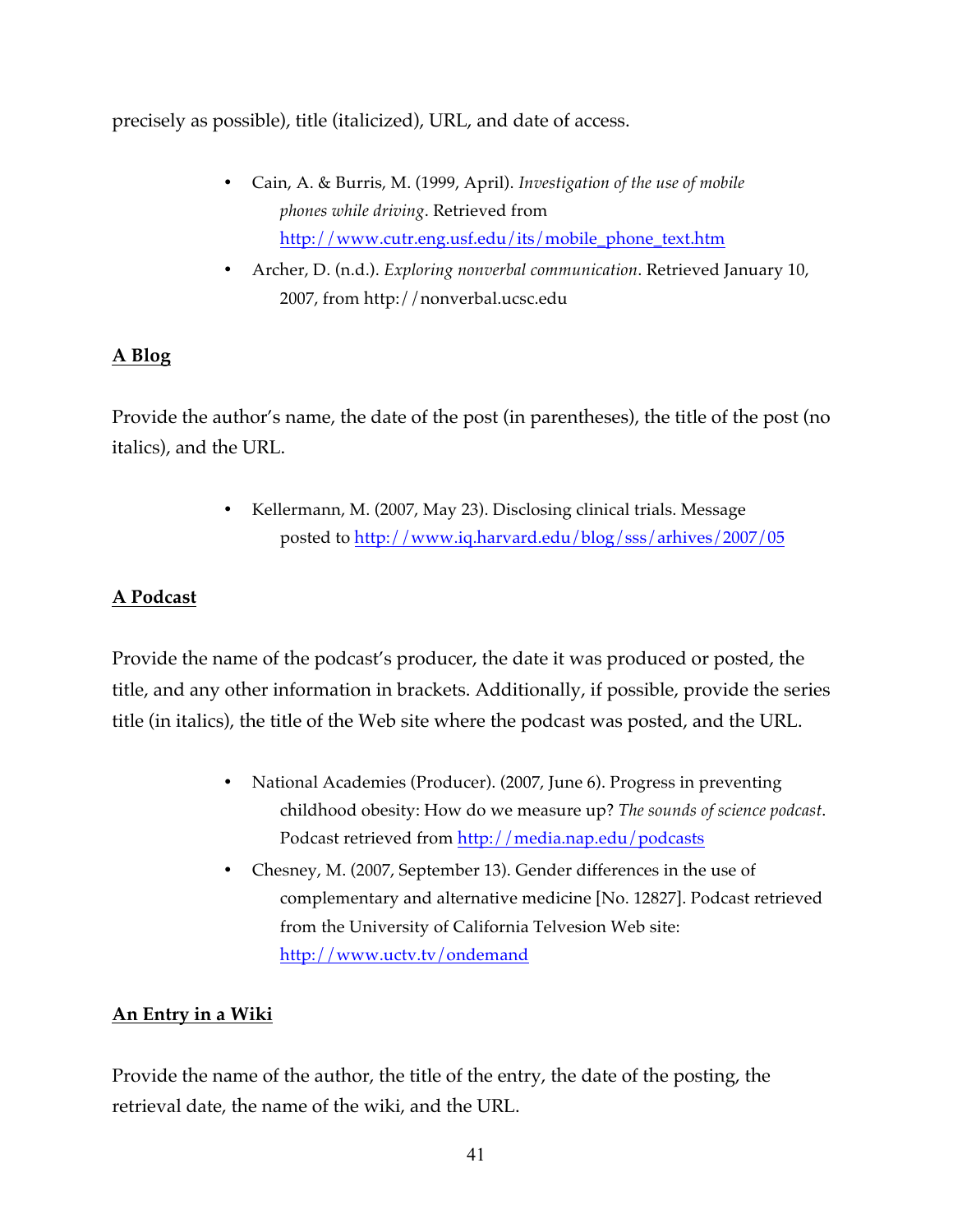• Ethnomethodology. (n.d.). Retrieved August 22, 2007, from the STS Wiki: http://en.stswiki.org/index.php/

#### **A Journal Article**

Because of the general unreliability of URL's, the APA recommends including the DOI (digital object identifier) code instead of a URL for online journal citations whenever possible. The DOI is an alphanumeric code that responsible publishers will place prominently on the first page of an article. To avoid typographical errors which would render the DOI useless, copy and paste whenever possible. Not all publishers use DOI's consistently, so if the DOI is not available, use the URL.

#### **With DOI**

• Brown, A., & Campione, J. (1986, October). Psychological theory and the study of learning disabilities. *American Psychologist, 41* (10), 1059-1068. DOI: 10.1037/003-066X.41.10.1059

### **Without DOI**

• Campbell, A., and Ntobedzi, A. (2007, December 17). Emotional intelligence, coping and psychological distress: A partial least squares approach to developing a predictive model. *E-journal of Applied Psychology, 3(2),* 39-54. Retrieved from htttp://ojs.lib.swin.edu.au/index.php/ejap/ article/view/91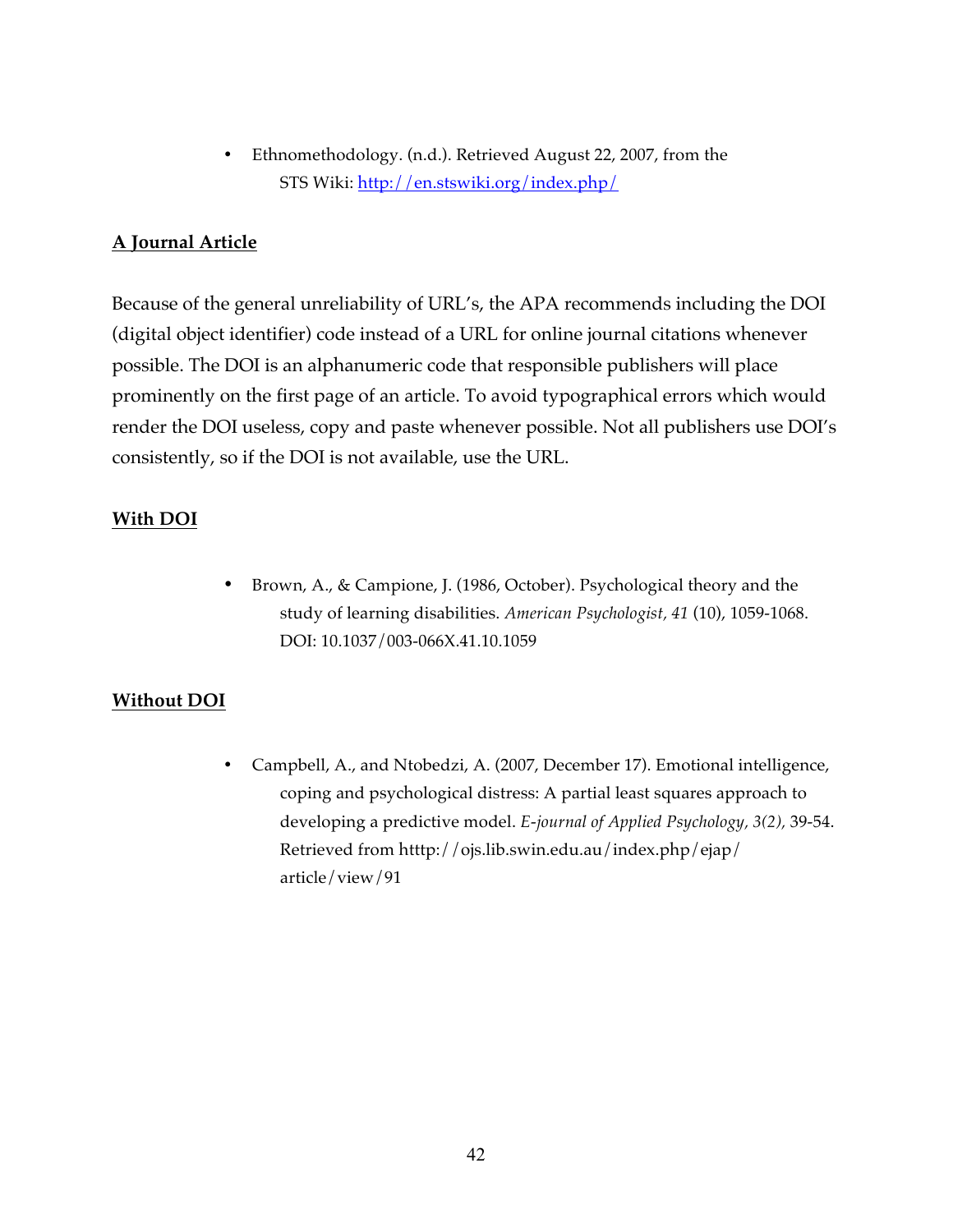## **Documenting Sources in Chicago Format**

The Chicago style of citation is used widely in the social sciences, particularly in history. It allows one of two citation styles. Traditionally, Chicago style papers use footnotes or endnotes with a bibliography. More recently, Chicago style also allows parenthetical intext citations with a Works Cited page. Because in-text citations are less common in Chicago style, this section will outline only the traditional footnote/endnote format.

### **Note Numbers within the Text**

Number notes consecutively throughout your paper, beginning with l. Do not start over with a "1" on each page. Use Arabic numerals  $(1,2,3...)$  without periods, parentheses, or slashes. Place note numbers slightly above the line (superscript, in a smaller font). Give the number as soon as the paraphrase or quoted material from a single source ends. If this means the middle of a sentence, place the number after a phrase or clause to avoid interrupting the continuity of the text. If in a single sentence you have incorporated more than one source, give a separate note number at the end of each portion of the sentence. Place the number after any punctuation (i.e., comma, colon, etc.). Otherwise, place the number after the end punctuation.

### **The Notes Themselves**

The numbers in the text of your paper correspond to notes, usually occurring at the foot of the same page instead of in a separate section at the end of the paper. The numbers in the text's pages must match the numbers of the notes. The notes themselves have the chief purpose of giving your readers information about the sources you used so that they can find not only the sources but also the passages that you have used.

Type notes consecutively single-spaced, and indent the first line of each note five spaces, with all the lines that follow being flush with the left margin. Begin with a fullsized number that corresponds to the number of the superscript note in your text, and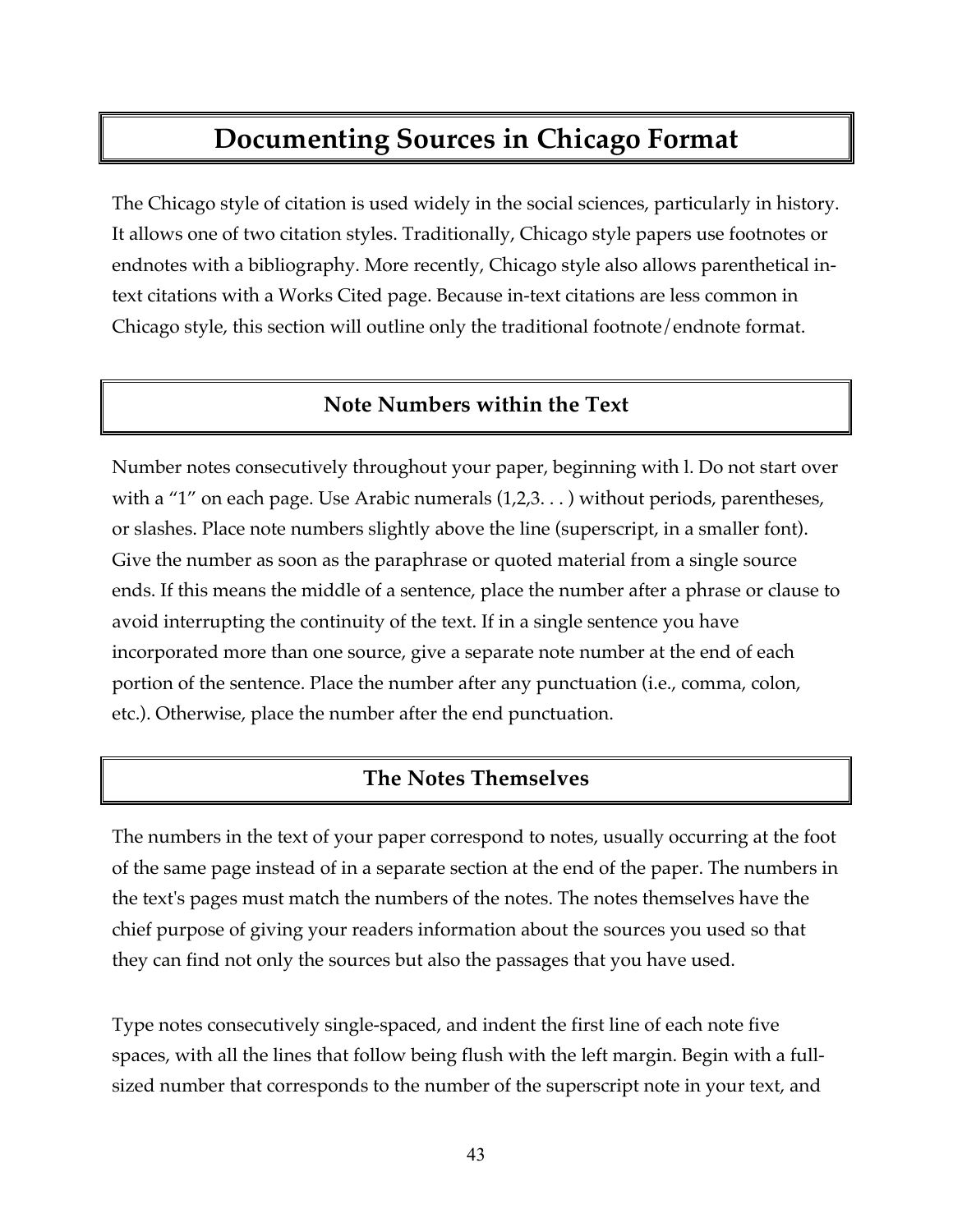type a period and one space after the number. Notes differ according to whether you are citing the source for the first time or a subsequent time. They also differ according to the form of the source—a whole book, part of a book, article in a periodical, or other source.

#### **Author**

Provide the full name(s) of a source's author(s), editor(s), or, if the source has no listed author, the name of the associated institution. Take the author's name from the article or from the title page of the book, not from the cover, the card catalogue, or an index. You may only adjust the name for clarity; you may provide an author's full first name, for instance, if only an initial is printed on the title page. Generally, though, copy the name exactly as the source shows it, omitting only degrees and affiliations such as Ph.D.

#### **Title**

Use the full title of a work, including subtitle where provided, and italicize it. For shorter works, such as articles, short stories, short poems, chapters of books, and songs, enclose the title in quotation marks. Also use quotation marks with unpublished works such as lectures. Follow the rules for capitalizing titles and do not copy unusual typographical arrangements such as all capital or all lower-case letters. If the source has a subtitle but no punctuation between the main title and the subtitle, supply a colon.

• 1. James H. Meriwether, *Proudly We Can Be Africans: Black Americans and Africa, 1935–1961* (Chapel Hill: The University of North Carolina Press, 2002), 151.

#### **Numerals**

All the numbers you cite, whether volume numbers, page numbers, column numbers, or dates, should be in Arabic numerals (1,2,3), not capital Roman numerals (I, II, III), except in the case of book pages with small (lower case) Roman numerals (*i, ii, iii*). If your source gives capital Roman numerals, change them to Arabic: e.g., XVI becomes l6.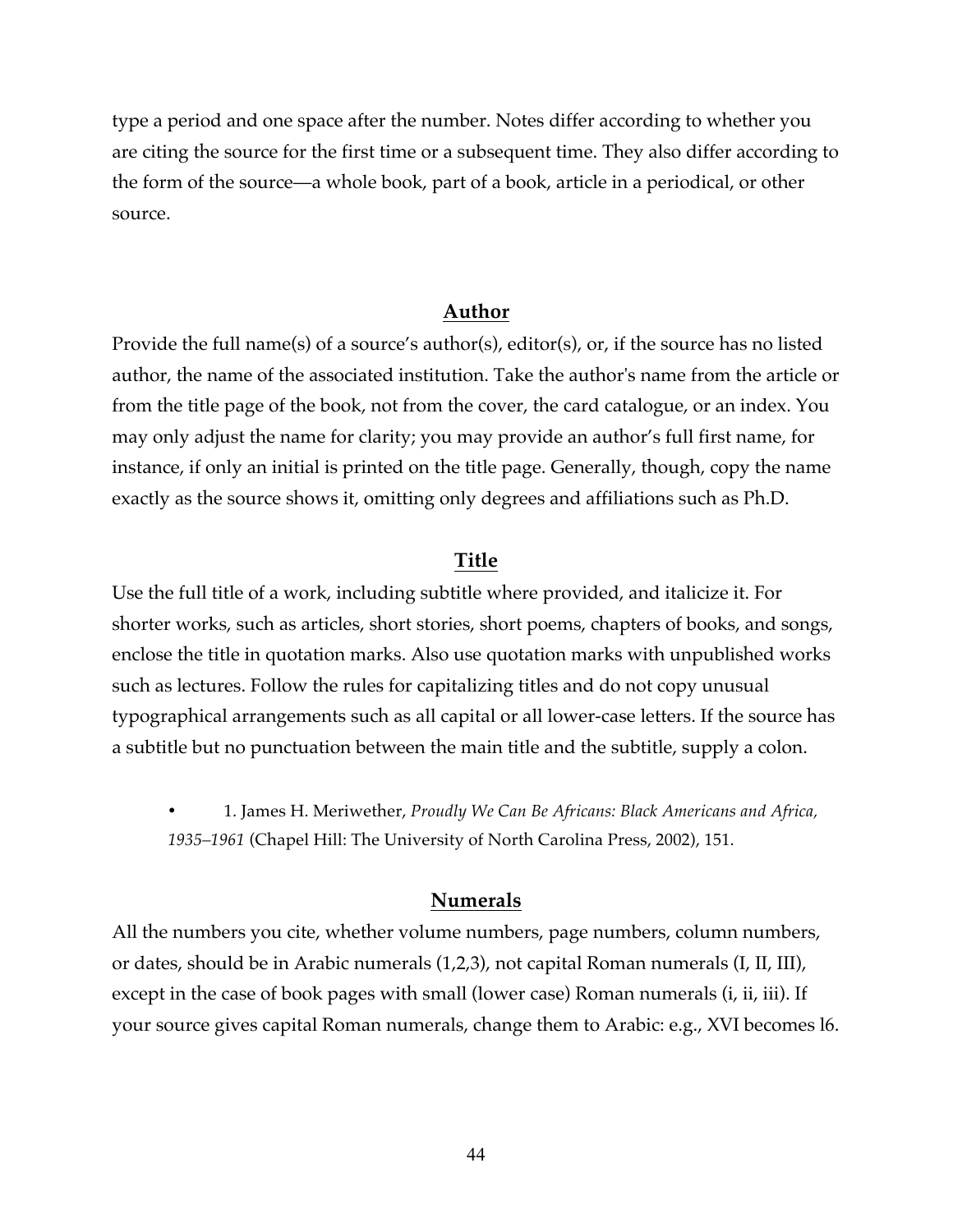### **The First Citation of a Source**

The first time you cite a source, you should give full information about the author, title, place and date of publication, and page numbers of the passage you have paraphrased or quoted. In an article, for example, first comes the author's name, with the first name first, last name last. (Note that, in a bibliography, the last name is printed first). Then comes the title of the article in quotation marks; then the name of the journal italicized, then the volume number, then the date in parentheses, followed by the page number of the passage that the writer has used.

• 2. Mary L. Walek, "Specializations of the Black and White Colobus Monkey," *American Journal of Physiological Anthropology* 49 (1978): 229.

• 3. Edwin Newman, *A Civil Tongue* (New York: Bobbs, l975), 89.

### **Subsequent Citations of a Source**

After you have already cited the source, in subsequent notes give only the author's last name, the title or shortened title, and the page number of the passage you have used. If the source is anonymous, give the title and the page number. If the source is an article, rather than a book, give the title of the article, not the journal. To shorten a title, which you may do if the title is longer than four words, omit articles "a," "an," and "the," and use the key word(s) from the title without changing word order.

#### *First Citation*

• 4. K. M. Chrysler, "Revolt in West That Could Kill Super Missile," *U.S. News and World Report*, 3l Mar. l980: 47.

*Subsequent Citation* o 5. Chrysler, "Revolt in West," 46.

#### *First Citation*

• 6. "Solar Power: What Government Action?". *Current* 218 (l979): 12.

#### *Subsequent Citation*

o 7. "Solar Power," 13.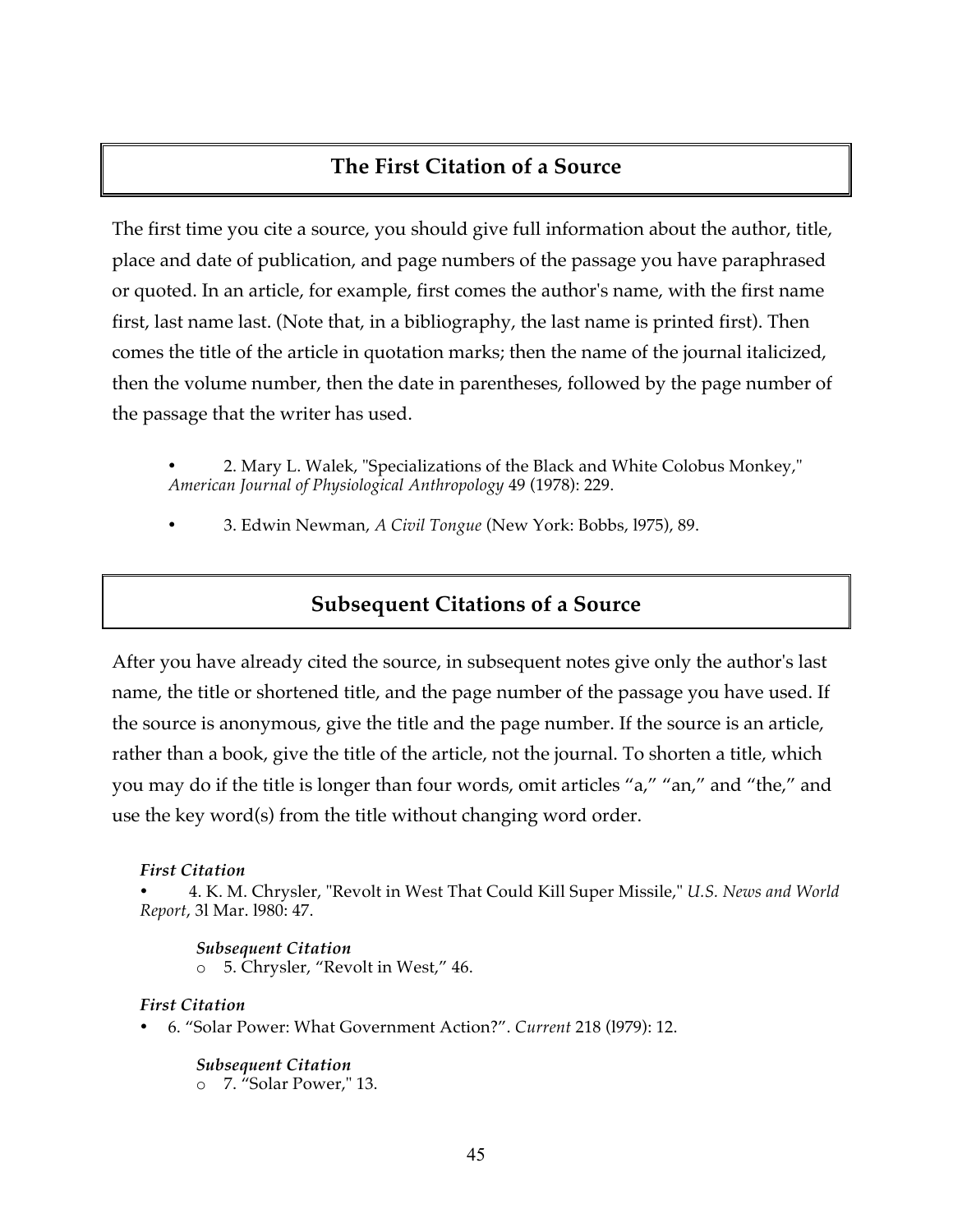If you cite the same source two or more times in succession, you may use the Latin abbreviation "Ibid." to mean that the author, title, and sometimes even page number are exactly the same as those in the previous note. If the page numbers you cite are different, use "Ibid." followed by a comma and the page numbers. If the page numbers are the same, write only "Ibid."

### **Entries in a Bibliography**

In the Chicago footnote/endnote style of citation, an entry in a bibliography repeats much of the information provided in a full footnote. Bibliographic entries differ most from notes in that they invert authors' first and last names to allow for easy alphabetization and that they sometimes provide more detailed information than a note. Mostly, however, converting a full note to an entry in a bibliography requires only slight changes in organization and punctuation.

Note that a bibliography should include all works cited in a paper, excluding sources such as personal letters that a third party could not possibly access. While selected bibliographies may in some cases be acceptable, you should generally make it a rule to include an entry for every source that you use for your paper.

Because the formats for notes and bibliographic entries in Chicago style can easily be confused, all of the sections below include examples of both, wherever applicable.

### **Citing Various Source Types**

### **Indirect Quotations**

You may come across material in your source quoted or paraphrased in a source other than its original source. If you would like to use this material, you should look for it in its original source. If you cannot find the original source, however, you may indicate in your own note that the material has been reported or quoted in the source that you have consulted by listing both the original and the secondary sources.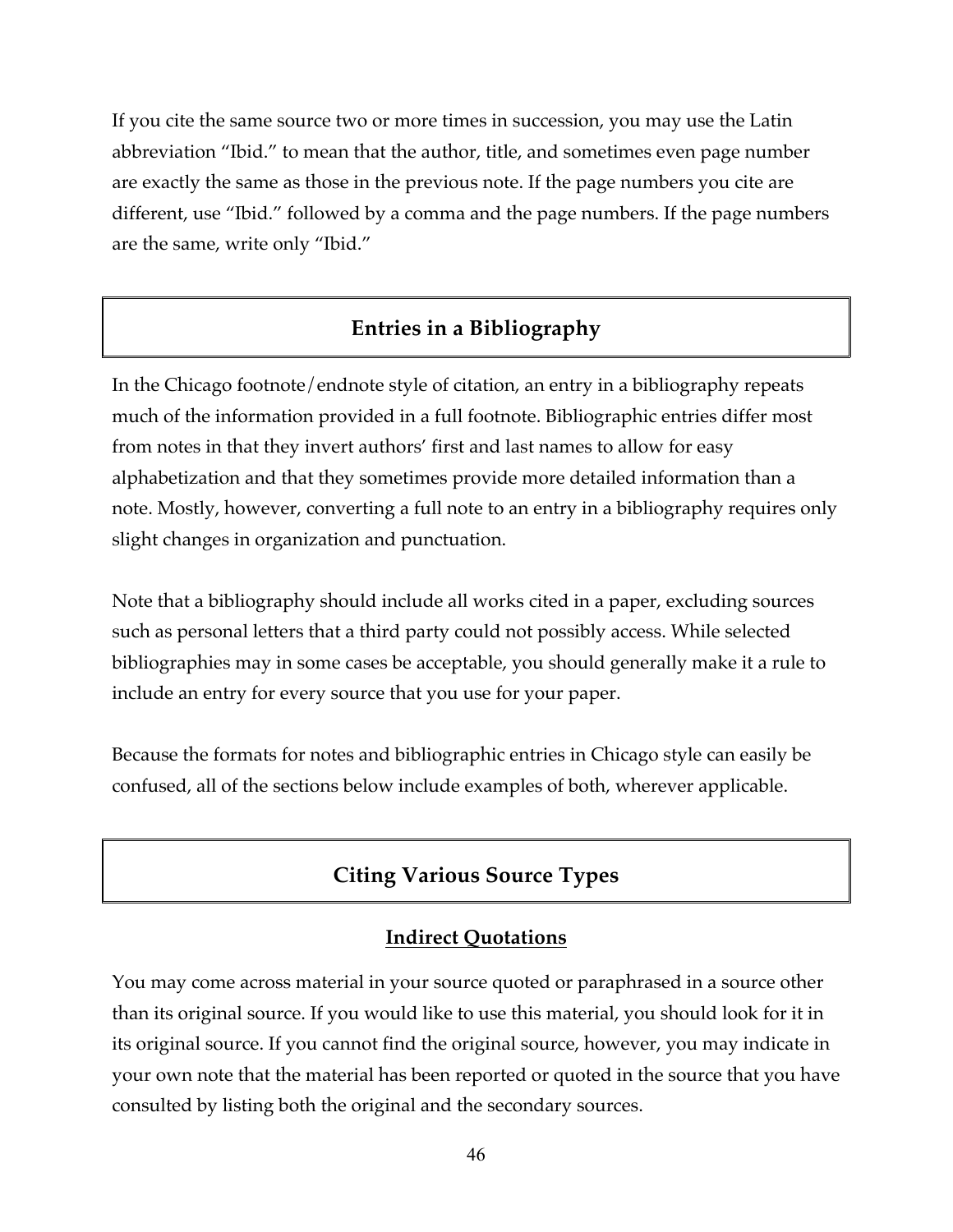For example, if the following text appeared in your paper:

• Moshe Safdie writes, "Through evolution the vulture has the most efficient structure one can imagine—a space frame in bone." <sup>8</sup>

your note would look like this:

• 8. Moshe Safdie, *Beyond Habitat,* quoted in William Zinsser, *On Writing Well* (New York: HarperPerennial, 1998), 156.

and your bibliographic entry like this:

• Safdie, Moshe. *Beyond Habitat.* Quoted in William Zinsser, *On Writing Well* (New York: HarperPerennial, 1998), 156.

#### **Citing Books**

Provided that you have not given the name of the author or authors in your paper, you will give the following basic information in your note the first time you refer to a whole book: the name of the author in normal order (first name first) followed by a comma; the title of the work in italics; a parenthesis; the name of the city where the book was published and, for lesser known cities, the state or country as well, followed by a colon; then the name of the publisher followed by a comma; then the year the book was published, followed by the second parenthesis and a comma; finally, the exact number of the page(s) on which the statement you have quoted or paraphrased appears, followed by a period.

#### *Note*

• 10. Michael A. Seeds, *Horizons: Exploring the Universe* (Belmont, CA: Wadsworth, 1981), 349.

#### *Bibliographic Entry*

• Seeds, Michael A. *Horizons: Exploring the Universe.* Belmont, CA: Wadsworth, 1981.

If you have given the name of the author in your paper, then begin your note with the name of the book. But if you have given the name of the book in your paper, give it again in the note; doing so makes your reader's job easier. You will vary the information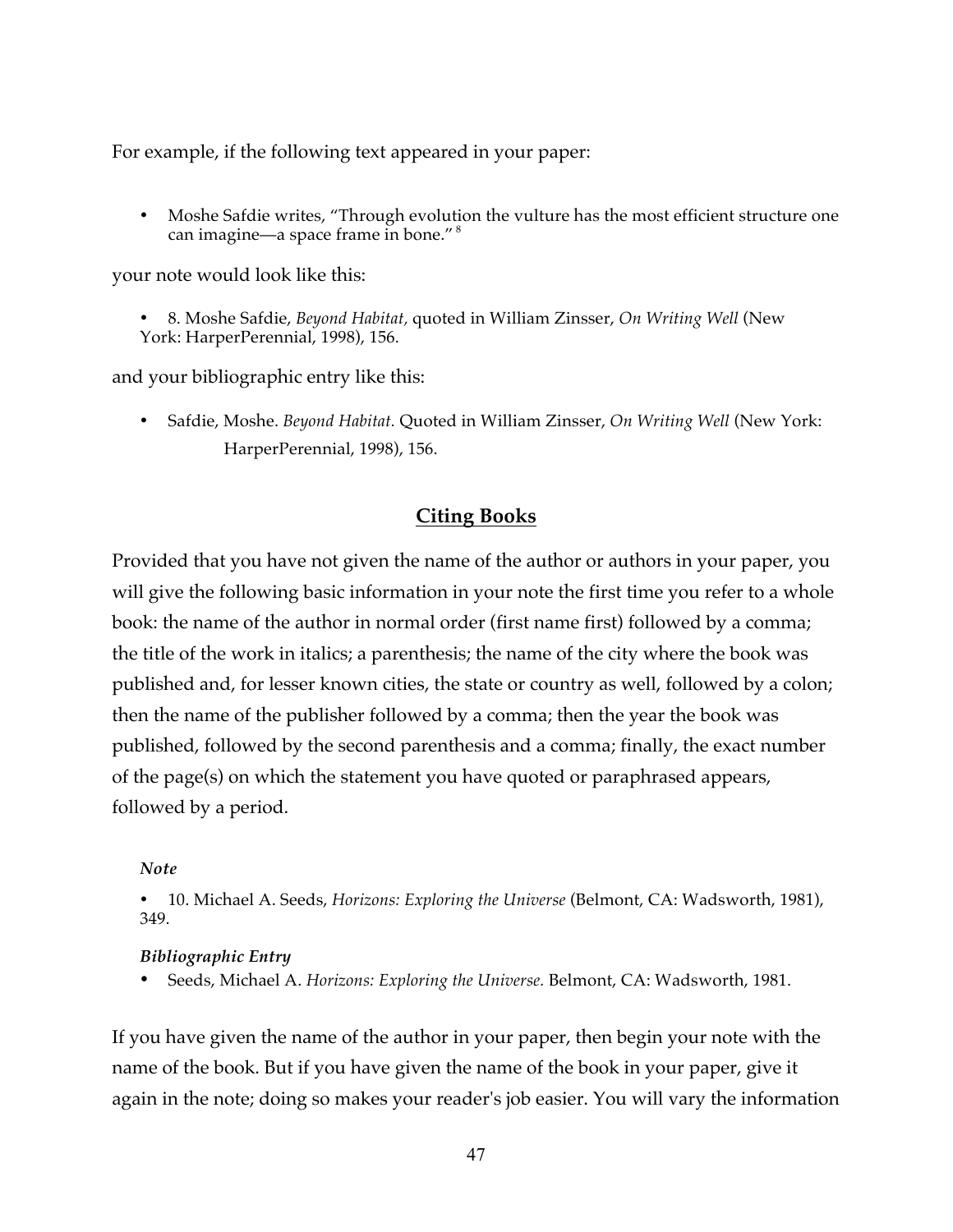you give in your note according to whether the author's name is known; how many authors there are; whether the book has an editor or a translator; whether the book has an edition number (first, second, third, and so on); whether the book has a volume number; and whether the statement you are quoting or paraphrasing appears on more than one page. Following are examples of notes with these variations.

#### **Anonymous Author**

*Note*

• 11. *Secrets and Shadows* (London: Red Pale Press, l803), 77.

#### *Bibliographic Entry*

• *Secrets and Shadows.* London: Red Pale Press, 1803.

As a note, you may sometimes use the word "anonymous" for an unknown author. However, you should only do so if you cite multiple anonymous works and you need to group them together in your bibliography.

#### **Two or Three Authors**

*Note*

• 12. Bonnie Timmins and Camille Shandor, *Handbook for Writing Assistants* (Lancaster College Press, l993), 2.

### *Bibliographic Entry*

• Timmins, Bonnie, and Camille Shandor. *Handbook for Writing Assistants.* Lancaster: College Press, 1993.

#### *Note*

• 13. Mary J. Beclam, Eve L. Jardin, and Alison W. Bath, *A History of Weaving in the West Country* (Northgate, Eng.: Parcae, l938), 37.

### *Bibliographic Entry*

• Beclam, Mary J., Eve L. Jardin, and Alison W. Bath. *A History of Weaving in the West Country.* Northgate, Eng.: Parcae, 1938.

### **More Than Three Authors**

In the note, give the name of the first author and then the phrases " et al." meaning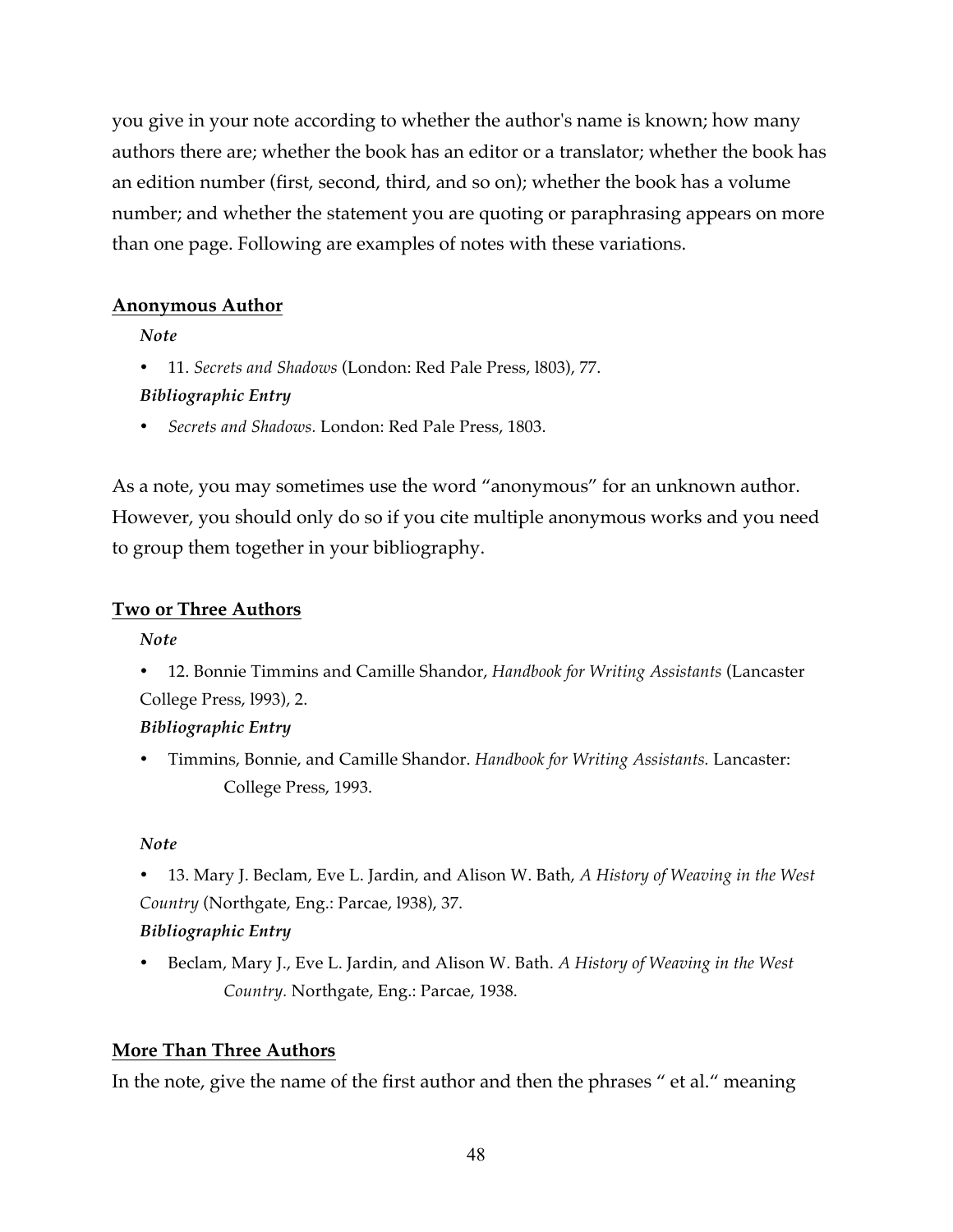"and others." In the bibliographic entry, include the names of all the authors.

*Note*

• 12. Myra Kogen and others, eds., *Writing in the Business Professions* (Urbana, IL: NCTE, 1989), 107.

### *Bibliographic Entry*

• Kogen, Myra, Virginia A. Book, Donald H. Cunningham, Robert D. Gieselman, and Nell Ann Picket, eds. *Writing in the Business Professions.* Urbana, IL: National Council for Teachers of English, 1989.

### **An Author and Editor**

In the note, give the author's name first, then the title, then the word "ed.," then the name of the editor. In the bibliographic entry, use the phrase "Edited by."

*Note*

• 15. Sir Thomas Malory, *Le Morte d'Arthur*, ed. William Caxton (Westminster, Eng.: Caxton Press, l485) 723.

### *Bibliographic Entry*

• Malory, Sir Thomas. *Le Morte d'Arthur.* Edited by William Caxton. Westminster, Eng.: Caxton Press, 1485.

### **An Editor Only**

When only an editor's name is provided, give the editor's name where the author's would normally appear, but follow it with "ed." Start with the title of the work; then use ed. followed by the name of the editor:

*Note*

• 16. Dexter Fisher, ed., *The Third Woman: Minority Women Writers of the United States* (Boston: Houghton, l980), 50.

### *Bibliographic Entry*

• Fisher, Dexter, ed. *The Third Woman: Minority Women Writers of the United States. Boston:* Houghton, 1980.

### **An Author of a Chapter or Article in an Anthology**

*Note*

• 16. Glenn Gould, "Streisand as Schwarzkopf," in *The Glenn Gould Reader*, ed. Tim Page (New York: Vintage, 1984), 310.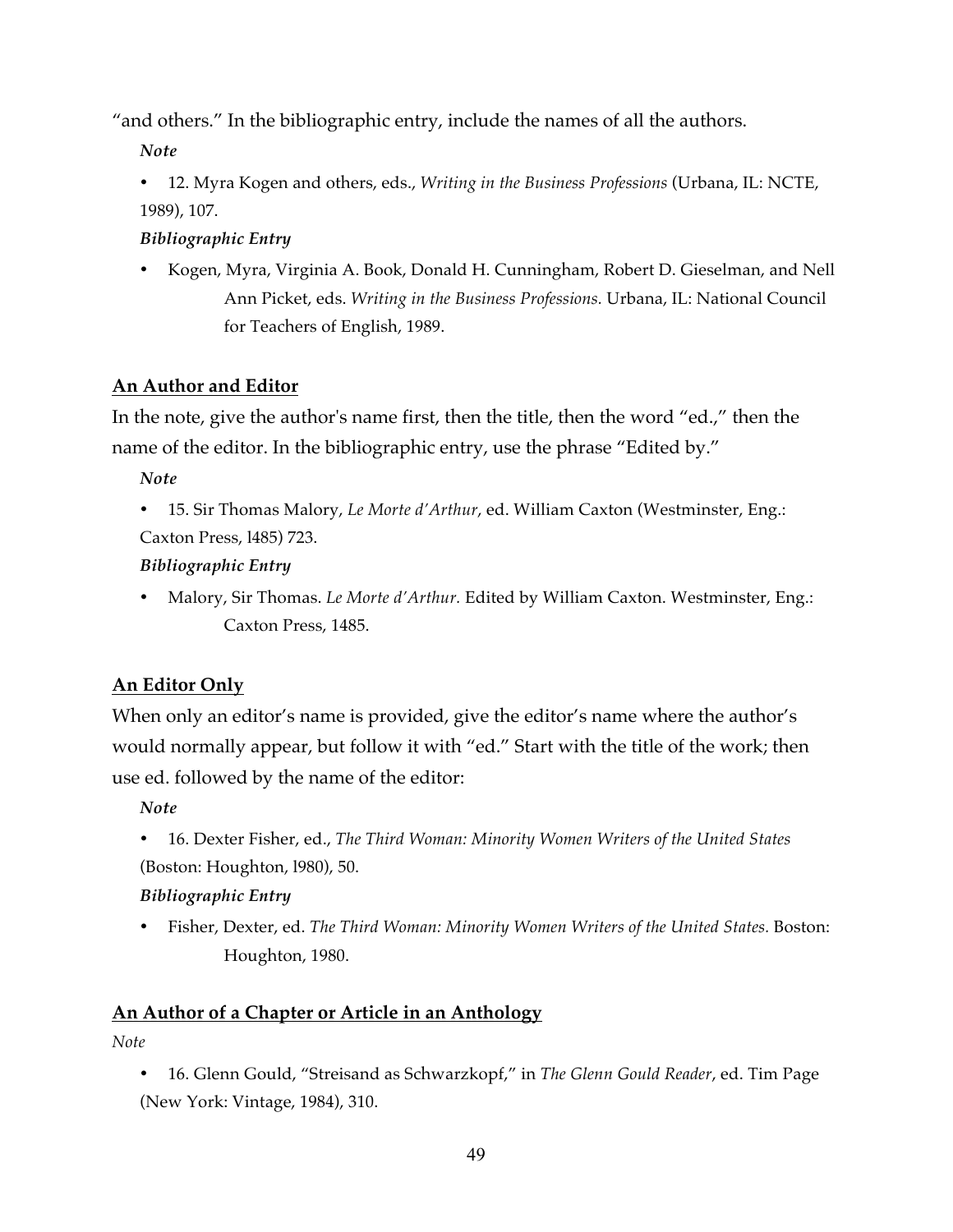#### *Bibliographic Entry*

• Gould, Glenn. "Streisand as Schwarzkopf." In *The Glenn Gould Reader*, edited by Tim Page, 308-11. New York: Vintage, 1984.

#### **An Author and Translator**

In the note, first give the name of the author, then the title, then the word "trans.," and then the name of the translator in normal order. In the bibliographic entry, use the phrase "Translated by."

*Note*

- 17. Max Weber, *The Theory of Social and Economic Organization*, trans. A.M. Henderson and Talcott Parson (Glencoe, IL.: Free Press, l947), 324. *Bibliographic Entry*
- Weber, Max. *The Theory of Social and Economic Organization.* Translated by A.M. Henderson and Talcott Parson. Glencoe, IL: Free Press, 1947.

#### **A Translator Only**

*Note*

• 18. Brian Stone, trans., *Sir Gawain and the Green Knight* (Baltimore: Penguin Books, l971),

2.

#### *Bibliographic Entry*

• Stone, Brian, trans. *Sir Gawain and the Green Knight.* Baltimore: Penguin Books, 1971.

#### **A Translator and Editor**

*Note*

• 19. Patrick K. Ford, trans. and ed., *The Mabinogi* (Berkeley: U of Calif. P, 1979), 80.

#### *Bibliographic Entry*

• Ford, Patrick K., trans. and ed. *The Mabinogi.* Berkeley: U of Calif. P, 1979.

#### **An Author, a Translator, and an Editor**

*Note*

• 20. Max Weber, *Essays in Sociology*, ed. Hans H. Gerth, trans. C. Wright Mills (New York: Oxford UP, l958), 180.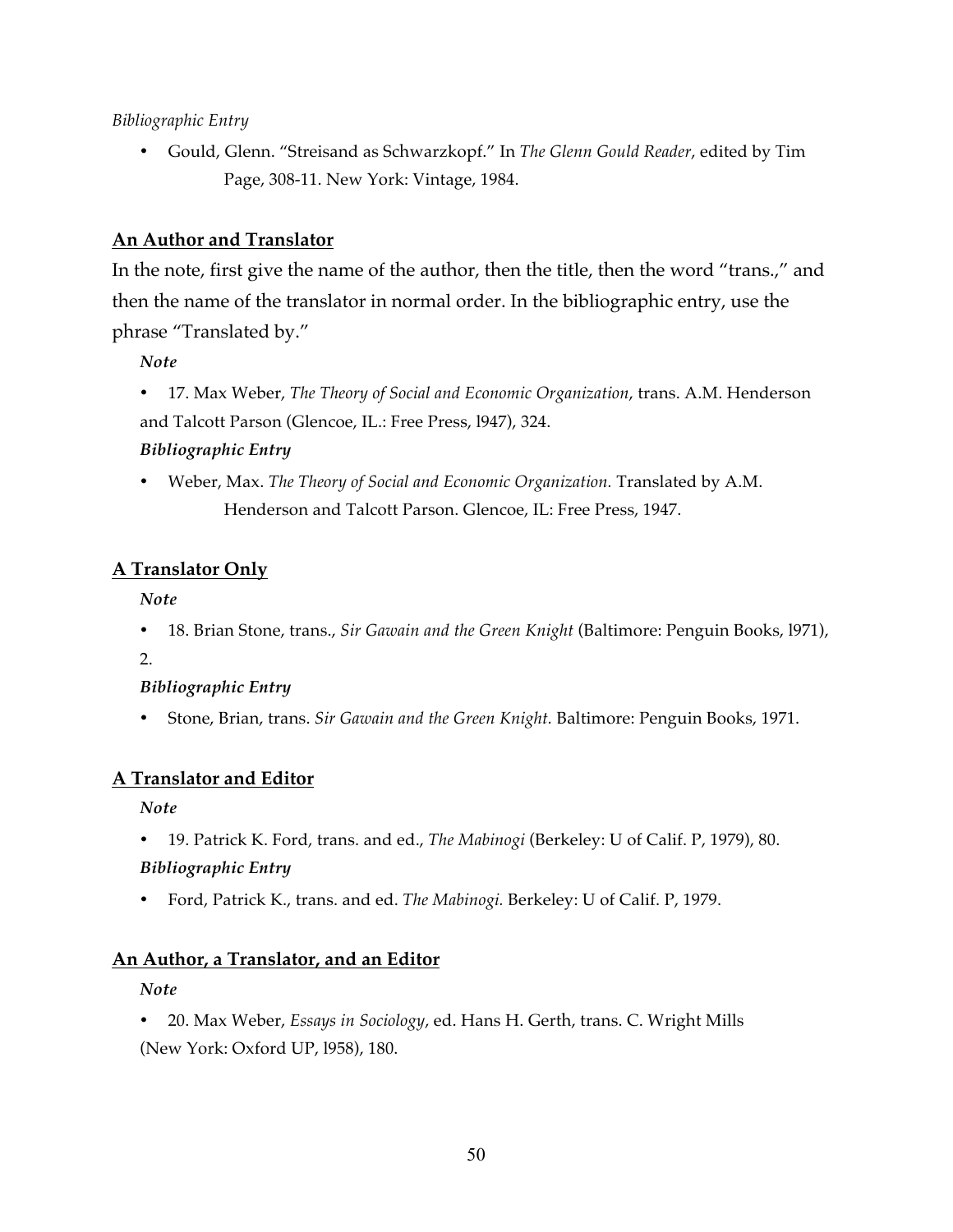#### *Bibliographic Entry*

• Weber, Max. *Essays in Sociology.* Edited by Hans H. Gerth. Translated by C. Wright Mills. New York: Oxford UP, 1958.

#### **Author as an Organization**

Sometimes the author of a book appears as the name of an organization rather than a person. Just give the name of the organization as you would a person's name:

*Note*

• 21. Creative Anachronism Society, *Recipes from Queen Elizabeth's Kitchen* (Princeton: Good Books, l963), 2.

#### *Bibliographic Entry*

• Creative Anachronism Society. *Recipes from Queen Elizabeth's Kitchen.* Princeton: Good Books, 1963.

#### **Edition Number**

If you use an edition of a book other than the first edition, you should indicate the edition number after the title of the book. Use an Arabic numeral followed by an abbreviation such as "nd" or "th" and, after a space, the abbreviation "ed." for edition. If an editor's name is listed, place the name before the number of the edition. If the book is published in volumes, you should list the volume number after the edition number.

*Note*

• 22. P.Q. Trimble, *A History of Astronomical Instruments*, 4th ed. (Los Angeles: Bronte Sisters Publishing House, l933), 246.

#### *Bibliographic Entry*

• Trimble, P.Q. *A History of Astronomical Instruments.* 4th ed. Los Angeles: Bronte Sisters Publishing House, 1933.

#### **Volume Number**

When a book consists of more than one volume, you will help your readers if you give the volume number as well as the page number. To do so, just use the correct Arabic numeral followed by a colon before the page number.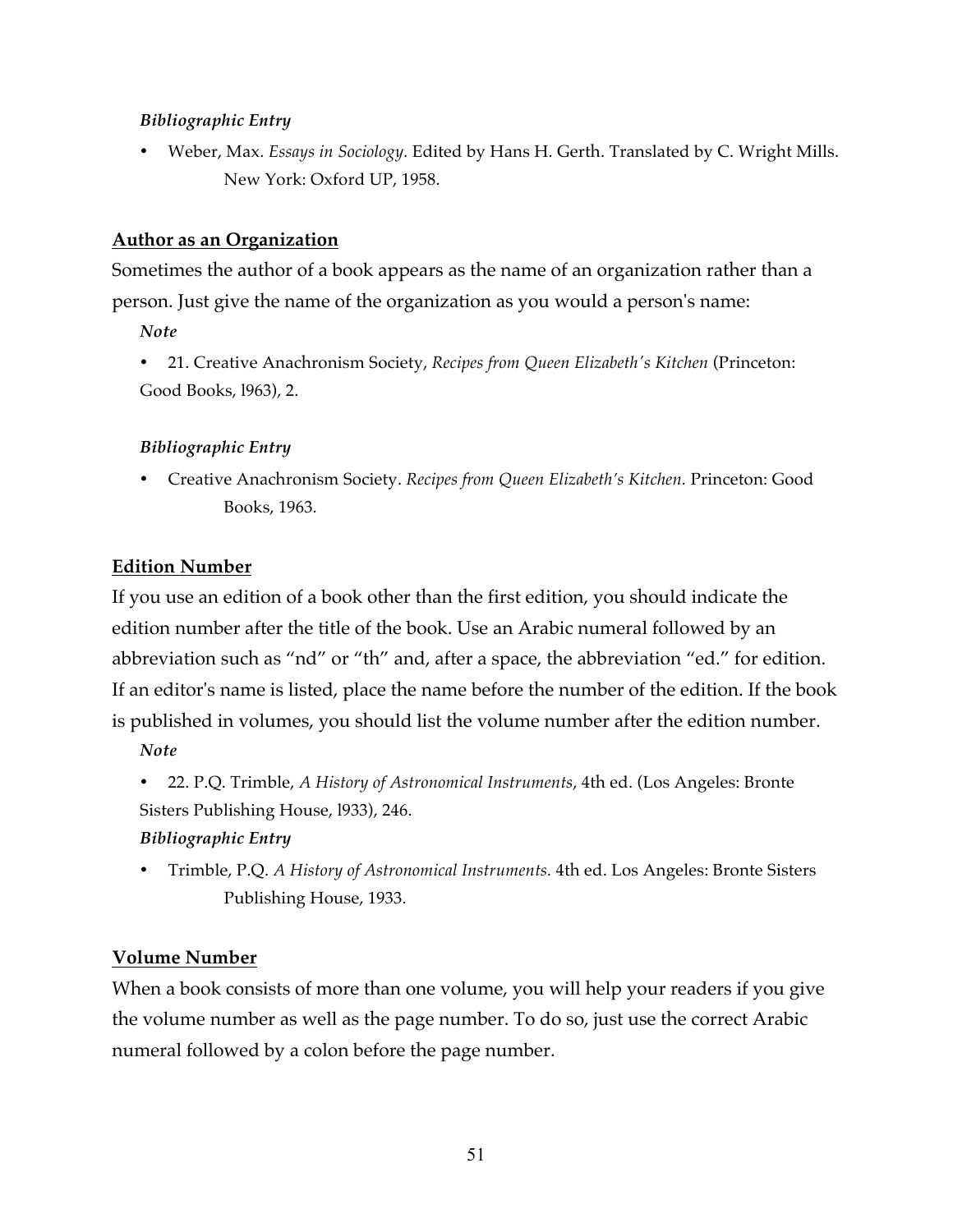• 23. S. George, *Dragons of the Western World* (Uffington, Eng.: White Horse Books, l900), 2:13.

#### *Bibliographic Entry*

• George, S. *Dragons of the Western World.* Uffington, Eng: White Horse Books, 1900.

If the volume you cite has its own title, include the title in your note, as well.

*Note*

• 99. Martin Heidegger, *Nietzsche,* vol. 3, *The Will to Power as Knowledge and as Metaphysics,*  ed. David Farrell Krell, trans. Joan Stambaugh, David Farrell Krell, and Frank A. Capuzzi (San Francisco: HarperSanFrancisco, 1982), 93.

### *Bibliographic Entry*

• Heidegger, Martin. *Neitzsche.* Vol. 3, *The Will to Power as Knowledge and as Metaphysics.*  Edited by David Farrell Krell. Translated by Joan Stambaugh, David Farrell Krell, and Frank A. Capuzzi. San Francisco: HarperSanFrancisco, 1982.

### **A Citation Spanning More Than One Page**

If your quotation or paraphrase extends over more than one page, give all the numbers involved, separated by an en-dash.

*Note*

• 24.Amitai Etzioni, *A Comparative Analysis of Complete Organizations* (New York: Free, 1961), 15–17.

### *Bibliographic Entry*

• Etzioni, Amitai. *A Comparative Analysis of Complete Organizations.* New York: Free,

### **Part of a Book**

A part of a book may be a poem, story, or article in an anthology. It may also be the introduction, preface, foreword, or epilogue. Give the author's name, the title of the portion you cite in quotation marks, "in" followed by the name of the book in italics, the editors if there are any, and then the rest of the relevant information.

*Note*

• 26. Henry David Thoreau, *Civil Disobedience,* in *Seven Essayists: Varieties of Excellence in English Prose,* ed. Christopher R. Reaske (Glenview, IL: Scott, Foresman and Co.), 214.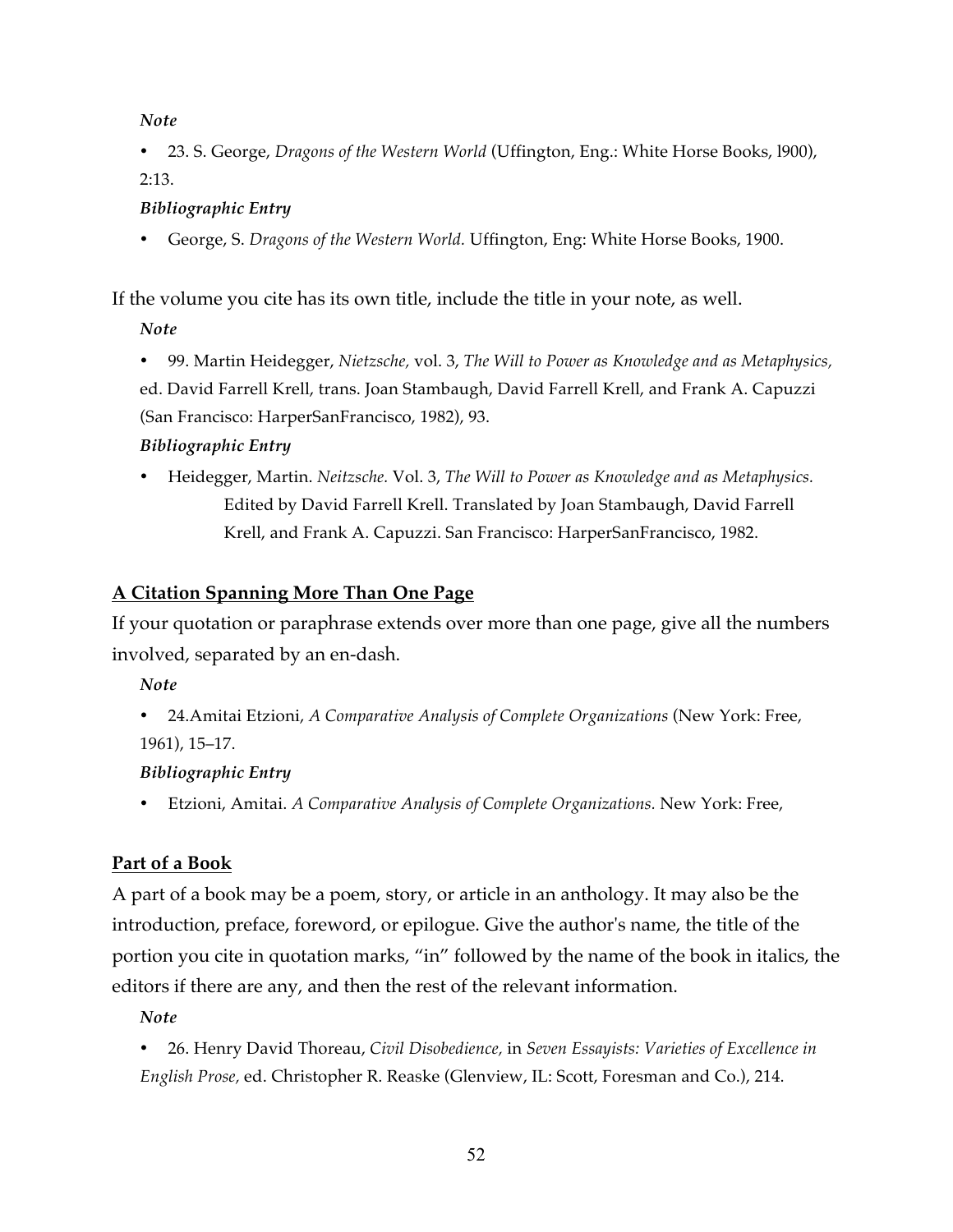#### *Bibliographic Entry*

• Thoreau, Henry David. *Civil Disobedience.* In *Seven Essayists: Varieties of Excellence in English Prose.* Edited by Christopher R. Reaske. Glenview, IL: Scott, Foresman and Co.

#### *Note*

• 27. Edward Sagarin, "On Sociological Concepts: A Prefatory Note," in *Sociology: The Basic Concepts*, ed. Edward Sagarin (New York: Holt, l978), ix.

#### *Bibliographic Entry*

• Sagarin, Edward. "On Sociological Concepts: A Prefatory Note." Preface in *Sociology: The Basic Concepts.* Edited by Edward Sagarin. New York: Holt, 1978.

Here, Sagarin is the author of the preface and also the editor of the book; thus, his name appears twice. Below, the authors differ from the editor:

*Note*

• 28. William McCord and Arline McCord, "Social Stratification and Social Class," in *Sociology: The Basic Concepts*, ed. Edward Sagarin (New York: Holt, l976), 86, 89.

#### *Bibliographic Entry*

• McCord, William and Arline McCord. "Social Stratification and Social Class." In *Sociology: The Basic Concepts.* Edited by Edward Sagarin. New York: Holt, 1976.

*Note*

• 29. Leslie Marmon Silk, "Stories and Their Tellers," in *The Third Woman: Minority Women Writers of the United States*, ed. Dexter Fisher (Boston: Houghton, l980), 18.

#### *Bibliographic Entry*

• Silk, Leslie Marmon. "Stories and Their Tellers." In *The Third Woman: Minority Women Writers of the United States.* Edited by Dexter Fisher. Boston: Houghton, 1980.

### **Citing Articles from Periodicals**

Endnotes for articles are similar to those for books, with the main differences dealing with the order of information. Unlike notes for books, notes for periodicals need not include the place of publication. Information generally includes the author's name, followed by a comma; the name of the article in quotation marks, with a comma inside the second quotation marks; the name of the periodical italicized; the volume number and issue number, if they are provided; the publication date followed by a colon; and the number(s) of the page(s) from which your quotation or paraphrase comes.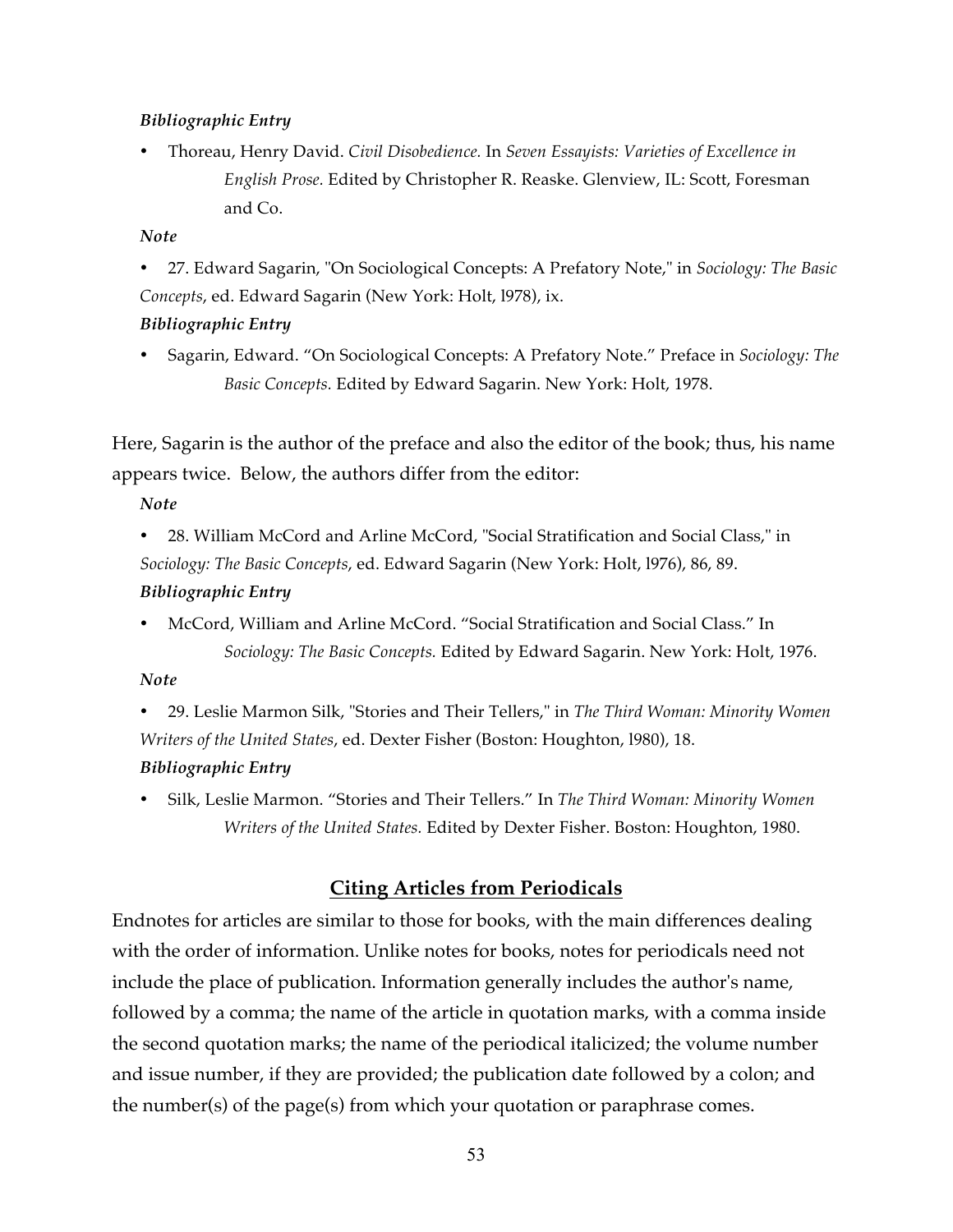Following are examples of notes for articles in periodicals.

### **A Scholarly Journal**

*Note*

• 32. Kenneth Swindell, "Farmers, Traders, and Labourers: Dry Season Migration from North-West Nigeria, 1900–33," *Africa* 54 (1984): 5.

#### *Bibliographic Entry*

• Swindell, Kenneth. "Farmers, Traders, and Labourers: Dry Season Migration from North-West Nigeria, 1900–33." *Africa: Journal of the International African Institute*  54 (1984): 3–19.

### **A Magazine**

*Note*

- 30. Stanley Crouch, "Beyond Good and Evil," *The New Republic*, June l988, 22–23. *Bibliographic Entry*
- Crouch, Stanley. "Beyond Good and Evil." *The New Republic,* June 1988.

### **A Newspaper**

*Note*

• 33. Nick Ravo, "Who's Hustling Whom? A Paul Newman Court Drama," *New York Times*, June 6, l988, late ed..

### *Bibliographic Entry*

• Ravo, Nick. "Who's Hustling Whom? A Paul Newman Court Drama." *New York Times,*  June 6, 1988, late edition.

If the page numbers of a newspaper start over with each section of the newspaper, you should give the section number just before the page number. Following the date, give the edition (microfilm copies are always late editions) followed by the page number.

### **An Editorial**

*Note*

• 34. "The Long Haul Against AIDS," *New York Times,* June 17, l988.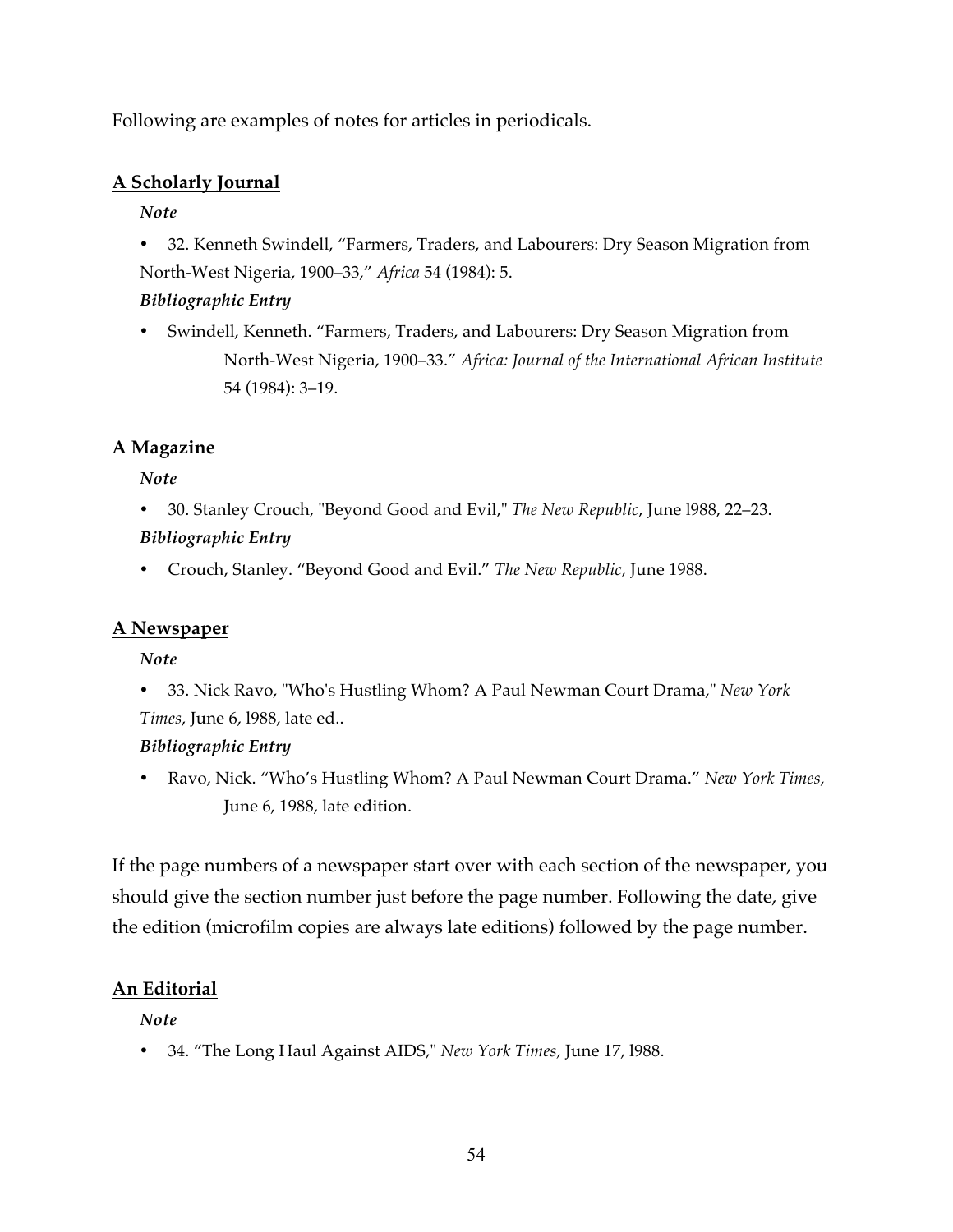#### *Bibliographic Entry*

• *New York Times,* "The Long Haul Against AIDS," June 17, 1988.

#### **A Letter to the Editor**

*Note*

- 35. Helen Vendler, letter to the editor, *Chronicle of Higher Education,* June 15, l988. *Bibliographic Entry*
- Vendler, Helen. Letter to the editor. *Chronicle of Higher Education,* June 15, 1988.

#### **A Review**

*Note*

- 36. Richard Gilman, review of *S,* by John Updike, *The New Republic,* June 20, l988. *Bibliographic Entry*
- Gilman, Richard. Review of *S,* by John Updike. *The New Republic,* June 20, 1988.

### **Citing Reference Works**

Treat an encyclopedia article or dictionary entry as you would a part of a book. If the article is signed, give the author first; if it is unsigned, give the title first. You may omit volume and page numbers for encyclopedia and dictionaries arranged alphabetically. For familiar reference works that appear frequently in new editions, you do not need to give the place and name of the publisher, merely the edition and the year of publication. For alphabetical works, you do not have to give page numbers of entries but only the title of the entry in quotation marks preceded by the abbreviation "s.v."

#### **Encyclopedia and Dictionary Entries**

#### *Note*

- 44. *Encyclopedia Britannica*, l974 ed., s.v. "Aristotle."
- *Note*
- 45*. The American Heritage Dictionary*, 3rd ed, 1992.

Very well known reference works like *Encyclopedia Britannica* or *The American Heritage Dictionary* need not be cited in a bibliography.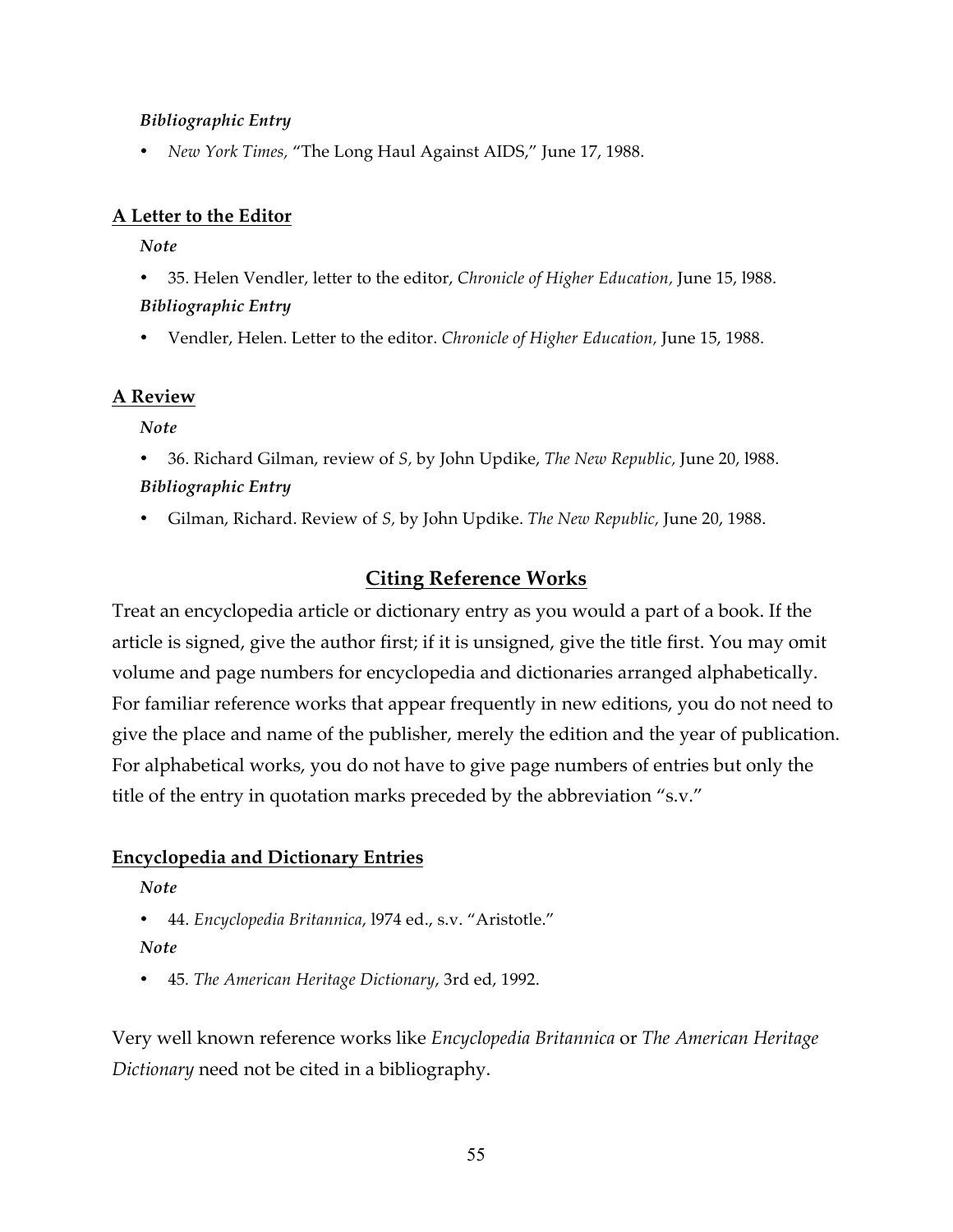#### **Lesser-Known Reference Works**

When you refer to less familiar reference books, you should give full publication information.

#### *Note*

• 44. Joseph Gibaldi, ed., *MLA Handbook for Writers of Research Papers,* 5th ed., (New York: Modern Language Association of America, 1999), 2.7.3. *Bibliographic Entry*

• Gibaldi, Joseph, ed. *MLA Handbook for Writers of Research Papers.* 5th ed. New York: Modern Language Association of America, 1999.

### **Citing Other Source Formats**

#### **A Film or Television Episode**

Include all relevant identifying information. For film, begin entry with director; for television, begin entry with writer(s).

*Note*

- 44. Steven Spielberg, *Jurassic Park*, written by Michael Crighton (Universal Pictures, 1993) Film.
- 44. Michael Curtis and Gregory S. Malins, "The One with the Princess Leia Fantasy," *Friends*, season 3, episode 1, directed by Gail Mancuso, aired September 19, 1996 (Burbank, CA: Warner Home Video, 2003), DVD.

*Bibliographic Entry*

- Spielberg, Steven, *Jurassic Park*, written by Michael Crighton, Universal Pictures, 1993, Film.
- Curtis, Michael and Gregory S. Malins, "The One with the Princess Leia Fantasy," *Friends*, season 3, episode 1, directed by Gail Mancuso, aired September 19, 1996, Burbank, CA: Warner Home Video, 2003, DVD.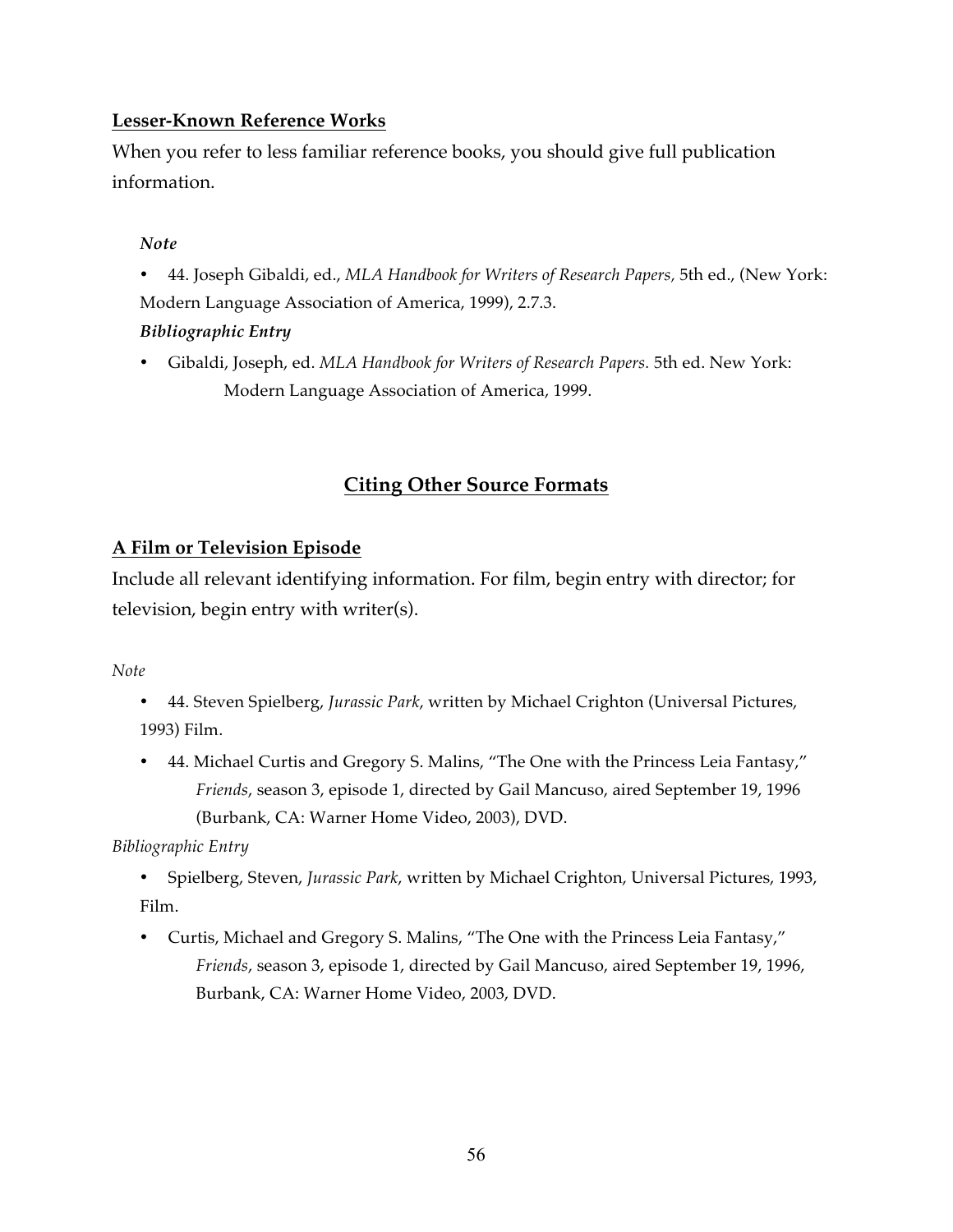#### **A Dissertation**

*Note*

• 46. Dionesia Tempest, "The Identity of Sir Thomas Malory," PhD diss., University of California, Los Angeles, l97l, 501.

#### *Bibliographic Entry*

• Tempest, Dionesia. "The Identity of Sir Thomas Malory." PhD diss., University of California, Los Angeles, 1971.

#### **An Interview**

Usually, you can indicate in the paper itself that the source of your quotation or paraphrase is an interview or discussion that you had with the person you are quoting or paraphrasing; you can also usually indicate the time of the interview or discussion (such as "recent"). If, however, you think a note would provide additional, useful information, use a form like this:

*Note*

- 47. Interview with anonymous prison guard, Lancaster County Prison, April 6, 1988. *Note*
- 48. John Fry (president, Franklin and Marshall College), in discussion with the author, November 10, 2007.

### **A Lecture or Speech**

Often, you can give the place and date of a lecture or speech along with the name of the presenter within the paper itself. If you think a note would be less disruptive, use a form such as this:

*Note*

• 49. Charlayne Hunter-Gault, commencement address (Franklin and Marshall College, Lancaster, PA, May 15, 1988).

#### *Bibliographic Entry*

• Hunter-Gault, Charlayne. Commencement Address, Franklin and Marshall College, Lancaster, PA, May 15, 1988.

#### *Note*

• 50. Nevin K. Laib, "Citizenship and Self-Creation: The Need for Rhetorical Literacy," (lecture, CCCC Convention, St. Louis, March 18, l988).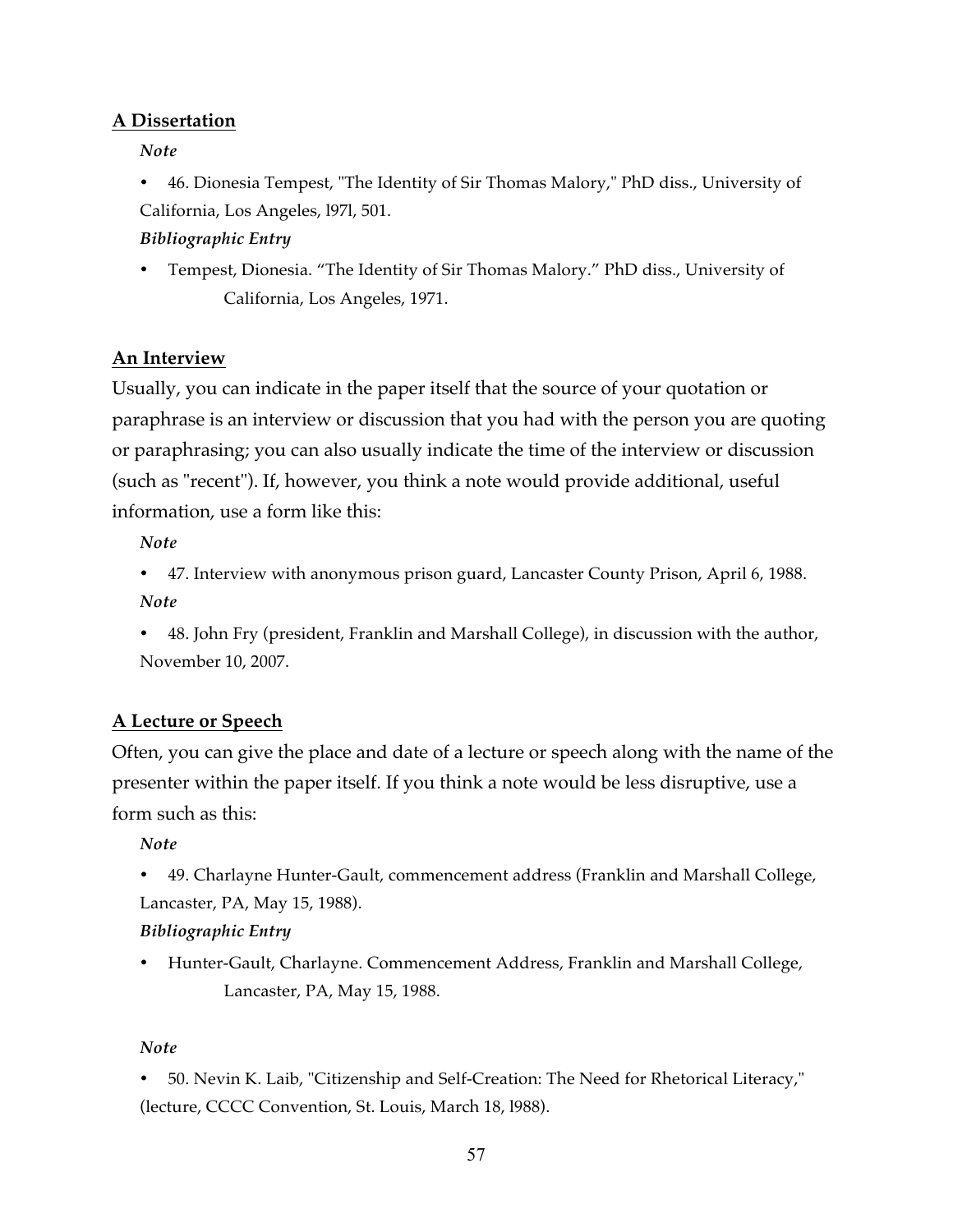#### *Bibliographic Entry*

• Laib, Nevin K. "Citzenship and Self-Creation: The Need for Rhetorical Literacy." Lecture, CCCC Convention, St. Louis, March 18, 1988.

#### **A Letter**

If you are referring to a letter you received, you can give the name of the writer and the date within the paper itself. If you prefer a note, however, use the following form:

*Note*

• 51. May Sarton, letter to the author, July 18, l986.

#### **A Musical Composition or Performance**

In citing a composition, begin with the composer's name. Italicize the title of a composition named but not the name of a composition identified by form, number, and key.

*Note*

• 52. Franz Schubert, *Piano Sonata in G*, op. 78.

#### *Bibliographic Entry*

• Schubert, Franz. *Piano Sonata in G.* Op. 78.

#### *Note*

• 53. Richard Wagner, *Das Rheingold*, cond. James Levine. with Kaaren Erickson, Diane Kesling, Meredith Parsons, Franz Mazura, Hanna Schwarz, and Hans Sotin, Metropolitan Opera, Metropolitan Opera House, New York, October 15, 1988.

#### *Bibliographic Entry*

• Wagner, Richard. *Das Rheingold.* Conducted by James Levine. With Kaaren Erickson, Diane Kesling, Meredith Parsons, Franz Mazura, Hanna Schwarz, and Hans Sotin. Metropolitan Opera, Metropolitan Opera House. New York, October 15, 1988.

*Note*

• 54. Aaron Copland, *Lincoln Portrait*, Ephrata Cloister Choir, Ephrata, PA, July 4, 1976.

#### **A Musical Recording**

Along with the composer, include the name of the work and the performer, followed by the name of the recording company, the record or tape number, the date, and platform.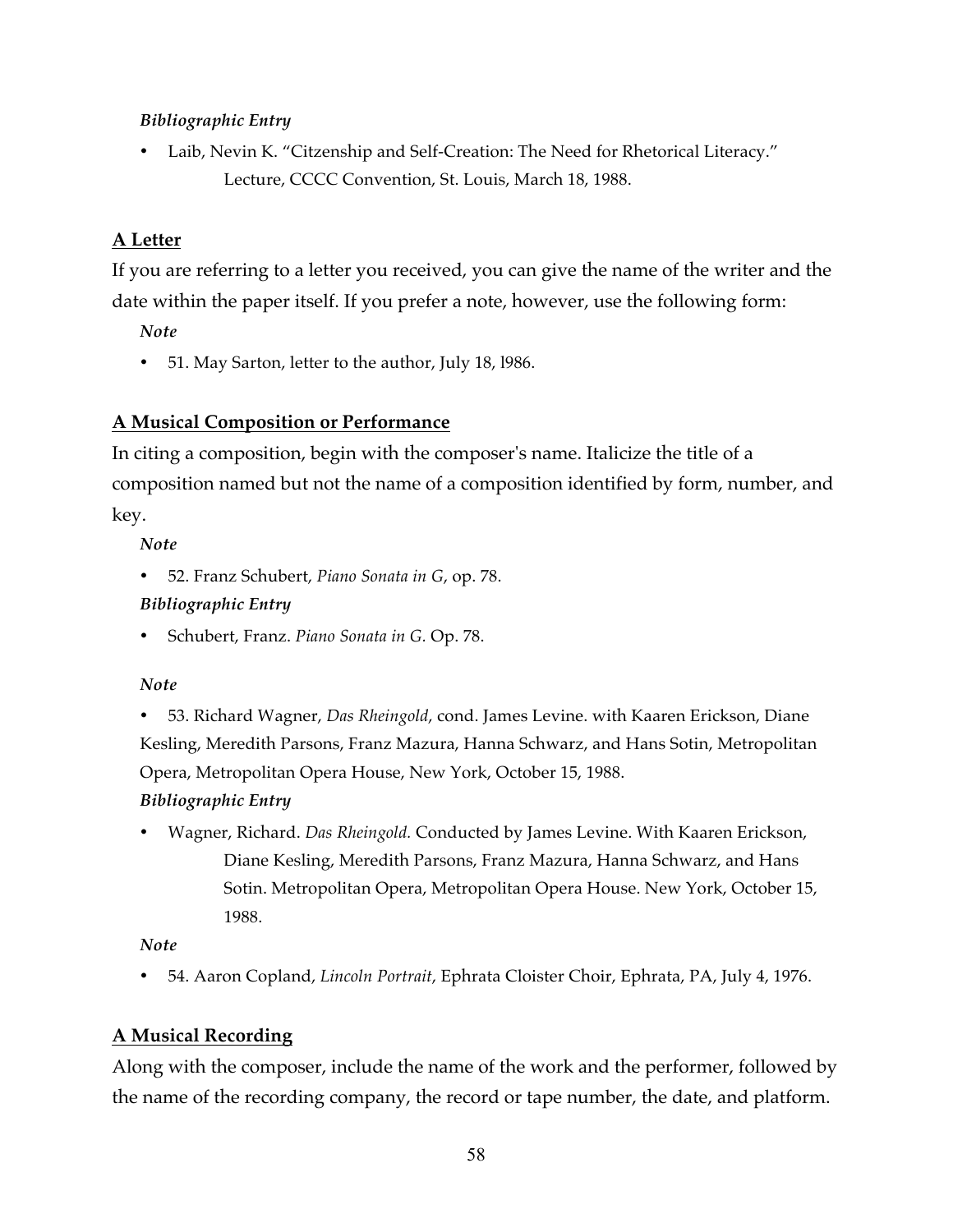• 58. Cyro Baptista, *Love the Donkey,* Tzadik, TZ 7614, 2005 Tzadik, compact disc,.

#### *Bibliographic Entry*

• Baptista, Cyro. *Love the Donkey.* Tzadik, TZ 7614. 2005 by Tzadik. Compact disc.

### **A Pamphlet**

If the pamphlet has a number, include the number after the title.

*Note*

- 59. Sylvia Glass, *Fire-Fly Identification* (Washington, DC: Nature Book Co., l964), 11. *Bibliographic Entry*
- Glass, Sylvia. *Fire-Fly Identification.* Washington, DC: Nature Book Co., 1964.

### *Note*

• 60. *( S)He: A Guide to Nonsexist Language* 2nd ed. (Lancaster, PA: Franklin and Marshall College Writing Center, l986), 4.

### *Bibliographic Entry*

• *(S)He: A Guide to Nonsexist Language.* 2nd ed. Lancaster, PA: Franklin and Marshall College Writing Center, 1986.

### **A Periodical Publication on CD-ROM**

Many newspapers, magazines, journals and other periodically published reference materials are now frequently published on CD-ROM in the form of databases.

*Note*

• 61. Sarah Lyall, "Share Shakespeare? London Isn't Sure It Should," *New York Times,* June 20, 1995, late ed.: Cl, *New York Times Ondisc*, CD-ROM, UMI-Proquest, June 1995.

### *Bibliographic Entry*

• Lyall, Sarah. "Share Shakespeare? London Isn't Sure It Should." *New York Times,* June 20, 1995, late ed. *New York Times Ondisc.* CD-ROM. UMI Proquest, June 1995.

### **A Non-Periodical Publication on CD-ROM**

Cite non-periodical CD-ROM database materials in the same way as you cite books, though you must indicate in the citation that the publication is on CD-ROM.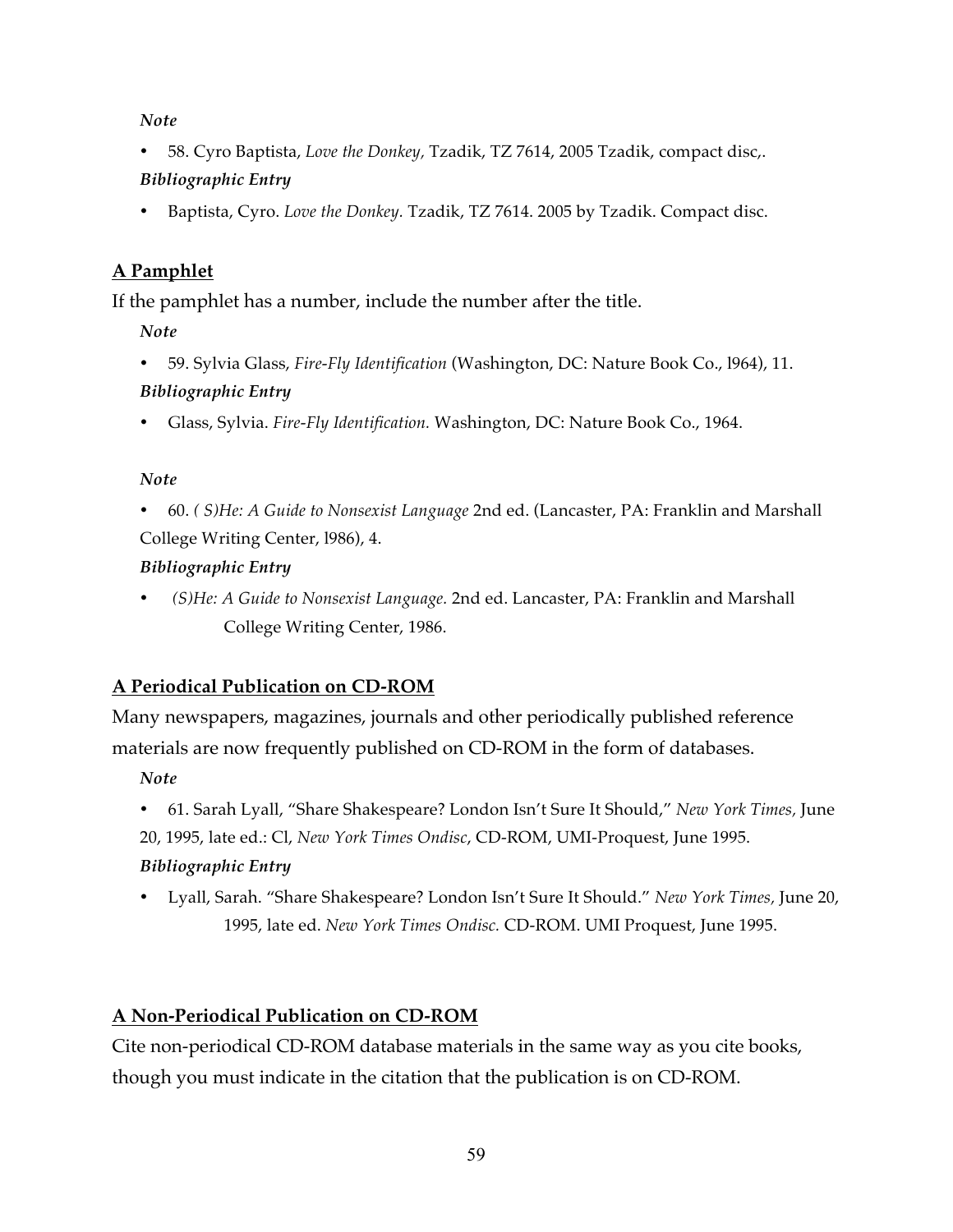- 62. Louisa May Alcott, *Little Women*, CD-ROM (Detroit: Gale, 1994). *Bibliographic Entry*
- Alcott, Louisa May. *Little Women.* CD-ROM. Detroit: Gale, 1994.

### **Citing Online Sources**

### **A Web Page**

After evaluating a web page for quality, it is important to cite the page as thoroughly as possible. If the author is available, cite the page just as you would another online source. List the author name first, followed by the title of the page, the date the page was last updated, the name of the organization (if available), and either the full URL address or the DOI (see "Documenting Sources in APA Format" above). When citing a web page, it is often helpful (especially for your professor) if you note the date the page was last updated. Date of access is not required. If you cannot locate all of the above information, use what is available.

*Note*

• 1. Diana Hacker and Barbara Fister, "Tips for Evaluating Sources," http://www.dianahacker.com/resdoc/tips.html.

### *Bibliographic Entry*

• Hacker, Diana and Barbara Fister. "Tips for Evaluating Sources." http://www.dianahacker.com/resdoc/tips.html.

### **A Web Page Without an Author**

For a web page without an author, begin with the title of the site.

- *Note*
- 64. "F&M Facts," *Franklin & Marshall College,* http://www.fandm.edu/x2454.xml. *Bibliographic Entry*
	- "F&M Facts." *Franklin & Marshall College.* http://www.fandm.edu/x2454.xml.

### **An Article in an Online Periodical**

Cite articles in online periodicals in the same way you cite periodicals, but also include the full web address.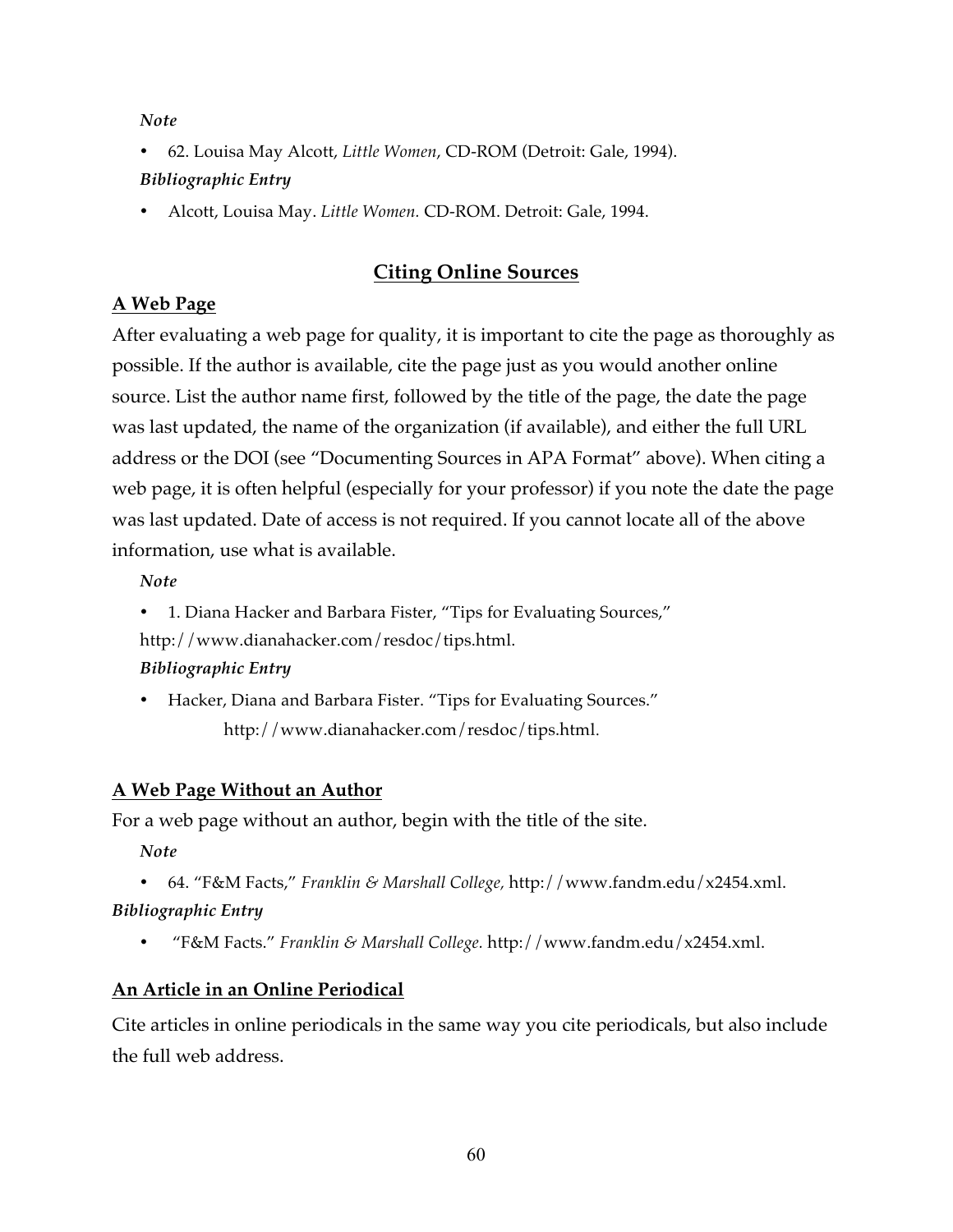• 69. Sabrina Tavernise and Karim Hilmi, "In Old Quarter, Sectarian Ties Stave Off War," *The New York Times,* November 13, 2007,

http://www.nytimes.com/2007/11/13/world/middleeast/13baghdad.html.

Just as with articles from print periodicals, information about articles from online periodicals is rarely included in a bibliography.

#### **An Article from an Electronic Journal**

*Note*

• 72. Alison Raphael, "From Popular Culture to Microenterprise: The History of Brazilian Samba Schools," in *Latin American Music Review* 11 (Spring–Summer, 1990), http://links.jstor.org/sici?sici=01630350%28199021%2F22%2911%3A1%3C3%3AFPCTMT% 3E2.0.CO%3B2-K, 76.

#### *Bibliographic Entry*

• Raphael, Alison. "From Popular Culture to Microenterprise: The History of Brazilian Samba Schools." *Latin American Review* 11 (Spring–Summer 1990): 73-83. http://links.jstor.org/sici?sici=01630350%28199021%2F22%2911%3A1%3C3%3A FPCTMT%3E2.0.CO%3B2-K.

### **An E-Mail**

When citing a personal e-mail, include the correspondent's name, the title of the message, if applicable, and the date of the message, but do not include personal e-mail addresses.

*Note*

• 70. Jason Jarecki, "Mandarin Dialect," e-mail message to author, November 29, 1996.

Because a personal e-mail could not be tracked down by someone reading your paper, there is no need to include it in your bibliography. If, however, you cite an e-mail to a mailing list or newsgroup that could be accessed by a reader, include the URL in your note and bibliography.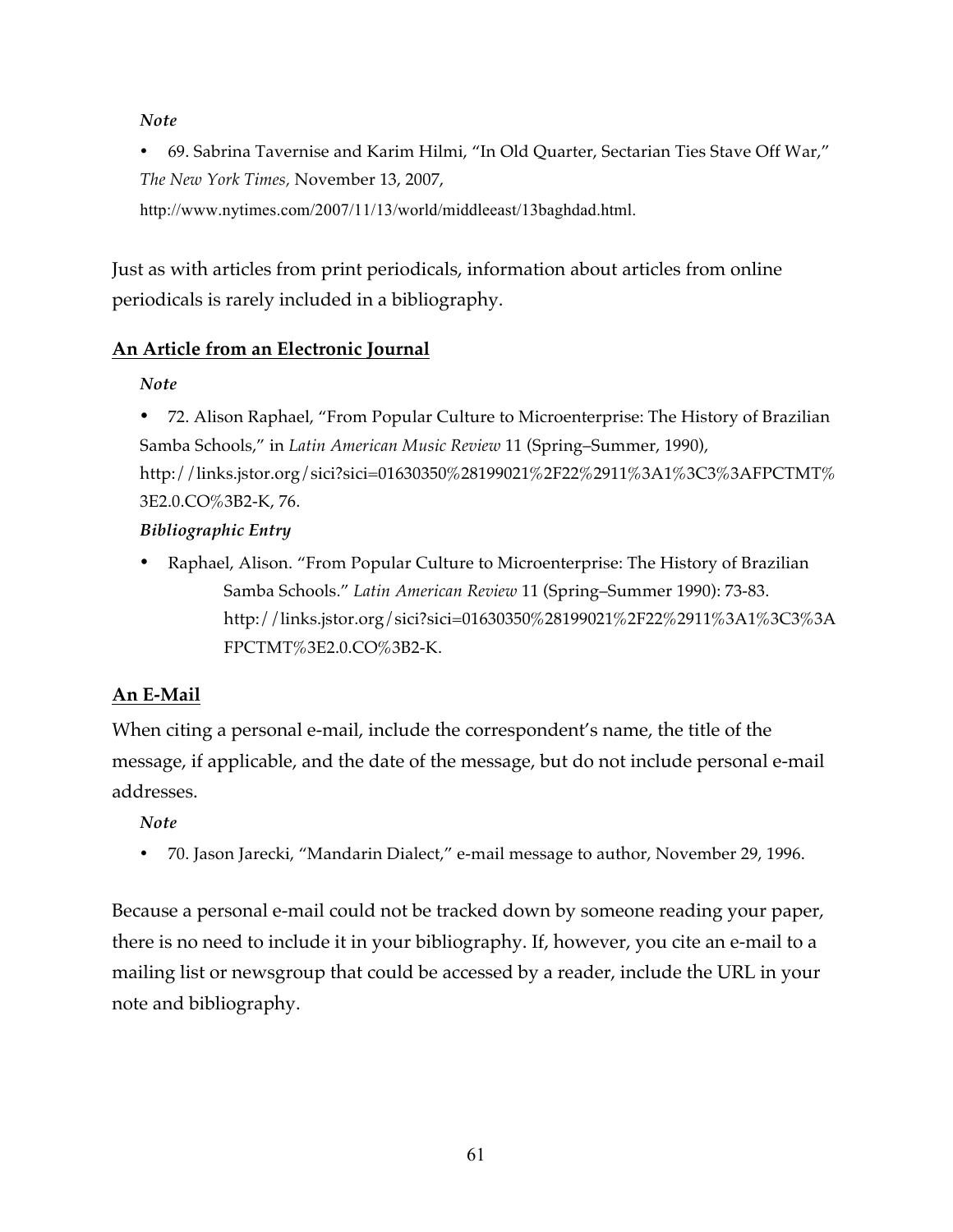## **Other Documentation Styles**

Although the MLA, APA, and Chicago styles are widely accepted by writers in the humanities and the social sciences, some of your instructors may prefer a more discipline-specific style. What follows is a list of other sources of documentation styles suggested by Franklin and Marshall faculty. Remember to consult your instructor if you are in doubt about which style to use.

#### **Accounting**

• Franklin and Marshall College, Department of Business Administration, *Instructions to Authors of Accounting Papers*

#### **Anthropology**

• American Anthropological Association Style

#### **Art**

• Art Bulletin format

#### **Biology**

- Council of Biology Editors. *Scientific Style and Format: The CBE Manual for Authors, Editors, and Publishers*. 6th ed. New York: Cambridge UP, 1994.
- Department handbook
- Jan A. Pechenik. *A Short Guide to Writing about Biology.* 6th ed. New York: Pearson/Longman, 2006.

#### **Chemistry**

• American Chemical Society. *Handbook for Authors of Papers in American Chemical Society Publications*. Washington: American Chemical Soc., l978.

#### **Geology**

• Bulletin of Geological Society of America format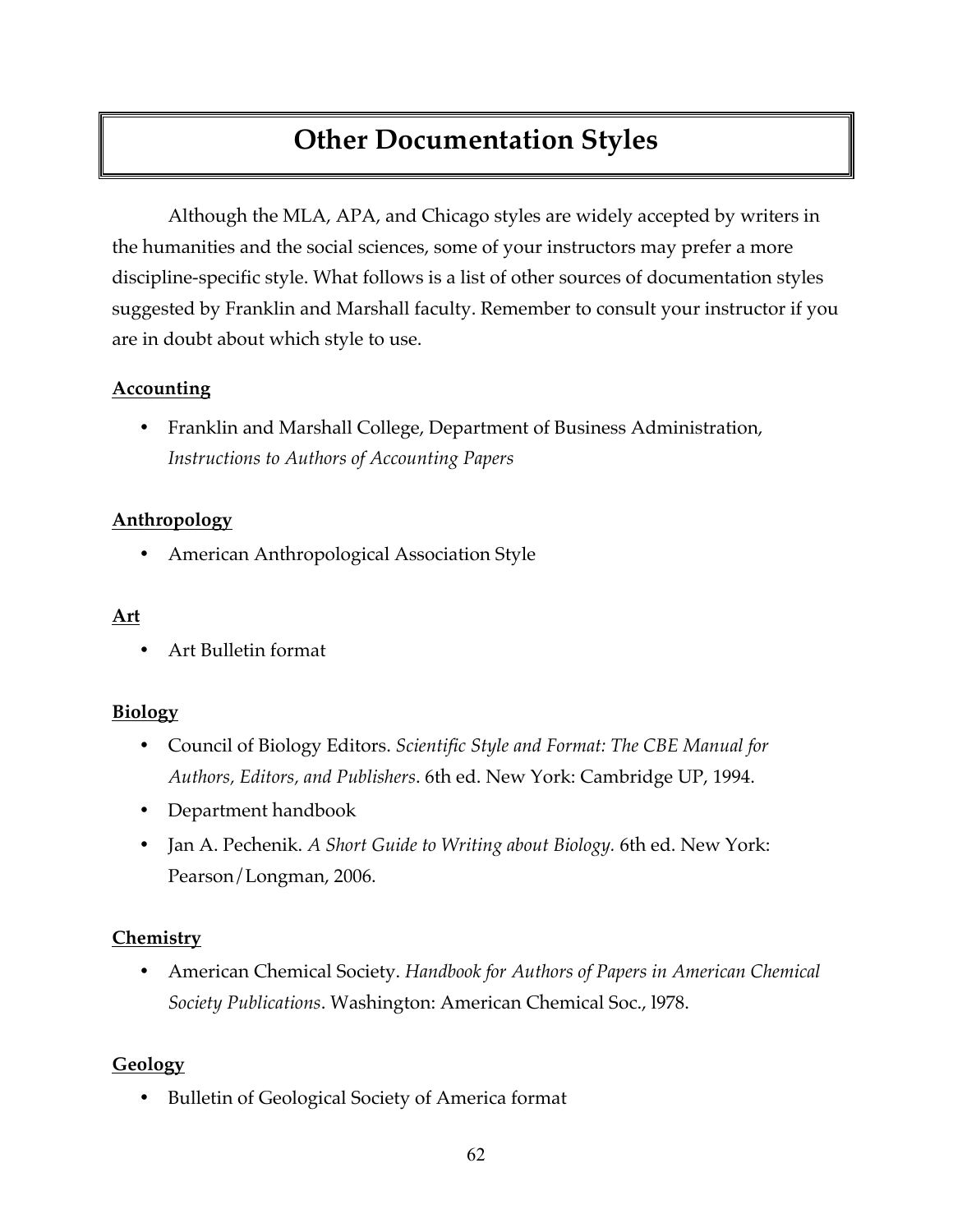• American Geophysical Union (AGU) Style

#### **Other Useful Resources**

- Hacker, Diana. *Research and Documentation in the Electronic Age*. Boston: Bedford, 1998.
- Hacker, Diana. *Rules for Writers.* 6th ed. Boston: Bedford, 2008.
- Hacker, Diana. *A Writer's Reference.* 6th ed. Boston: Bedford, 2007.
- Lipson, Charles. *Cite Right: A Quick Guide to CitationStyles—MLA, APA, Chicago, the Sciences, Professions, and More.* Chicago: The University of Chicago Press, 2006.
- Turabian, Kate L. *A Manual for Writers of Term Papers, Theses, and Dissertations*. 5th ed. Chicago: U of Chicago P, 1987.
- United States*. Government Printing Office*. Style Manual. Rev. ed. Washington: GPO, l984.